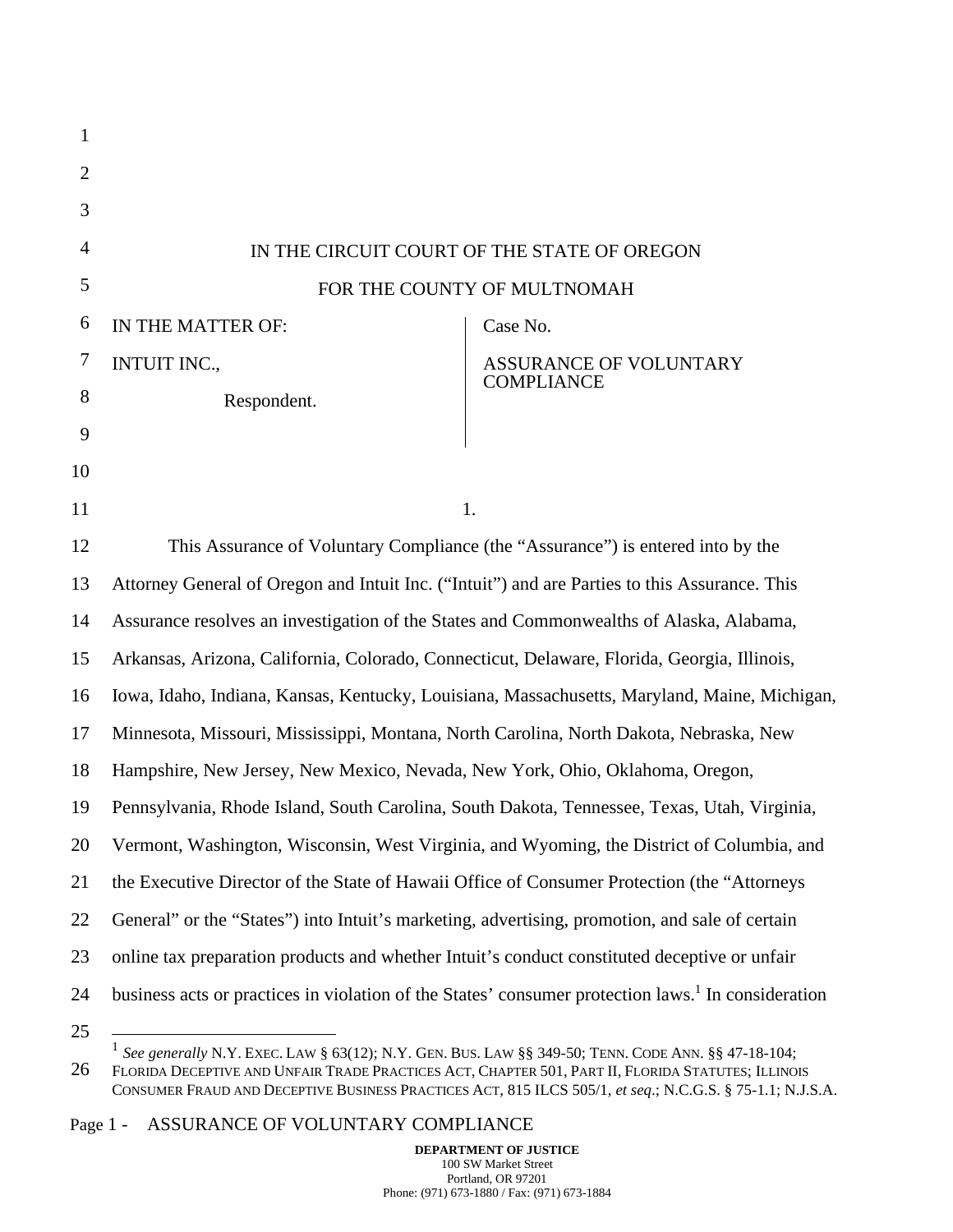| 1                                                        | of their mutual agreements to the terms of this Assurance, and such other consideration as                                                                                                                                                                                                                                                                                                                                                                                                                                                                                                                                                                                                                                                                                                                                                                                                                                                                                                                                                                                                                                                                                                                                                                                                                                                                                                                                                                                                                                                                                                                                                                                                                                                                                                                                                                                                                                                                                                                                                                                                               |
|----------------------------------------------------------|----------------------------------------------------------------------------------------------------------------------------------------------------------------------------------------------------------------------------------------------------------------------------------------------------------------------------------------------------------------------------------------------------------------------------------------------------------------------------------------------------------------------------------------------------------------------------------------------------------------------------------------------------------------------------------------------------------------------------------------------------------------------------------------------------------------------------------------------------------------------------------------------------------------------------------------------------------------------------------------------------------------------------------------------------------------------------------------------------------------------------------------------------------------------------------------------------------------------------------------------------------------------------------------------------------------------------------------------------------------------------------------------------------------------------------------------------------------------------------------------------------------------------------------------------------------------------------------------------------------------------------------------------------------------------------------------------------------------------------------------------------------------------------------------------------------------------------------------------------------------------------------------------------------------------------------------------------------------------------------------------------------------------------------------------------------------------------------------------------|
| $\overline{2}$                                           | described herein, the sufficiency of which is hereby acknowledged, the Parties hereby enter into                                                                                                                                                                                                                                                                                                                                                                                                                                                                                                                                                                                                                                                                                                                                                                                                                                                                                                                                                                                                                                                                                                                                                                                                                                                                                                                                                                                                                                                                                                                                                                                                                                                                                                                                                                                                                                                                                                                                                                                                         |
| 3                                                        | this Assurance and agree as follows:                                                                                                                                                                                                                                                                                                                                                                                                                                                                                                                                                                                                                                                                                                                                                                                                                                                                                                                                                                                                                                                                                                                                                                                                                                                                                                                                                                                                                                                                                                                                                                                                                                                                                                                                                                                                                                                                                                                                                                                                                                                                     |
| $\overline{4}$                                           | <b>PROCEDURE</b>                                                                                                                                                                                                                                                                                                                                                                                                                                                                                                                                                                                                                                                                                                                                                                                                                                                                                                                                                                                                                                                                                                                                                                                                                                                                                                                                                                                                                                                                                                                                                                                                                                                                                                                                                                                                                                                                                                                                                                                                                                                                                         |
| 5                                                        | 2.                                                                                                                                                                                                                                                                                                                                                                                                                                                                                                                                                                                                                                                                                                                                                                                                                                                                                                                                                                                                                                                                                                                                                                                                                                                                                                                                                                                                                                                                                                                                                                                                                                                                                                                                                                                                                                                                                                                                                                                                                                                                                                       |
| 6                                                        | This Assurance is a settlement of a disputed matter and an agreement between Intuit and                                                                                                                                                                                                                                                                                                                                                                                                                                                                                                                                                                                                                                                                                                                                                                                                                                                                                                                                                                                                                                                                                                                                                                                                                                                                                                                                                                                                                                                                                                                                                                                                                                                                                                                                                                                                                                                                                                                                                                                                                  |
| 7                                                        | the Attorney General acting pursuant to ORS 646.632.                                                                                                                                                                                                                                                                                                                                                                                                                                                                                                                                                                                                                                                                                                                                                                                                                                                                                                                                                                                                                                                                                                                                                                                                                                                                                                                                                                                                                                                                                                                                                                                                                                                                                                                                                                                                                                                                                                                                                                                                                                                     |
| 8                                                        | 3.                                                                                                                                                                                                                                                                                                                                                                                                                                                                                                                                                                                                                                                                                                                                                                                                                                                                                                                                                                                                                                                                                                                                                                                                                                                                                                                                                                                                                                                                                                                                                                                                                                                                                                                                                                                                                                                                                                                                                                                                                                                                                                       |
| 9                                                        | Intuit waives receipt of notice from the Attorney General pursuant to ORS 646.632(2) of                                                                                                                                                                                                                                                                                                                                                                                                                                                                                                                                                                                                                                                                                                                                                                                                                                                                                                                                                                                                                                                                                                                                                                                                                                                                                                                                                                                                                                                                                                                                                                                                                                                                                                                                                                                                                                                                                                                                                                                                                  |
|                                                          |                                                                                                                                                                                                                                                                                                                                                                                                                                                                                                                                                                                                                                                                                                                                                                                                                                                                                                                                                                                                                                                                                                                                                                                                                                                                                                                                                                                                                                                                                                                                                                                                                                                                                                                                                                                                                                                                                                                                                                                                                                                                                                          |
| 10                                                       | the alleged unlawful trade practice and relief to be sought.                                                                                                                                                                                                                                                                                                                                                                                                                                                                                                                                                                                                                                                                                                                                                                                                                                                                                                                                                                                                                                                                                                                                                                                                                                                                                                                                                                                                                                                                                                                                                                                                                                                                                                                                                                                                                                                                                                                                                                                                                                             |
| 11                                                       | 4.                                                                                                                                                                                                                                                                                                                                                                                                                                                                                                                                                                                                                                                                                                                                                                                                                                                                                                                                                                                                                                                                                                                                                                                                                                                                                                                                                                                                                                                                                                                                                                                                                                                                                                                                                                                                                                                                                                                                                                                                                                                                                                       |
| 12                                                       | Intuit understands and agrees that this Assurance will be submitted to the Circuit Court of                                                                                                                                                                                                                                                                                                                                                                                                                                                                                                                                                                                                                                                                                                                                                                                                                                                                                                                                                                                                                                                                                                                                                                                                                                                                                                                                                                                                                                                                                                                                                                                                                                                                                                                                                                                                                                                                                                                                                                                                              |
| 13                                                       | the State of Oregon for Multnomah County for approval, and, if approved will be filed with the                                                                                                                                                                                                                                                                                                                                                                                                                                                                                                                                                                                                                                                                                                                                                                                                                                                                                                                                                                                                                                                                                                                                                                                                                                                                                                                                                                                                                                                                                                                                                                                                                                                                                                                                                                                                                                                                                                                                                                                                           |
| 14                                                       | court pursuant to ORS 646.632.                                                                                                                                                                                                                                                                                                                                                                                                                                                                                                                                                                                                                                                                                                                                                                                                                                                                                                                                                                                                                                                                                                                                                                                                                                                                                                                                                                                                                                                                                                                                                                                                                                                                                                                                                                                                                                                                                                                                                                                                                                                                           |
| 15                                                       | //                                                                                                                                                                                                                                                                                                                                                                                                                                                                                                                                                                                                                                                                                                                                                                                                                                                                                                                                                                                                                                                                                                                                                                                                                                                                                                                                                                                                                                                                                                                                                                                                                                                                                                                                                                                                                                                                                                                                                                                                                                                                                                       |
| 16                                                       | //                                                                                                                                                                                                                                                                                                                                                                                                                                                                                                                                                                                                                                                                                                                                                                                                                                                                                                                                                                                                                                                                                                                                                                                                                                                                                                                                                                                                                                                                                                                                                                                                                                                                                                                                                                                                                                                                                                                                                                                                                                                                                                       |
|                                                          |                                                                                                                                                                                                                                                                                                                                                                                                                                                                                                                                                                                                                                                                                                                                                                                                                                                                                                                                                                                                                                                                                                                                                                                                                                                                                                                                                                                                                                                                                                                                                                                                                                                                                                                                                                                                                                                                                                                                                                                                                                                                                                          |
| 17<br>18<br>19<br>20<br>21<br>22<br>23<br>24<br>25<br>26 | 56:8-2; P.A. UNFAIR TRADE PRACTICES AND CONSUMER PROTECTION LAW, 73 P.S. §§ 201-1 - 201-9.2; TEX. BUS.<br>& COM. CODE ANN. §§ 17.41 through 17.63; RCW 19.86.020; ALASKA STAT. § 45.50.471; ALA. CODE § 8-19-1 et<br>seq.; ARKANSAS CODE ANNOTATED § 4-88-107(A); ARIZ. REV. STAT. §§ 44-1521 TO 1534; CAL. BUS. & PROF. CODE<br>§ 17200 et seq., § 17500 et seq.; C.R.S. § 6-1-101 et seq.; C.R.S. § 6-1-105(1); CONN. GEN. STAT. § 42-110b (a); D.C.<br>CODE 28-3904; 6 DEL. C. § 2513; O.C.G.A. § 10-1-390 et seq.; HAW. REV. STAT. CHPTS. 480 AND 481A; IOWA CODE<br>§ 714.16; IDAHO CONSUMER PROTECTION ACT, TITLE 48, CHAPTER 6, IDAHO CODE; IND. CODE § 24-5-0.5-0.1, et seq.;<br>K.S.A. § 50-623 et seq.; KENTUCKY REVISED STATUTES 367.170; UNFAIR TRADE PRACTICES AND CONSUMER<br>PROTECTION LAW, LA. R.S. §§ 51:1401 et seq.; M.G.L. C. 93A, SECS 2 & 4.; MD. CODE ANN., COM. LAW §§ 13-101<br>through 13-501; 5 M.R.S.A. § 205-A ET SEQ; MICH. COMP. LAWS § 445.903; MICH. COMP. LAWS § 445.901 et seq.;<br>MINN. STAT. §§ 325D.44; 325F.69, SUBD. 1; §407.020 RSMO; MISSISSIPPI CONSUMER PROTECTION ACT, MS CODE<br>ANN. §75-24-1 et seq.; MONT. CODE ANN. § 30-14-103; N.D. CENT. CODE § 51-15-01 et seq.; NEB. REV. STAT. §§ 59-<br>1601 to 59-1622 AND NEB. REV. STAT. §§ 87-301 to 87-306.; N.H. REV. STAT. ANN. § 358-A:1-7; NEW MEXICO<br>UNFAIR PRACTICES ACT NMSA 1978, §57-12-1 et seq. (1967); NRS 598.0903 et al.; OHIO CONSUMER SALES<br>PRACTICES ACT ("CSPA"), OHIO REVISED CODE 1345.01 et seq., AND ITS SUBSTANTIVE RULES, 109-4-3-01, et seq.;<br>OKLAHOMA CONSUMER PROTECTION ACT, 15 O.S. §§ 751 et seq.; OREGON'S UNLAWFUL TRADE PRACTICES ACT,<br>ORS 646.605 TO 646.652; ORS 646.608(1)(b), (c), (e), and (s); R.I. GEN. LAWS § 6-13.1-1 et seq.; SOUTH CAROLINA<br>CODE § 39-5-10 et seq.; SDCL CHAPTER 37-24; UTAH CODE § 13-11-4; VA. CODE ANN. § § 59.1-196 to 59.1-207; 9<br>V.S.A. § 2453; FRAUDULENT REPRESENTATIONS. WIS. STAT. § 100.18(1); W. VA. CODE §§ 46A-1-101, et seq.; WYO.<br>STAT. ANN. § 40-12-101 through -114 (the "Consumer Protection Acts"). |

# Page 2 - ASSURANCE OF VOLUNTARY COMPLIANCE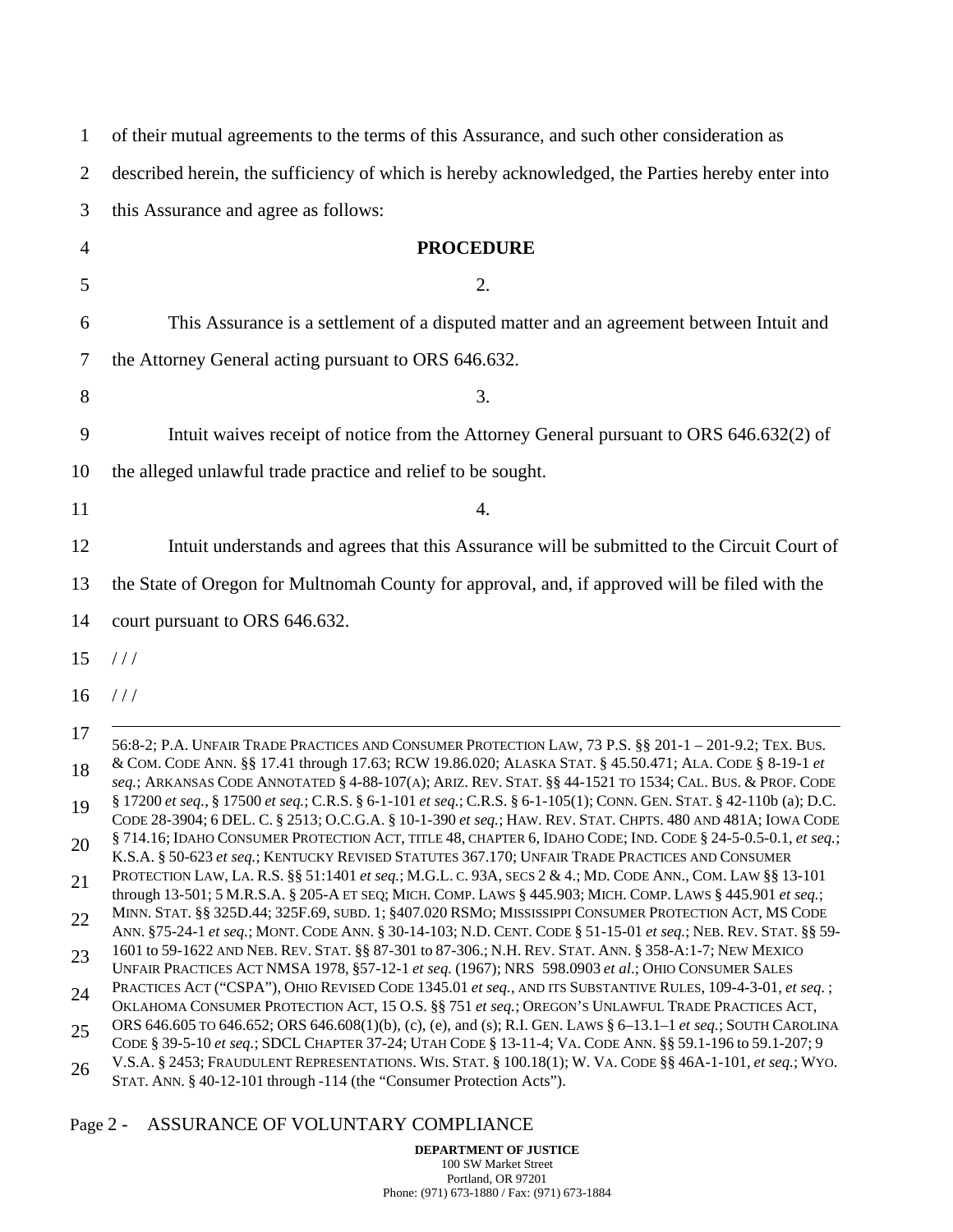| $\mathbf{1}$   | 5.                                                                                                  |
|----------------|-----------------------------------------------------------------------------------------------------|
| $\overline{2}$ | Intuit waives any further notice of submission to and filing with the court of this                 |
| 3              | Assurance.                                                                                          |
| 4              | 6.                                                                                                  |
| 5              | Intuit understand that, in addition to any other sanctions which may be imposed under               |
| 6              | this Assurance, the Attorney General reserves all statutory and legal remedies for violation of the |
| 7              | terms of this Assurance pursuant to ORS 646.632(4) and ORS 646.642.                                 |
| 8              | <b>DEFINITIONS</b>                                                                                  |
| 9              | 7.                                                                                                  |
| 10             | For the purpose of this Assurance, the following definitions apply:                                 |
| 11             | 8.                                                                                                  |
| 12             | "Advertisement" or "Advertising" means any written or verbal statement, illustration,               |
| 13             | or depiction that promotes the sale or use of a consumer good or service, or is designed to         |
| 14             | increase consumer interest in a brand, good, or service. Advertising media includes, but is not     |
| 15             | limited to promotional materials; print; television; radio; and Internet, Paid Display              |
| 16             | Advertisements, Paid Search Advertisements, display, social media, and other digital content.       |
| 17             | 9.                                                                                                  |
| 18             | "Clearly and Conspicuously" means that a required disclosure is difficult to miss (i.e.,            |
| 19             | easily noticeable) and easily understandable by ordinary consumers, including in all of the         |
| 20             | following ways:                                                                                     |
| 21             | In any communication that is solely visual or solely audible, the disclosure must<br>(a)            |
| 22             | be made through the same means through which the communication is presented. In any                 |
| 23             | communication made through both visual and audible means, such as a television Advertisement,       |
| 24             | the disclosure must be presented in both the visual and audible portions of the communication       |
| 25             | even if the representation requiring the disclosure is made in only one means (the disclosures in   |
| 26             |                                                                                                     |

# Page 3 - ASSURANCE OF VOLUNTARY COMPLIANCE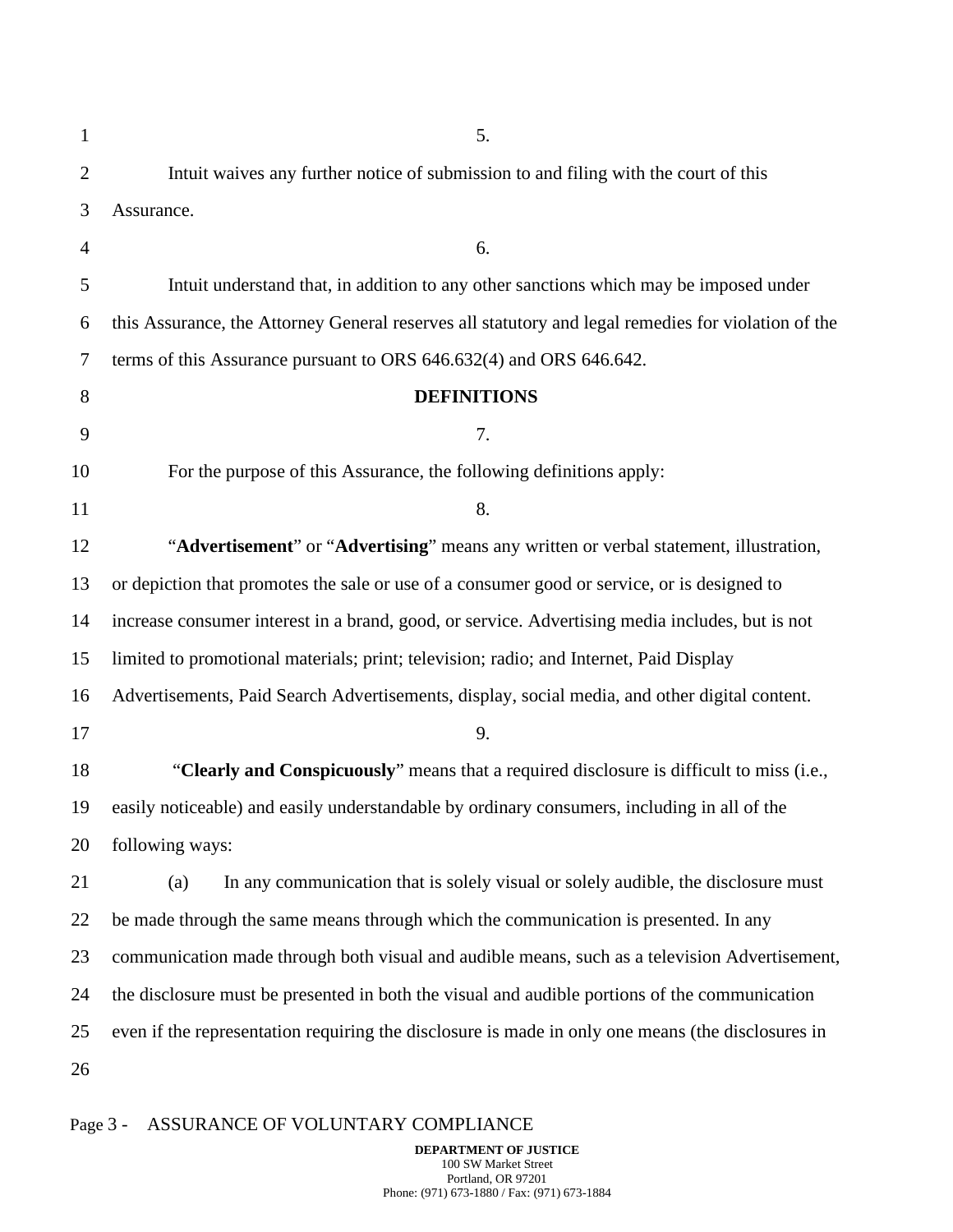1 the visual and audible portions of the communication in Space-Constrained Video

2 Advertisements are not required to be identical).

3 4 5 (b) A visual disclosure, by its size, contrast, location, the length of time it appears, and other characteristics, must stand out from any accompanying text or other visual elements so that it is easily noticed, read, and understood.

6 7 8 (c) An audible disclosure, including by telephone or streaming video, must be delivered in a volume, speed, and cadence sufficient for ordinary consumers to easily hear and understand it.

9 10 (d) In any communication using an interactive electronic medium, such as the Internet or software, the disclosure must be unavoidable.

11 12 (e) The disclosure must use diction and syntax understandable to ordinary consumers and must appear in each language in which the representation that requires disclosure appears.

13 14 (f) The disclosure must comply with these requirements in each medium through which it is received, including all electronic devices and face-to- face communications.

15 16 (g) The disclosure must not be contradicted or mitigated by, or inconsistent with, anything else in the communication.

17 18 19 (h) When the representation or sales practice targets a specific audience, such as children, the elderly, or the terminally ill, "ordinary consumers" includes reasonable members of that group.

20

10.

21 22 23 24 25 "**Close Proximity**" means that the disclosure is very near the triggering representation and that the disclosure is made simultaneously with the triggering representation and remains or is repeated throughout the duration of the Advertisement. For example, a disclosure made through a hyperlink, pop-up, interstitial, or other similar technique is not in Close Proximity to the triggering representation.

26 / / /

#### Page 4 - ASSURANCE OF VOLUNTARY COMPLIANCE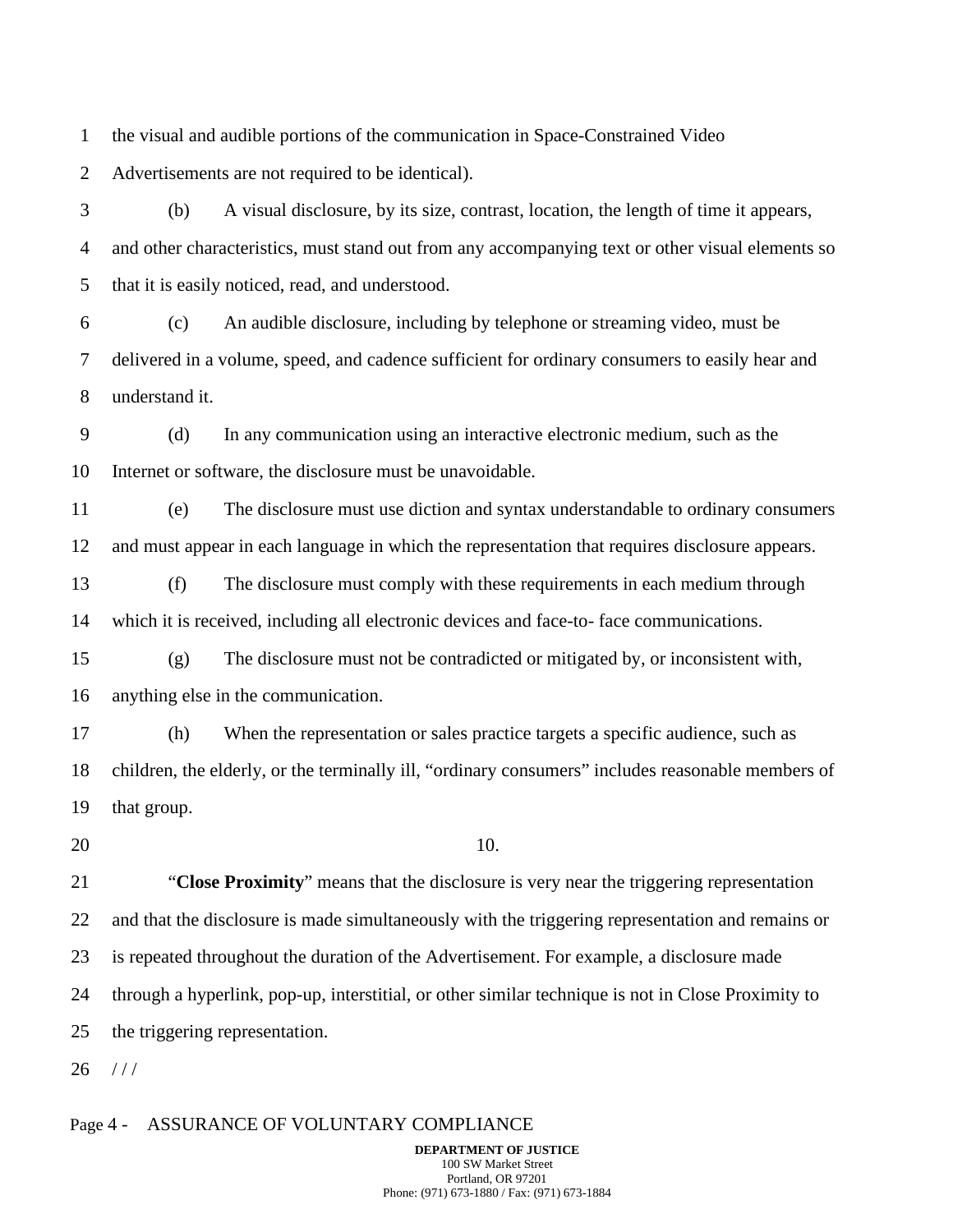| 1  | 11.                                                                                               |
|----|---------------------------------------------------------------------------------------------------|
| 2  | "Effective Date" means the date on which all of the Parties have signed this Assurance.           |
| 3  | 12.                                                                                               |
| 4  | "Intuit IRS Free File Product" means Intuit's TurboTax Free File Program, TurboTax                |
| 5  | Freedom Edition, IRS Free File Program delivered by TurboTax or any other Intuit product or       |
| 6  | service that was or in the future may be provided pursuant to a memorandum of understanding or    |
| 7  | an agreement between Free File, Inc. (or any successor entity) and the IRS for the provision of   |
| 8  | free online tax preparation and e-filing services.                                                |
| 9  | 13.                                                                                               |
| 10 | "Oversight Committee" shall mean the following Attorneys General: Florida, Illinois,              |
| 11 | New Jersey, New York, North Carolina, Pennsylvania, Tennessee, Texas, and                         |
| 12 | Washington.                                                                                       |
| 13 | 14.                                                                                               |
| 14 | "Paid Display Advertisement" means an online Advertisement in which Intuit                        |
| 15 | pays, or causes another to pay, to have an Advertisement displayed on a website and pays for the  |
| 16 | Advertisement, regardless of whether consumers click on the Advertisement.                        |
| 17 | 15.                                                                                               |
| 18 | "Paid Search Advertisement" means an online Advertisement in which Intuit                         |
| 19 | pays, or causes another to pay, to have an Advertisement displayed with search engine results for |
| 20 | a particular search term and pays for the Advertisement only when consumers click on the          |
| 21 | Advertisement.                                                                                    |
| 22 | 16.                                                                                               |
| 23 | "Covered Consumer" means any individual, or individuals if a joint return was filed,              |
| 24 | who in Tax Years 2016, 2017, or 2018 was (1) eligible to use an Intuit IRS Free File              |
| 25 | Product; (2) began his or her tax returns using a TurboTax Free Edition Product; (3) was          |
| 26 |                                                                                                   |
|    |                                                                                                   |

# Page 5 - ASSURANCE OF VOLUNTARY COMPLIANCE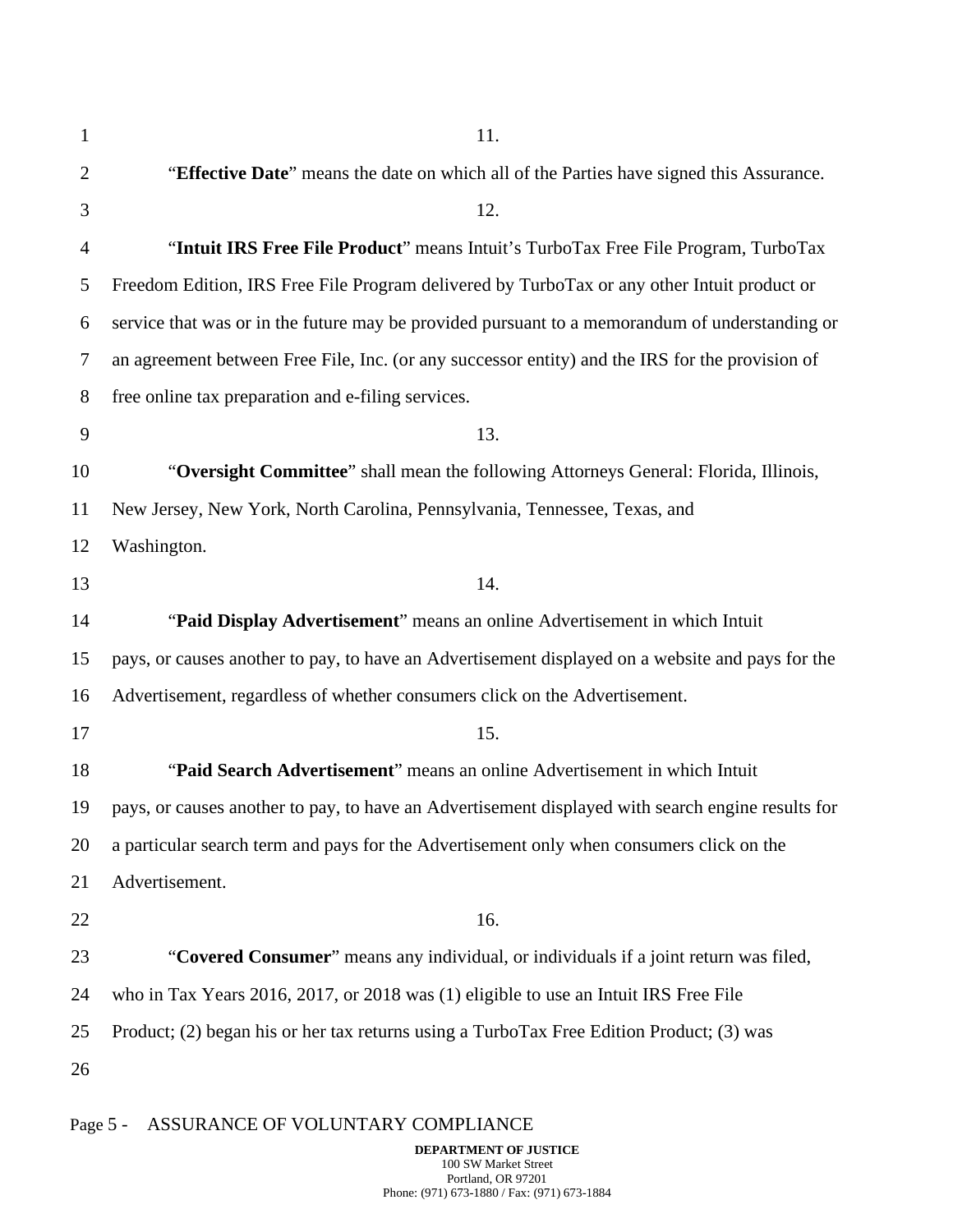1 2 3 informed that he or she was ineligible to use a TurboTax Free Edition Product; (4) subsequently paid to use a TurboTax Paid Product, and (5) had not used the Intuit IRS Free File Product in a previous tax year.

4

17.

5 6 7 8 9 10 11 "**Space-Constrained Advertisement**" means any online Advertisement (including but not limited to Paid Display Advertisements and Paid Search Advertisements) or any Video Advertisement that has space, time, format, size, or technological restrictions that limit Intuit from being able to make the disclosures required by this Assurance. Intuit bears the burden of showing that there is a constraint or insufficient space and time to make a required disclosure that is Clear and Conspicuous and in Close Proximity to the triggering term. Space-Constrained Advertisements do not include Advertisements on a TurboTax Website.

12

#### 18.

13 14 15 16 17 18 "**TurboTax Free Edition Product**" means any online software product offered by Intuit that allows consumers, without paying a fee, to prepare and file federal tax returns, state tax returns, or both, including but not limited to "TurboTax Free Edition" and "Federal Free Edition." "TurboTax Free Edition Product" does not include any Intuit IRS Free File Product, any TurboTax Paid Product, TurboTax Live, or any products sold or offered within the TurboTax Free Edition Product, such as Audit Defense.

19

19.

20 21 22 23 "**TurboTax Paid Product**" means the online tax preparation software products offered by Intuit that allow consumers, for a fee, to prepare and file federal tax returns, state tax returns, or both, for themselves. "TurboTax Paid Product" does not include products sold or offered in addition to a TurboTax Paid Product.

24  $///$ 

25  $1/1$ 

26  $///$ 

### Page 6 - ASSURANCE OF VOLUNTARY COMPLIANCE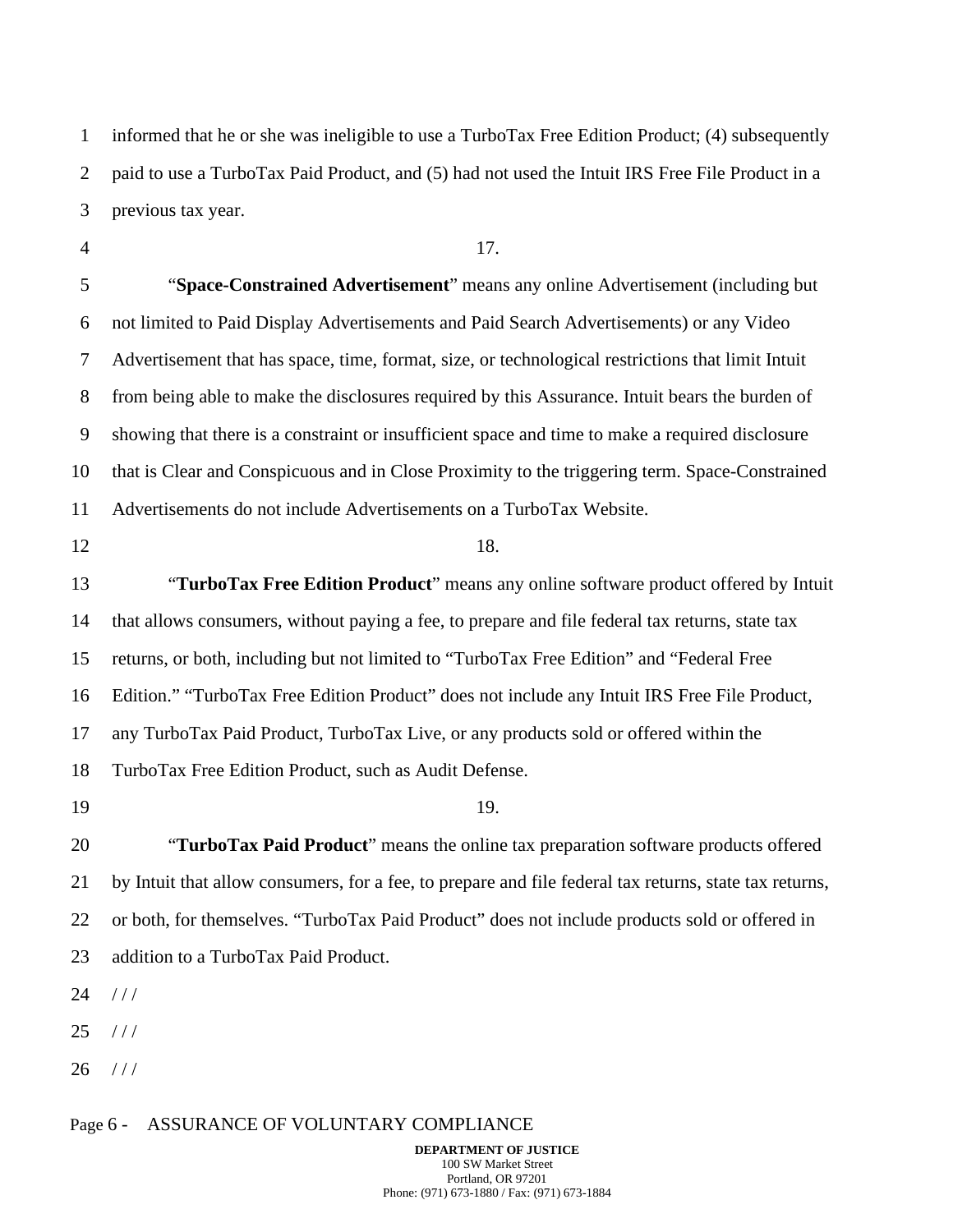| 1              | 20.                                                                                                |
|----------------|----------------------------------------------------------------------------------------------------|
| $\overline{2}$ | "TurboTax Website" means turbotax.intuit.com, any subdomain of turbotax.intuit.com,                |
| 3              | and any other website owned, operated, or controlled partially or wholly by Intuit that provides   |
| 4              | or offers TurboTax Paid Products or TurboTax Free Edition Products.                                |
| 5              | 21.                                                                                                |
| 6              | "Upgrade Screen" means any display within the product flow of the TurboTax Free                    |
| 7              | Edition Product that appears when consumers using that product indicate they have income,          |
| 8              | credits, deductions, or other tax situations not covered by the TurboTax Free Edition Product,     |
| 9              | and offers consumers the option of using a TurboTax Paid Product to prepare and file their         |
| 10             | federal and/or state tax returns.                                                                  |
| 11             | 22.                                                                                                |
| 12             | "Video Advertisement" means any Advertisement made via television or made online                   |
| 13             | using video.                                                                                       |
| 14             | <b>FINDINGS</b>                                                                                    |
| 15             | 23.                                                                                                |
| 16             | Intuit is a Delaware corporation with its principal place of business in Mountain View,            |
| 17             | California.                                                                                        |
| 18             | 24.                                                                                                |
| 19             | Intuit transacts or has transacted business in each State and throughout the United States.        |
| 20             | At all times relevant to this Assurance, acting alone or in concert with others, Intuit has        |
| 21             | advertised, marketed, distributed, or sold TurboTax, a tax preparation software that enables users |
| 22             | to prepare and file their taxes through the internet, to consumers throughout the United States.   |
| 23             | //                                                                                                 |
| 24             | //                                                                                                 |
| 25             | //                                                                                                 |
| 26             | //                                                                                                 |
| Page 7 -       | ASSURANCE OF VOLUNTARY COMPLIANCE                                                                  |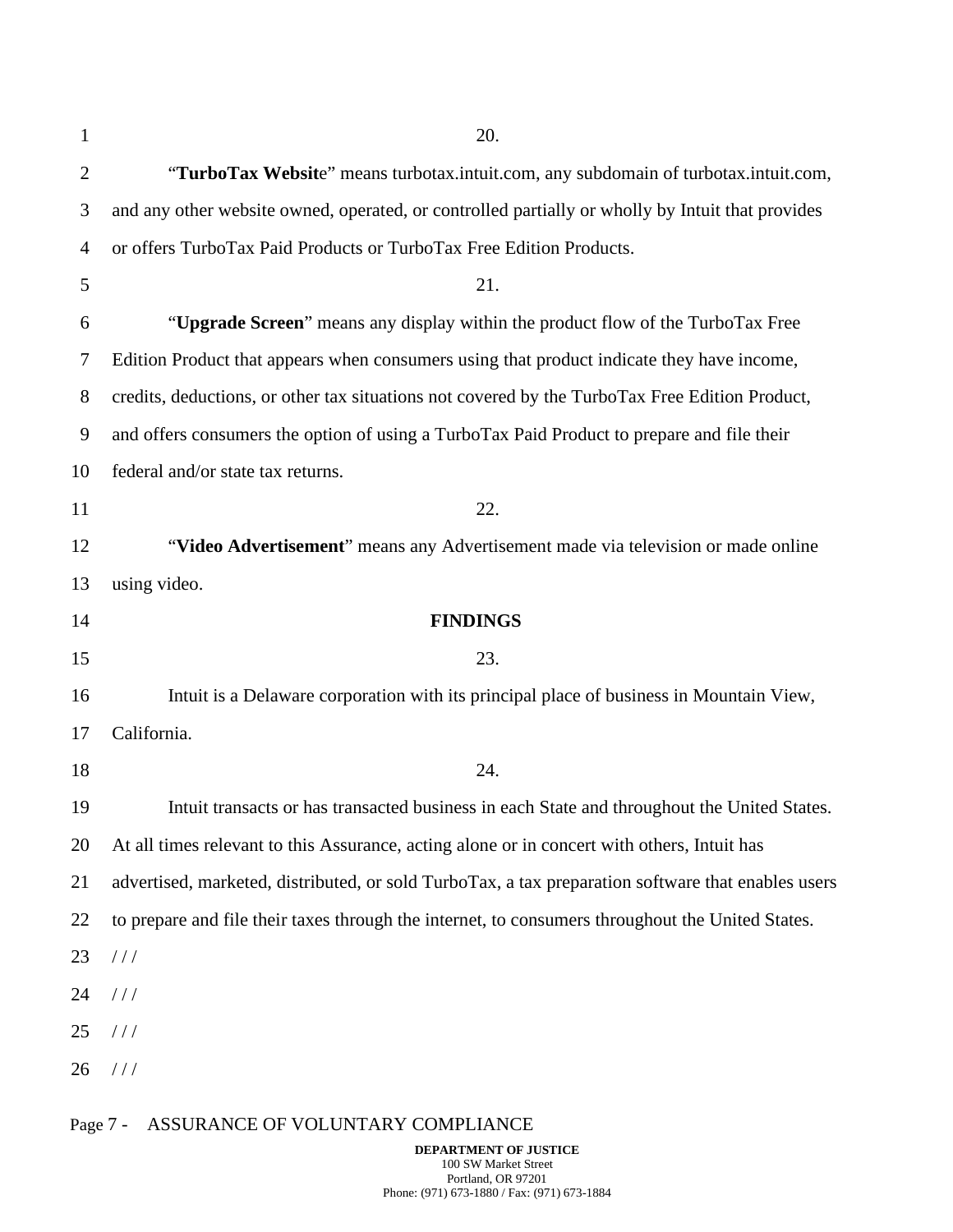| $\mathbf{1}$   | (INTUIT'S FREE TURBOTAX PRODUCTS)                                                                 |
|----------------|---------------------------------------------------------------------------------------------------|
| $\overline{2}$ | 25.                                                                                               |
| 3              | From at least 2016 to October 2021, Intuit offered two TurboTax online tax filing                 |
| 4              | products that were available for free to consumers who met certain eligibility requirements. Each |
| 5              | of these products had different eligibility requirements.                                         |
| 6              | (TurboTax's "Freemium" Product: TurboTax Free Edition)                                            |
| 7              | 26.                                                                                               |
| 8              | Since at least 2016, Intuit has engaged in what it calls a "freemium" business strategy that      |
| 9              | monetizes free products.                                                                          |
| 10             | 27.                                                                                               |
| 11             | This "freemium" business strategy involves, in part, growing Intuit's customer base by            |
| 12             | offering free products to consumers to whom Intuit sells separate add-on products and inducing    |
| 13             | customers to upgrade to paid versions of TurboTax.                                                |
| 14             | 28.                                                                                               |
| 15             | Since at least 2017, Intuit has called its "freemium" product "TurboTax Free Edition." In         |
| 16             | 2016, Intuit called its "freemium" product "Federal Free Edition."                                |
| 17             | 29.                                                                                               |
| 18             | This TurboTax "freemium" product is only available to consumers with "simple" tax                 |
| 19             | returns, as defined by Intuit; other consumers are required to upgrade to paid products to file   |
| 20             | through Intuit.                                                                                   |
| 21             | 30.                                                                                               |
| 22             | For consumers filing their 2016 and 2017 taxes, Intuit defined a "simple" tax return as a         |
| 23             | return that could be filed using a 1040A or 1040EZ tax form.                                      |
| 24             | 31.                                                                                               |
| 25             | Since 2019, when consumers filed tax returns for Tax Year ("TY") 2018 income,                     |
| 26             |                                                                                                   |
| Page 8 -       | ASSURANCE OF VOLUNTARY COMPLIANCE<br>DEPARTMENT OF JUSTICE                                        |

100 SW Market Street Portland, OR 97201 Phone: (971) 673-1880 / Fax: (971) 673-1884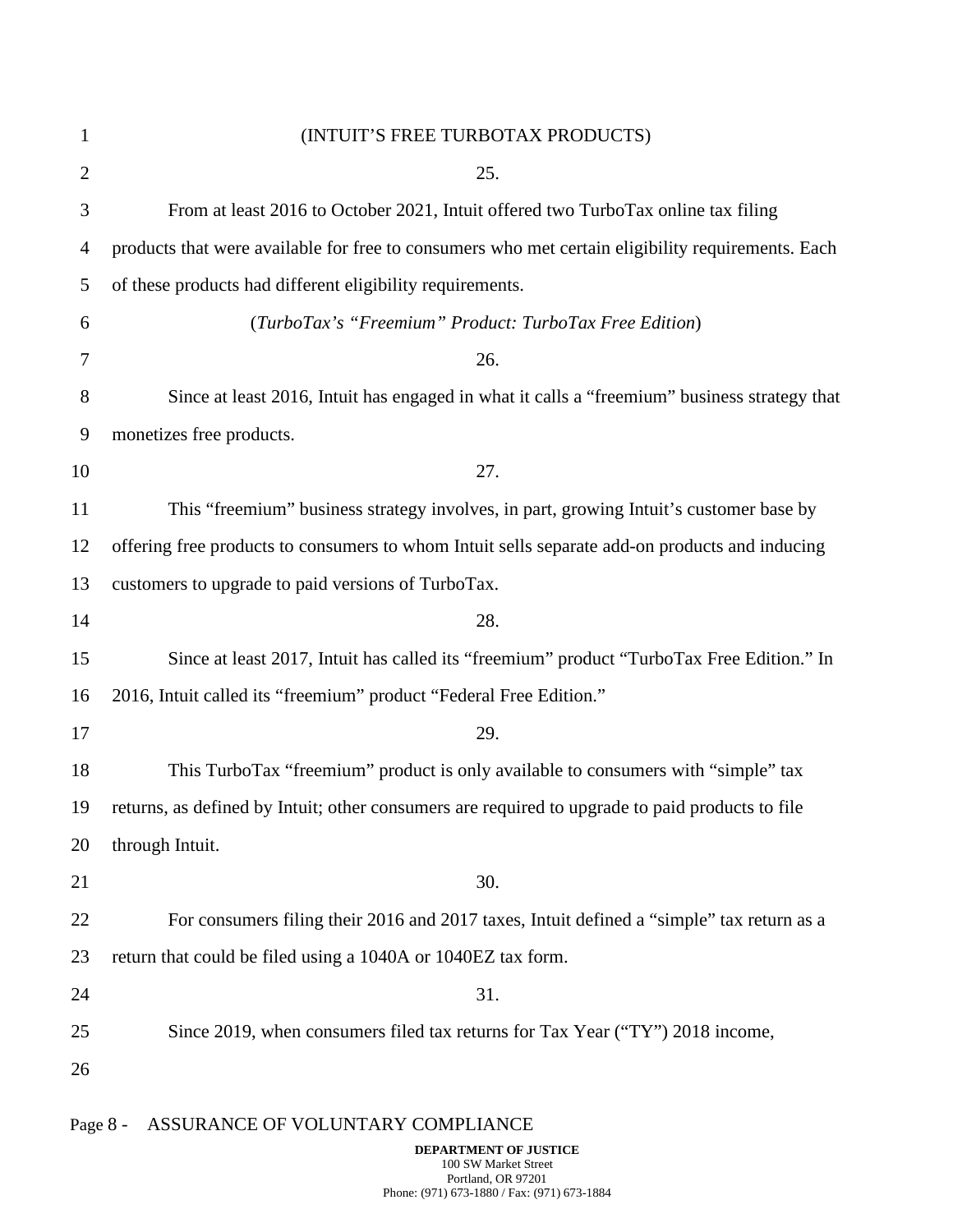| $\mathbf{1}$   | Intuit has defined a "simple" tax return as a return that could be filed on a Form 1040, with no   |
|----------------|----------------------------------------------------------------------------------------------------|
| $\overline{2}$ | attached schedules, regardless of the consumer's income.                                           |
| 3              | (Intuit's Free File Product)                                                                       |
| $\overline{4}$ | 32.                                                                                                |
| 5              | From 2003 to October 2021, Intuit offered a free version of its online tax preparation             |
| 6              | products through its participation in the United States Internal Revenue Service ("IRS") Free File |
| 7              | Program, a public-private partnership formed in 2002 between a consortium of tax preparation       |
| 8              | software companies and the IRS pursuant to a Memorandum of Understanding ("MOU"). Under            |
| 9              | the MOU, participating companies offer free online tax preparation products to low- and middle-    |
| 10             | income Americans. In exchange, the IRS agreed not to compete with the participating companies      |
| 11             | in providing free, online tax return preparation and filing services to American consumers.        |
| 12             | 33.                                                                                                |
| 13             | Historically, consumer participation in the IRS Free File Program has been low.                    |
| 14             | 34.                                                                                                |
| 15             | The IRS has set eligibility thresholds for participation in the Free File Program based on         |
| 16             | consumers' adjusted gross income ("AGI"). Consumers with an AGI equal to or less than 70% of       |
| 17             | the U.S. consumer population are meant to be eligible for the program. The MOU, however,           |
| 18             | requires that no company offer its Free File product to more than 50%, or less than                |
| 19             | 10%, of eligible consumers. Each company is free to set its own eligibility requirements to stay   |
| 20             | within that range.                                                                                 |
| 21             | 35.                                                                                                |
| 22             | From 2017 (filings on TY 2016 income) to 2021 (filings on TY 2020 income), Intuit                  |
| 23             | made its Free File product available to all consumers who were eligible for the earned income      |
| 24             | tax credit.                                                                                        |
| 25             | //                                                                                                 |
| 26             | 111                                                                                                |
|                |                                                                                                    |

# Page 9 - ASSURANCE OF VOLUNTARY COMPLIANCE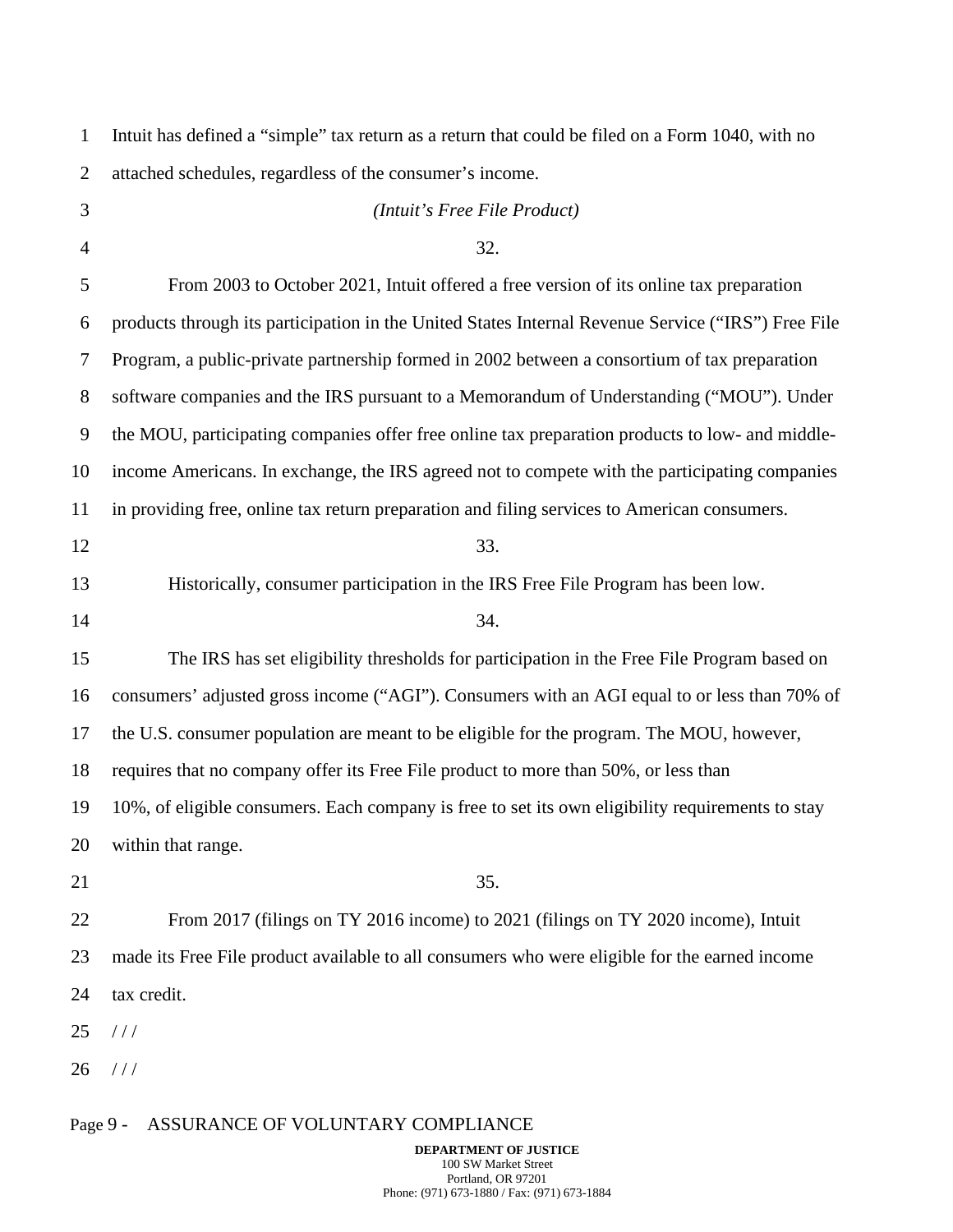| 1              |                                                                                            | 36.                                                                                 |                                                                                                       |  |
|----------------|--------------------------------------------------------------------------------------------|-------------------------------------------------------------------------------------|-------------------------------------------------------------------------------------------------------|--|
| $\overline{2}$ |                                                                                            |                                                                                     | From 2017 to 2021, Intuit also made its Free File product available to all consumers with             |  |
| 3              |                                                                                            | an AGI that does not exceed specified AGI thresholds:                               |                                                                                                       |  |
| 4              |                                                                                            |                                                                                     |                                                                                                       |  |
|                |                                                                                            | <b>Tax Year</b>                                                                     | <b>Maximum AGI</b>                                                                                    |  |
| 5              |                                                                                            | 2016 (returns filed in 2017)                                                        | \$33,000                                                                                              |  |
| 6              |                                                                                            | 2017 (returns filed in 2018)                                                        | \$33,000                                                                                              |  |
| 7              |                                                                                            | 2018 (returns filed in 2019)                                                        | \$34,000                                                                                              |  |
|                |                                                                                            | 2019 (returns filed in 2020)                                                        | \$36,000                                                                                              |  |
| 8              |                                                                                            | 2020 (returns filed in 2021)                                                        | \$39,000                                                                                              |  |
| 9              |                                                                                            |                                                                                     |                                                                                                       |  |
| 10             |                                                                                            | 37.                                                                                 |                                                                                                       |  |
| 11             |                                                                                            |                                                                                     | From 2017 to 2021, Intuit also made its Free File product available to all active duty                |  |
| 12             |                                                                                            |                                                                                     |                                                                                                       |  |
|                |                                                                                            | military service members with an AGI that does not exceed specified AGI thresholds: |                                                                                                       |  |
| 13             |                                                                                            |                                                                                     |                                                                                                       |  |
| 14             |                                                                                            | <b>Tax Year</b>                                                                     | <b>Maximum AGI</b>                                                                                    |  |
| 15             |                                                                                            | 2016 (returns filed in 2017)                                                        | \$64,000                                                                                              |  |
|                |                                                                                            | 2017 (returns filed in 2018)                                                        | \$66,000                                                                                              |  |
| 16             |                                                                                            | 2018 (returns filed in 2019)                                                        | \$66,000                                                                                              |  |
| 17             |                                                                                            | 2019 (returns filed in 2020)                                                        | \$69,000                                                                                              |  |
|                |                                                                                            | 2020 (returns filed in 2021)                                                        | \$72,000                                                                                              |  |
| 18             |                                                                                            | 38.                                                                                 |                                                                                                       |  |
| 19             |                                                                                            |                                                                                     |                                                                                                       |  |
| 20             |                                                                                            |                                                                                     | Although consumers primarily accessed Intuit's Free File product via IRS.gov, they have               |  |
|                |                                                                                            |                                                                                     | also accessed it directly via Intuit's internet landing page for the product, which is different from |  |
| 21             |                                                                                            | the landing page for its "freemium" and paid products.                              |                                                                                                       |  |
| 22             |                                                                                            |                                                                                     |                                                                                                       |  |
| 23             |                                                                                            | 39.                                                                                 |                                                                                                       |  |
|                | Intuit changed the name of its Free File product several times. Intuit also used different |                                                                                     |                                                                                                       |  |
| 24             | names for its Free File product at the same time, depending on where the product was being |                                                                                     |                                                                                                       |  |
|                |                                                                                            |                                                                                     |                                                                                                       |  |
| 25             | marketed.                                                                                  |                                                                                     |                                                                                                       |  |

# Page 10 - ASSURANCE OF VOLUNTARY COMPLIANCE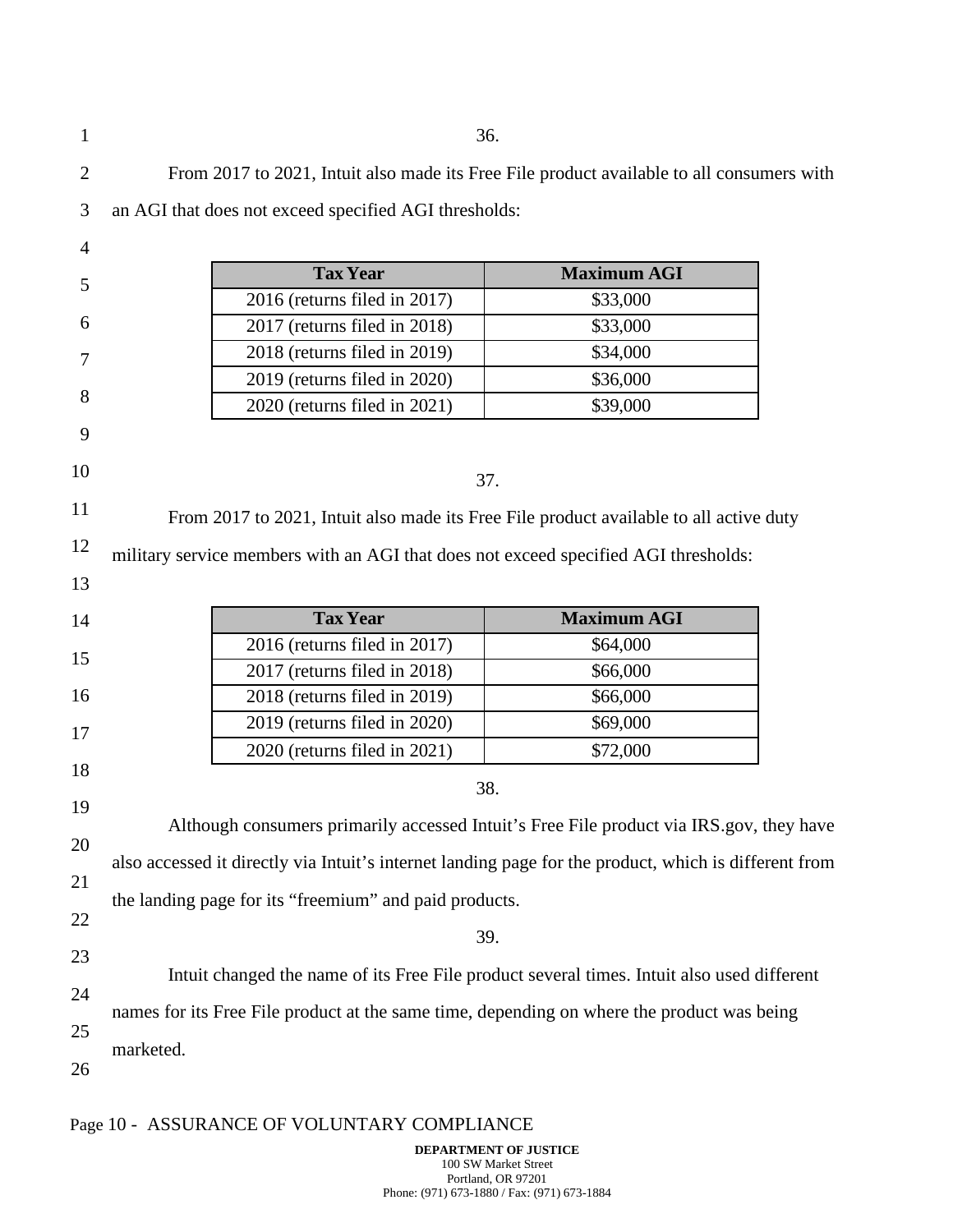| $\mathbf{1}$   | 40.                                                                                                 |
|----------------|-----------------------------------------------------------------------------------------------------|
| $\overline{2}$ | Prior to TY 2018, Intuit called its Free File product "TurboTax Freedom Edition."                   |
| 3              | 41.                                                                                                 |
| 4              | For TY 2018, Intuit changed the name of its Free File product to "TurboTax Free File                |
| 5              | Program."                                                                                           |
| 6              | 42.                                                                                                 |
| 7              | From at least TY 2016 through and including TY 2018, Intuit used a different name to                |
| 8              | market its Free File product on the IRS.gov website. On the IRS.gov website, Intuit marketed its    |
| 9              | Free File product as "TurboTax All Free SM."                                                        |
| 10             | 43.                                                                                                 |
| 11             | For TY 2019 and 2020, Intuit changed the name of its Free File product to "IRS Free File            |
| 12             | Program Delivered by TurboTax." This change was required by an amendment to the MOU                 |
| 13             | between the IRS and the participating tax preparation companies that required uniform naming        |
| 14             | of all IRS Free File Program products.                                                              |
| 15             | (The Tension Between Intuit's Free File and "Freemium"                                              |
| 16             | <b>Products and Related Consumer Confusion</b> )                                                    |
| 17             | 44.                                                                                                 |
| 18             | Intuit's Free File product yielded benefits to the company as part of its efforts to avoid          |
| 19             | government "encroachment" into the tax preparation industry.                                        |
| 20             | 45.                                                                                                 |
| 21             | Indeed, Intuit has acknowledged publicly the competitive threat of a government-run free            |
| 22             | e-filing system, including in Securities and Exchange Commission filings.                           |
| 23             | 46.                                                                                                 |
| 24             | Intuit has recognized that high participation in the IRS Free File Program would dent its           |
| 25             | bottom line, but that, at the same time, it had to keep Free File enrollments above a certain level |
| 26             | to prevent government "encroachment."                                                               |

# Page 11 - ASSURANCE OF VOLUNTARY COMPLIANCE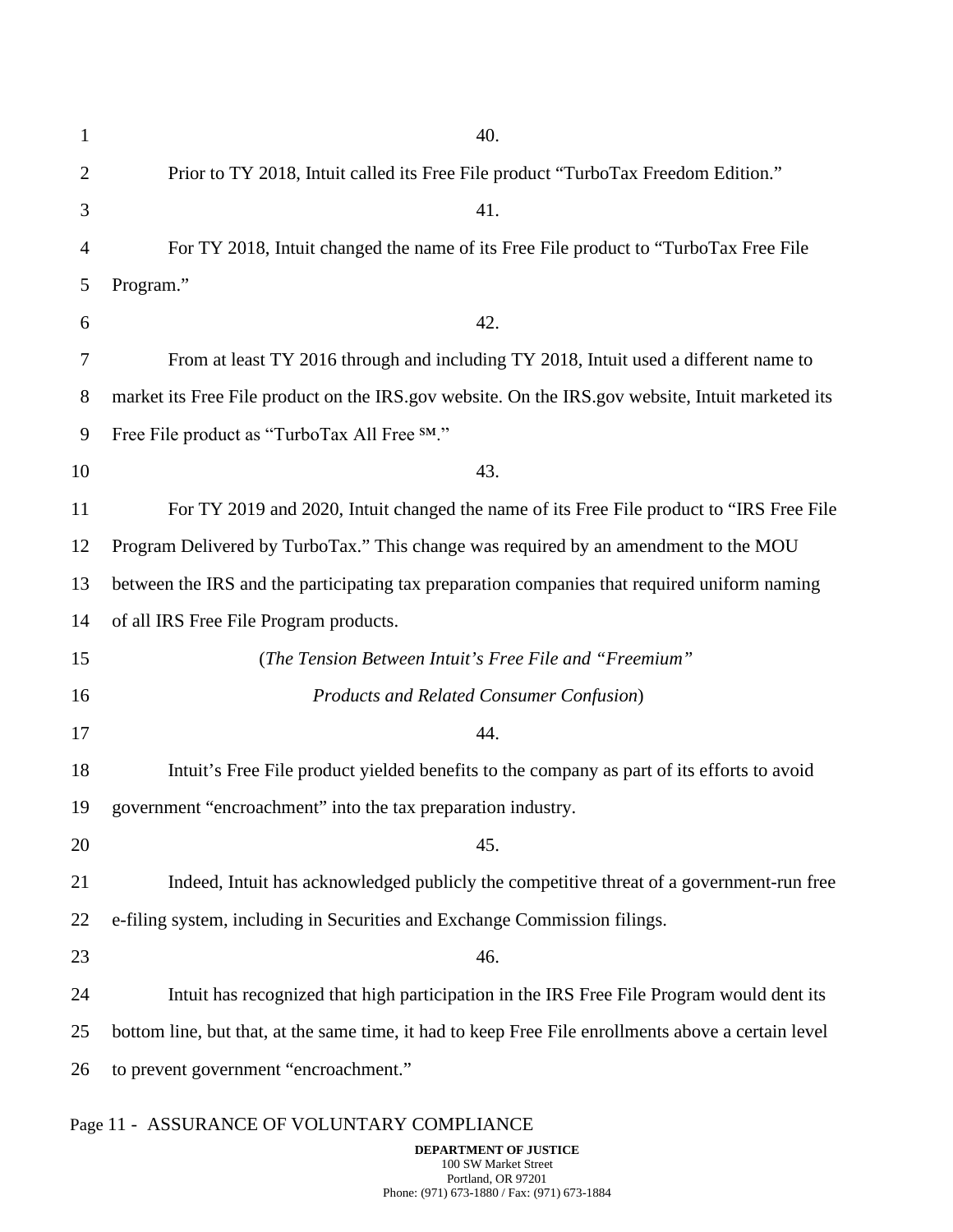| $\mathbf{1}$   | 47.                                                                                                |
|----------------|----------------------------------------------------------------------------------------------------|
| $\overline{2}$ | For several years prior to TY 2018, Intuit employees tasked with overseeing the                    |
| 3              | marketing strategy for both Intuit's Free File and "freemium" products considered changing the     |
| 4              | name of Intuit's Free File product.                                                                |
| 5              | 48.                                                                                                |
| 6              | Intuit knew that consumers were confused by the similarity of the names of these                   |
| 7              | products. Intuit chose to name its commercial freemium product TurboTax "Free Edition," even       |
| 8              | though it is only free for approximately one-third of taxpayers, while it named its Free File      |
| 9              | product "Freedom Edition," which does not indicate that it is free despite being part of a program |
| 10             | that is free for 70 percent of taxpayers.                                                          |
| 11             | 49.                                                                                                |
| 12             | In 2018, Intuit knew that consumers were still confused about the differences between its          |
| 13             | Free File and "freemium" products.                                                                 |
| 14             | 50.                                                                                                |
| 15             | Although Intuit changed the name of its Free File product to TurboTax Free File Program            |
| 16             | for TY 2018, it continued to market its Free File product on the IRS gov website using the         |
| 17             | trademarked name TurboTax All Free. Moreover, Intuit was aware that changing the name to           |
| 18             | TurboTax Free File Program would not create any additional clarity for its customers and that      |
| 19             | consumers would be confused between the Free File Program and TurboTax Free Edition,               |
| 20             | especially due to the company's focus on the use of "free" in marketing its products.              |
| 21             | 51.                                                                                                |
| 22             | In 2019, this time pursuant to the MOU with the IRS, Intuit again changed the name of its          |
| 23             | Free File product, renaming it to IRS Free File Program Delivered by TurboTax.                     |
| 24             | (ONLINE SEARCH PRACTICES)                                                                          |
| 25             | (For TY 2018, Intuit Hid Its Free File Landing Page from Search Engines for                        |
| 26             | Approximately Five Months During the Peak of Tax Season)                                           |
|                |                                                                                                    |

# Page 12 - ASSURANCE OF VOLUNTARY COMPLIANCE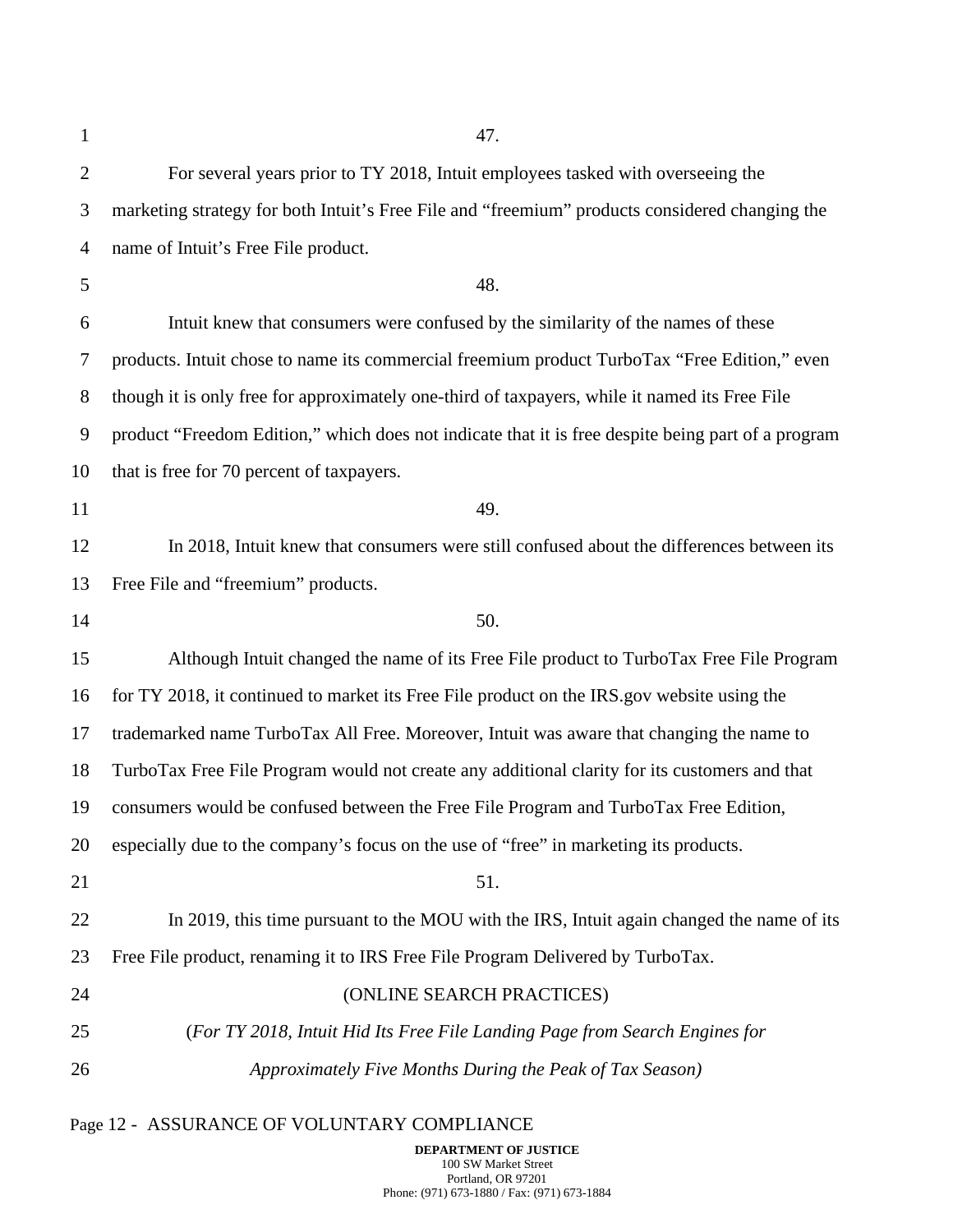| $\mathbf{1}$   | 52.                                                                                                 |
|----------------|-----------------------------------------------------------------------------------------------------|
| $\overline{2}$ | In 2018, Intuit employees responsible for marketing strategy feared the name change of              |
| 3              | Intuit's Free File product could negatively impact the ranking of the company's "freemium"          |
| $\overline{4}$ | product in online search engine results, leading to a loss in revenue.                              |
| 5              | 53.                                                                                                 |
| 6              | For TY 2018, Intuit blocked the landing page for its newly named Free File product so               |
| 7              | that it would not be indexed (listed) by internet search engines. That block was in place from      |
| 8              | November 13, 2018, to April 26, 2019. This timeframe covered the vast majority of Intuit's 2019     |
| 9              | tax filing season, which is the time it received revenue from consumers using TurboTax products     |
| 10             | to file tax returns for TY 2018.                                                                    |
| 11             | 54.                                                                                                 |
| 12             | For TY 2019, Intuit stopped blocking its Free File product landing page from online                 |
| 13             | search engines, and 2,070,778 consumers filed their federal tax returns using Intuit's Free File    |
| 14             | product, representing growth of 73% over TY 2018.                                                   |
| 15             | (Intuit Used Paid Search Terms to Direct Consumers Searching for the IRS Free File Program          |
| 16             | to Intuit's "Freemium" and Paid Products)                                                           |
| 17             | 55.                                                                                                 |
| 18             | As part of its advertising and marketing practices, Intuit has bid on paid search terms with        |
| 19             | search engines such as Google and Bing. When a consumer queried a search engine                     |
| 20             | for a search term and Intuit won the search engine's instant auction for that paid search term, the |
| 21             | consumer would be served an ad selected by Intuit that included a hyperlink directing the           |
| 22             | consumer to a specific website.                                                                     |
| 23             | 56.                                                                                                 |
| 24             | For many years, including TY 2018 while Intuit had blocked the landing page for its Free            |
| 25             | File product from appearing in online search results, Intuit bid on search terms relevant to the    |
| 26             | IRS Free File Program.                                                                              |
|                |                                                                                                     |

# Page 13 - ASSURANCE OF VOLUNTARY COMPLIANCE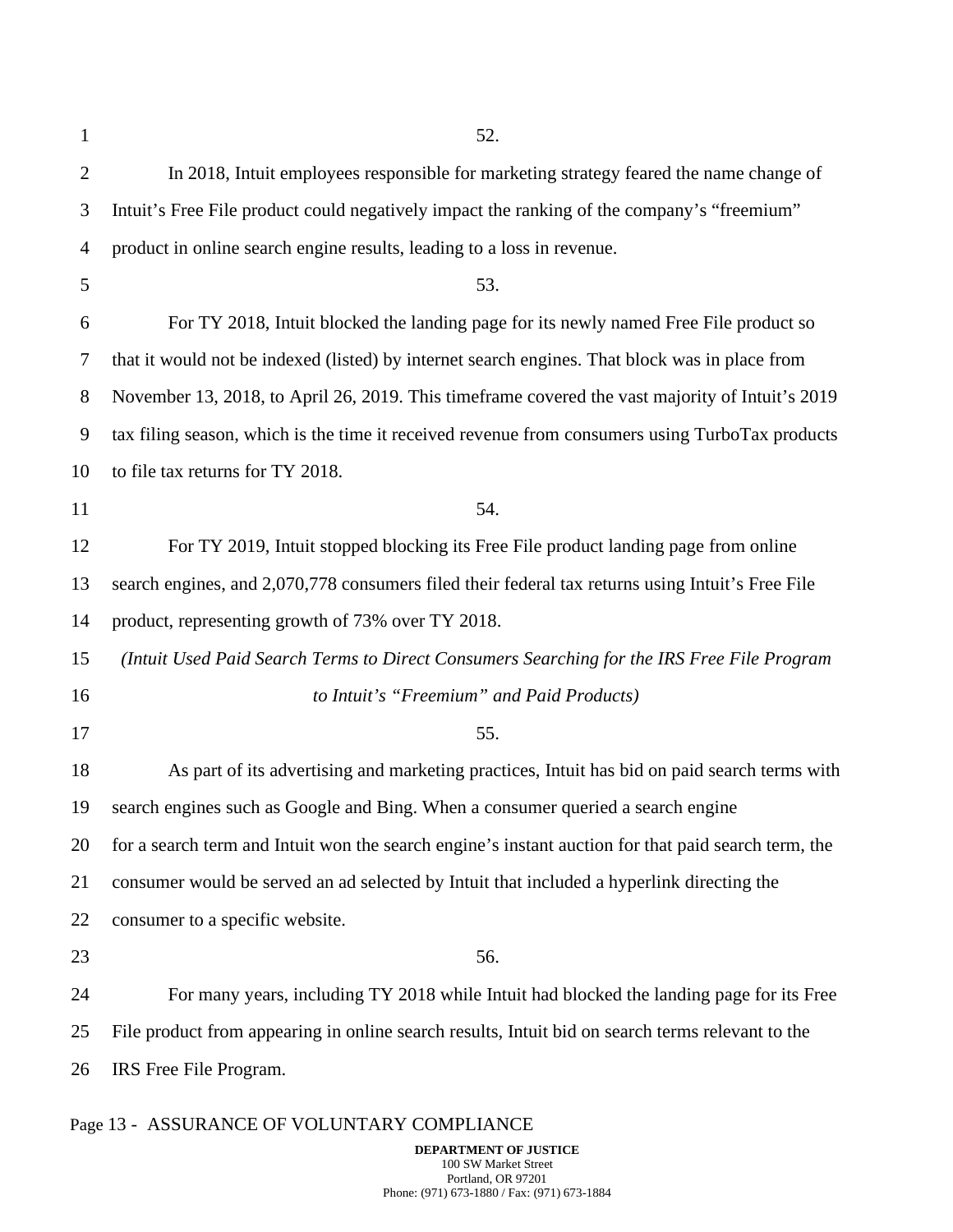| $\mathbf{1}$   | 57.                                                                                                   |  |
|----------------|-------------------------------------------------------------------------------------------------------|--|
| $\overline{2}$ | In many instances, these search terms indicated consumers were likely searching for                   |  |
| 3              | information about, or links to reach the website for, the IRS Free File Program. For example,         |  |
| $\overline{4}$ | Intuit bid on the following 13 search terms:                                                          |  |
| 5              |                                                                                                       |  |
| 6              | free file<br>irs.gov/freefile<br>$\bullet$<br>free file irs<br>irs.gov/freefile.                      |  |
| 7              | free file taxes<br>irs.gov free file                                                                  |  |
| 8              | irs.gov/free file<br>free file taxes online<br>turbo tax free file<br>free file turbotax<br>$\bullet$ |  |
| 9              | free file turbo tax<br>turbotax free file program<br>٠<br>irs free file                               |  |
| 10             |                                                                                                       |  |
| 11             | 58.                                                                                                   |  |
| 12             | For each of the 13 search terms referenced in paragraph 35, during TY 2018— while                     |  |
| 13             | Intuit had blocked the landing page for its Free File product from appearing in search results-       |  |
| 14             | Intuit's online ads directed consumers to Intuit's commercial website with its "freemium"             |  |
| 15             | product, rather than the IRS gov website for the IRS Free File Program or the landing page for        |  |
| 16             | Intuit's Free File product.                                                                           |  |
| 17             | 59.                                                                                                   |  |
| 18             | During TY 2018, Intuit directed consumers towards the website for "freemium" and paid                 |  |
| 19             | products when consumers searched for its Free File product by its exact name: Turbo Tax Free          |  |
| 20             | File Program.                                                                                         |  |
| 21             | 60.                                                                                                   |  |
| 22             | If a taxpayer knew to type "TurboTax Freedom" in a search engine, she would receive a                 |  |
| 23             | paid advertisement which, during the 2019 filing season, would direct her to a landing page with      |  |
| 24             | a button link that said "See If You Qualify" that eventually lead to the Freedom                      |  |
| 25             | Edition website. However, the landing page also included a prominent link that said "Start for        |  |
| 26             | Free," which directed the user to TurboTax's commercial and paid products.                            |  |
|                |                                                                                                       |  |

# Page 14 - ASSURANCE OF VOLUNTARY COMPLIANCE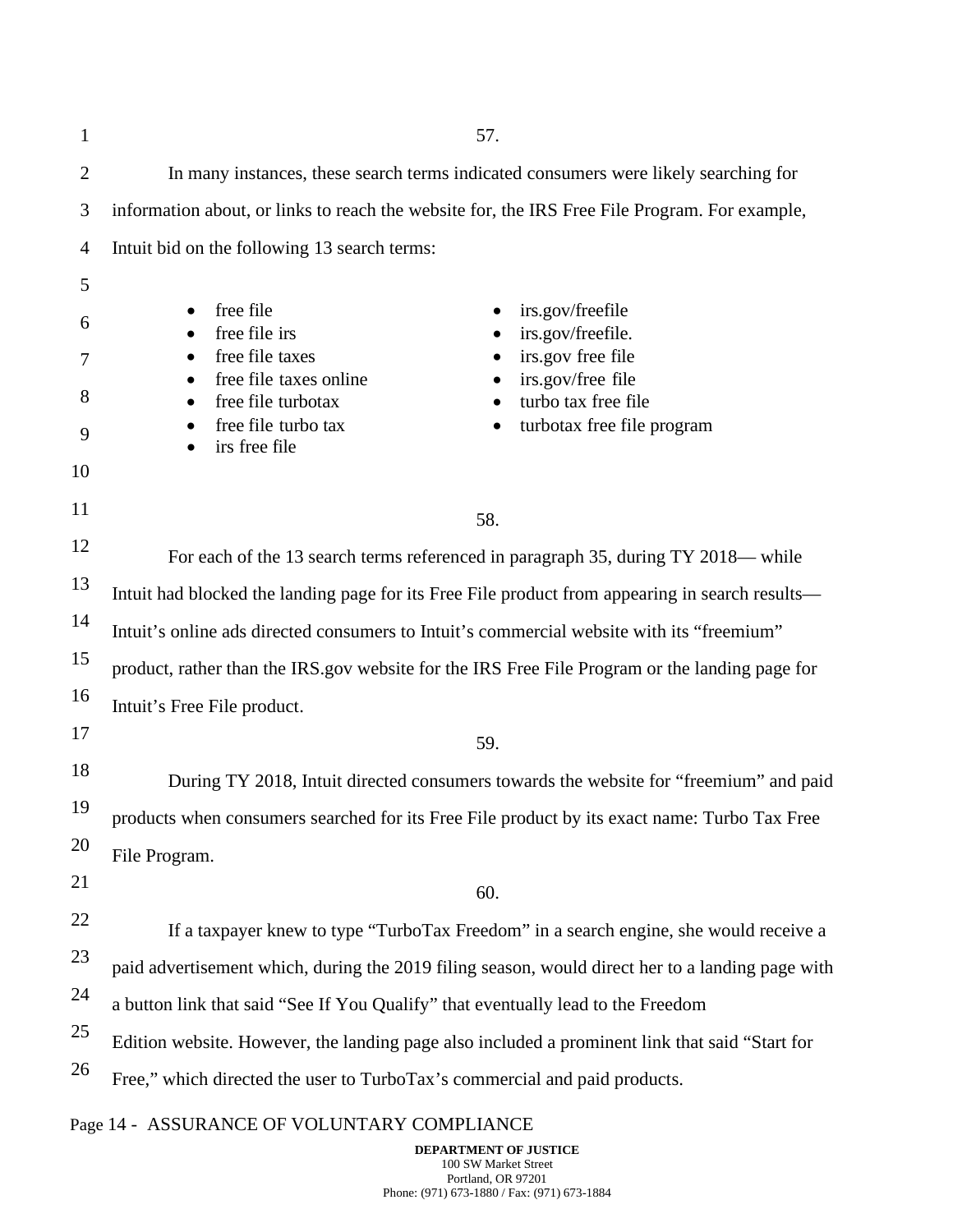| $\mathbf{1}$   | 61.                                                                                                |
|----------------|----------------------------------------------------------------------------------------------------|
| $\overline{2}$ | Intuit knew that some of its customers were misled by these practices.                             |
| 3              | (ADVERTISING PRACTICES: INTUIT'S ADVERTISEMENTS MISREPRESENTED THAT                                |
| 4              | CONSUMERS WERE ELIGIBLE FOR A FREE VERSION OF ITS PRODUCTS)                                        |
| 5              | 62.                                                                                                |
| 6              | Since at least 2016, Intuit has extensively promoted its TurboTax products through                 |
| 7              | advertising in a variety of mediums touting that it offers a free service.                         |
| 8              | 63.                                                                                                |
| 9              | Among its "do-it-yourself" online software products, Intuit used ads, including television         |
| 10             | and social media ads, to promote its "freemium" TurboTax product.                                  |
| 11             | 64.                                                                                                |
| 12             | Intuit also has engaged in an ad campaign it calls "Free, Free, Free" in which "free" is           |
| 13             | essentially the only word spoken by the actors in the commercials, until the voice over at the end |
| 14             | of the advertisement. Intuit used at least six different advertisements in this campaign.          |
| 15             | 65.                                                                                                |
| 16             | Many of Intuit's ads contain a fine print disclaimer at the end of the commercial                  |
| 17             | informing consumers that the offer is limited to consumers with "simple tax returns" or "simple    |
| 18             | U.S. returns only." This fine print disclaimer was not conveyed audibly.                           |
| 19             | 66.                                                                                                |
| 20             | The disclaimers are inadequate to cure the express representation that the advertised              |
| 21             | products are free.                                                                                 |
| 22             | 67.                                                                                                |
| 23             | A reasonable consumer could believe that the products Intuit advertises as free are free           |
| 24             | for them, given that online products in many industries, including in online tax preparation, are  |
| 25             | routinely offered to consumers completely free of any charge.                                      |
| 26             | //                                                                                                 |

# Page 15 - ASSURANCE OF VOLUNTARY COMPLIANCE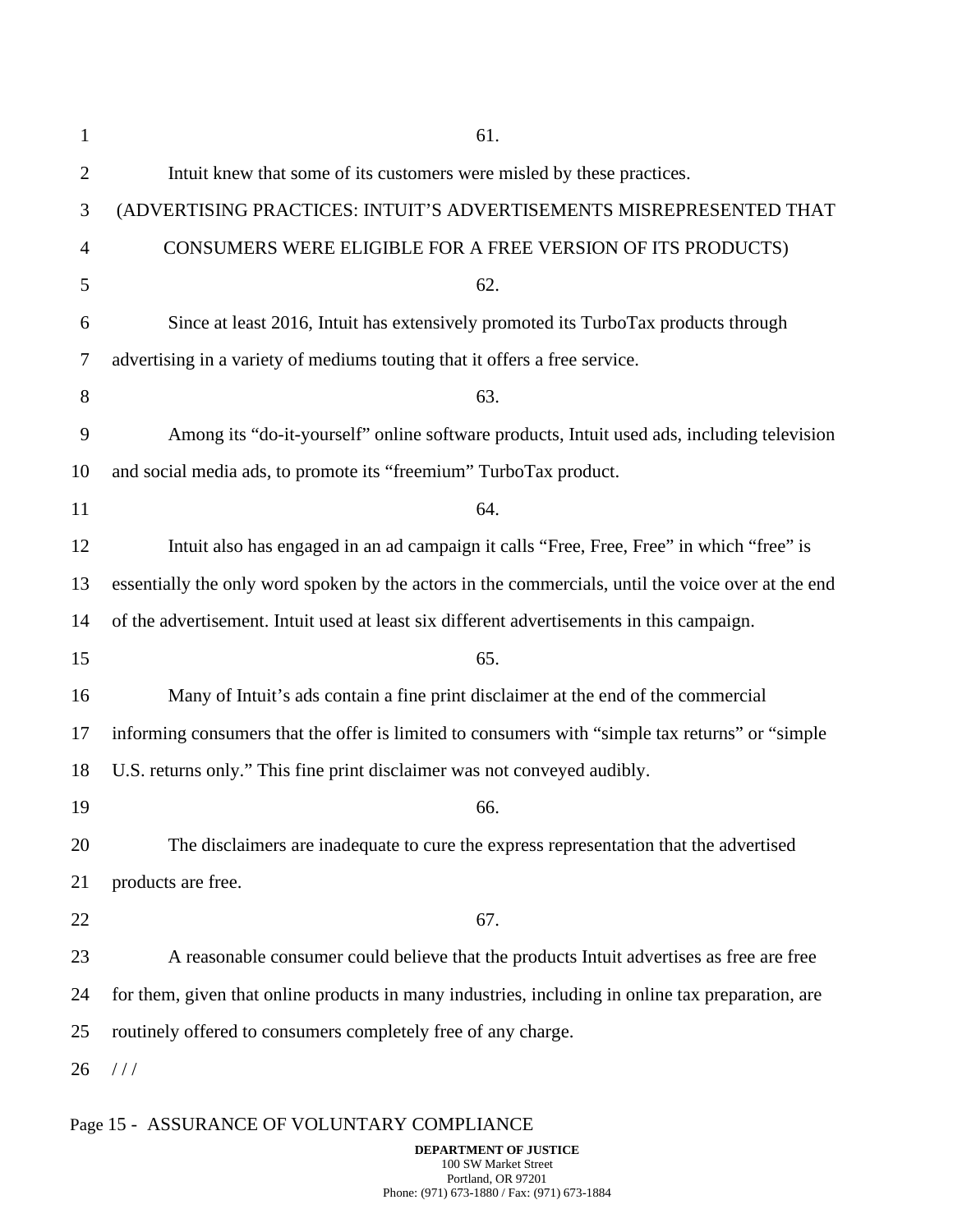| 1              | 68.                                                                                                |
|----------------|----------------------------------------------------------------------------------------------------|
| $\overline{2}$ | Intuit's false statements or representations that TurboTax is free, without adequately             |
| 3              | disclosing the limitations of its free offer, have induced consumers to begin using TurboTax and,  |
| $\overline{4}$ | after discovering they are not eligible for Intuit's "freemium" product (as described below), to   |
| 5              | pay for paid TurboTax products.                                                                    |
| 6              | (WEBSITE PRACTICES)                                                                                |
| 7              | (Intuit's TurboTax Home Page Misled Consumers into Believing They Were Eligible for Its            |
| 8              | "Freemium" Product)                                                                                |
| 9              | 69.                                                                                                |
| 10             | When consumers who saw Intuit's advertisements visited the TurboTax website, the                   |
| 11             | website's home page failed to adequately disclose the limitations on eligibility for Intuit's      |
| 12             | "freemium" product.                                                                                |
| 13             | 70.                                                                                                |
| 14             | For example, for TY 2018, the TurboTax home page contained a screen that mimicked                  |
| 15             | the "free, free free free" ad campaign.                                                            |
| 16             | 71.                                                                                                |
| 17             | The screen failed to disclose adequately the limitations on eligibility.                           |
| 18             | 72.                                                                                                |
| 19             | Consumers who proceeded with the "freemium" product would be brought to a login                    |
| 20             | screen and then start an online, automated "interview" to begin entering information to file their |
| 21             | taxes. Consumers who were not eligible for Intuit's "freemium" TurboTax product would not          |
| 22             | learn they were ineligible until they had already invested significant time and effort creating an |
| 23             | account and inputting their personal tax information into the TurboTax product.                    |
| 24             | 73.                                                                                                |
| 25             | For TY 2019, the TurboTax home page used a similar screen, with an even greater                    |
| 26             | emphasis that consumers were "guaranteed" a free product. Again, consumers who were not            |
|                | Page 16 - ASSURANCE OF VOLUNTARY COMPLIANCE                                                        |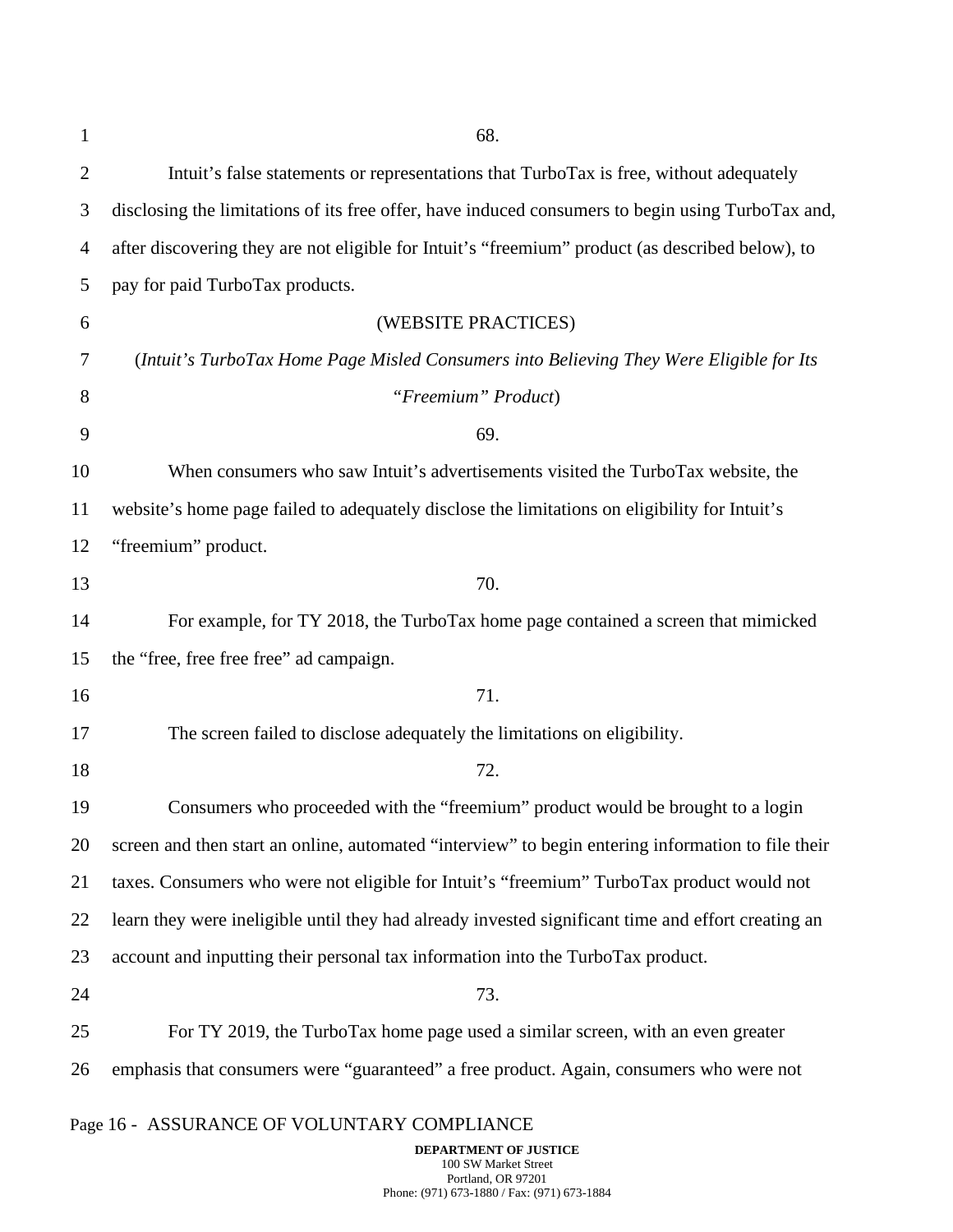| $\mathbf{1}$   | eligible for Intuit's "freemium" TurboTax product would not learn they were ineligible until they  |
|----------------|----------------------------------------------------------------------------------------------------|
| $\overline{2}$ | had already invested significant time and effort creating an account and inputting their personal  |
| 3              | tax information into the TurboTax product.                                                         |
| $\overline{4}$ | 74.                                                                                                |
| 5              | For TY 2020 and 2021, Intuit has continued to employ a customer interview model in                 |
| 6              | which consumers who were not eligible for Intuit's "freemium" TurboTax product would not           |
| 7              | learn they were ineligible until they had already invested significant time and effort creating an |
| $8\,$          | account and inputting their personal tax information into the TurboTax product.                    |
| 9              | (Intuit's TurboTax Products and Pricing Screen Failed to Disclose Intuit's Free File Product,      |
| 10             | Further Impeding Consumers from Learning of Its Existence)                                         |
| 11             | 75.                                                                                                |
| 12             | Intuit's TurboTax website has featured a screen Intuit calls its "Products and Pricing"            |
| 13             | screen. For TY 2018, the headline on this screen informed consumers: "Tell us about you $-$ we'll  |
| 14             | recommend the right tax solution."                                                                 |
| 15             | 76.                                                                                                |
| 16             | When consumers clicked on one of the options on this screen, the TurboTax website                  |
| 17             | would then recommend one of four products: (1) its "freemium" product, marketed as Free            |
| 18             | Edition; (2) Deluxe; (3) Premier; or (4) Self-Employed—the latter three being Intuit's paid do-it- |
| 19             | yourself tax products. At the bottom of the screen, all four products were displayed, with the     |
| 20             | recommended product highlighted.                                                                   |
| 21             | 77.                                                                                                |
| 22             | This screen never displayed or recommended the TurboTax Free File product to                       |
| 23             | consumers, even when they were ineligible for the "freemium" product, TurboTax Free Edition.       |
| 24             | 78.                                                                                                |
| 25             | In fact, in TY 2019, the TurboTax website had a site index at the bottom of the home               |
| 26             | page with a link to "All online tax preparation software." That link brought consumers to the      |
|                | Page 17 - ASSURANCE OF VOLUNTARY COMPLIANCE                                                        |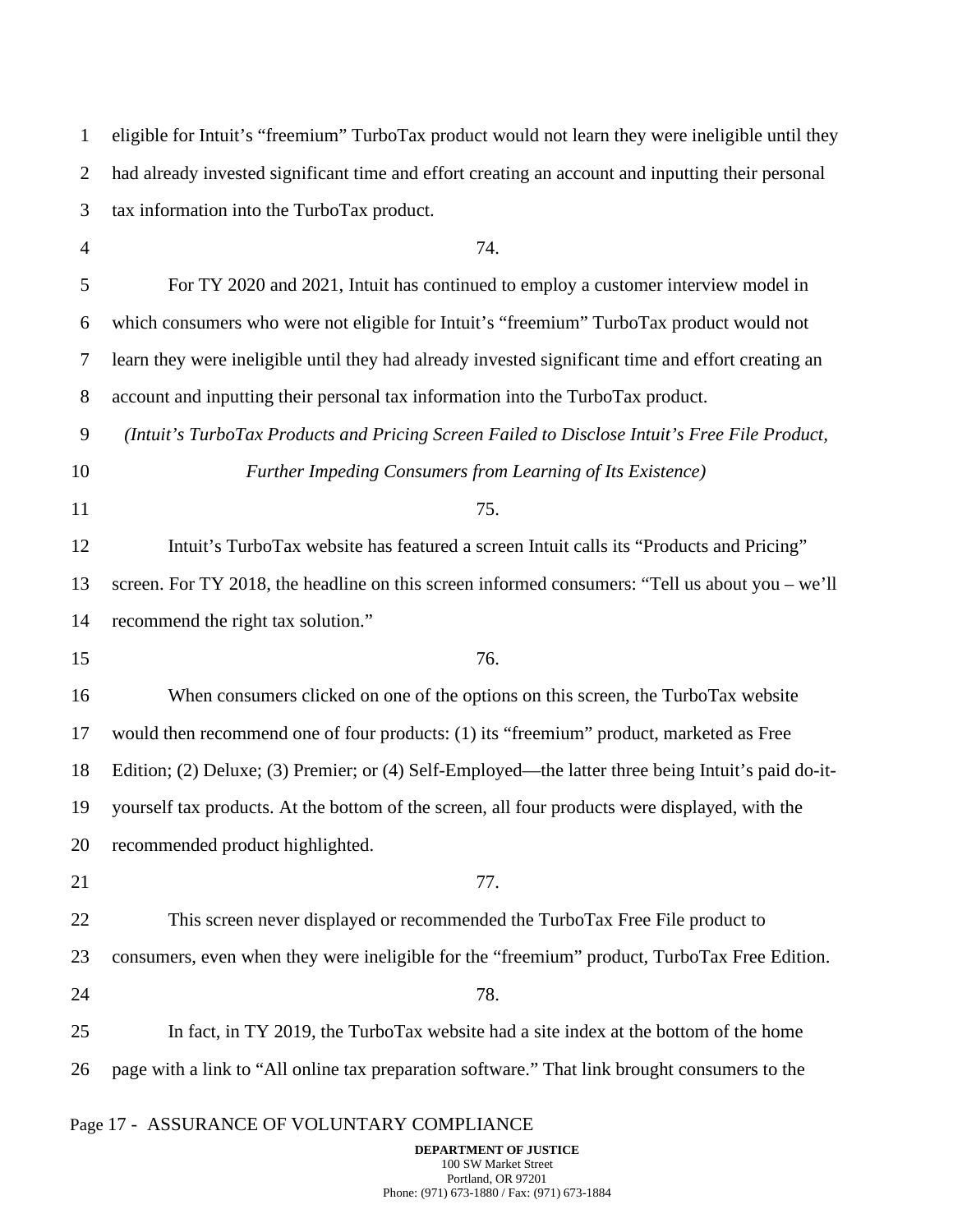| $\mathbf{1}$   | Products and Pricing screen, which did not disclose Intuit's Free File product. Likewise, during   |
|----------------|----------------------------------------------------------------------------------------------------|
| $\overline{2}$ | TY 2020, the TurboTax app contained a similar list of "all products" that did not include Intuit's |
| 3              | Free File product.                                                                                 |
| $\overline{4}$ | 79.                                                                                                |
| 5              | For eligible consumers based on their AGI, Intuit's former Free File product covered all           |
| 6              | tax situations, forms, and deductions, thus providing coverage equal to Intuit's most expensive    |
| 7              | TurboTax online product, Self-Employed.                                                            |
| 8              | (The TurboTax Interview Process Used "Hard Stops" to Induce                                        |
| 9              | Consumers to Upgrade from Free to Paid Products)                                                   |
| 10             | 80.                                                                                                |
| 11             | Intuit represented to consumers who are not eligible for the "freemium" product that they          |
| 12             | must provide their payment information and pay Intuit in order to file their tax returns online    |
| 13             | with TurboTax, even if the consumer was eligible to file for free through Intuit's former Free     |
| 14             | File product. Intuit informed consumers of these required upgrades using screens its employees     |
| 15             | call "Hard Stops." Intuit still employs Hard Stops in its "freemium" product.                      |
| 16             | 81.                                                                                                |
| 17             | When consumers use the TurboTax "freemium" product, Intuit's software asks them a                  |
| 18             | series of questions on successive webpages about their financial situation. These questions        |
| 19             | enable Intuit to determine whether consumers are eligible for the "freemium" product and           |
| 20             | include, among other things, whether the consumer paid student loan interest or was self-          |
| 21             | employed.                                                                                          |
| 22             | 82.                                                                                                |
| 23             | After supplying the information, consumers are prompted to input their income by                   |
| 24             | category. When consumers indicate that they need to report income on a Form 1099-MISC (for         |
| 25             | example, because entities that paid them classified them as independent contractors), the          |
| 26             | TurboTax "freemium" product displays a Hard Stop informing them that they cannot proceed for       |
|                |                                                                                                    |

# Page 18 - ASSURANCE OF VOLUNTARY COMPLIANCE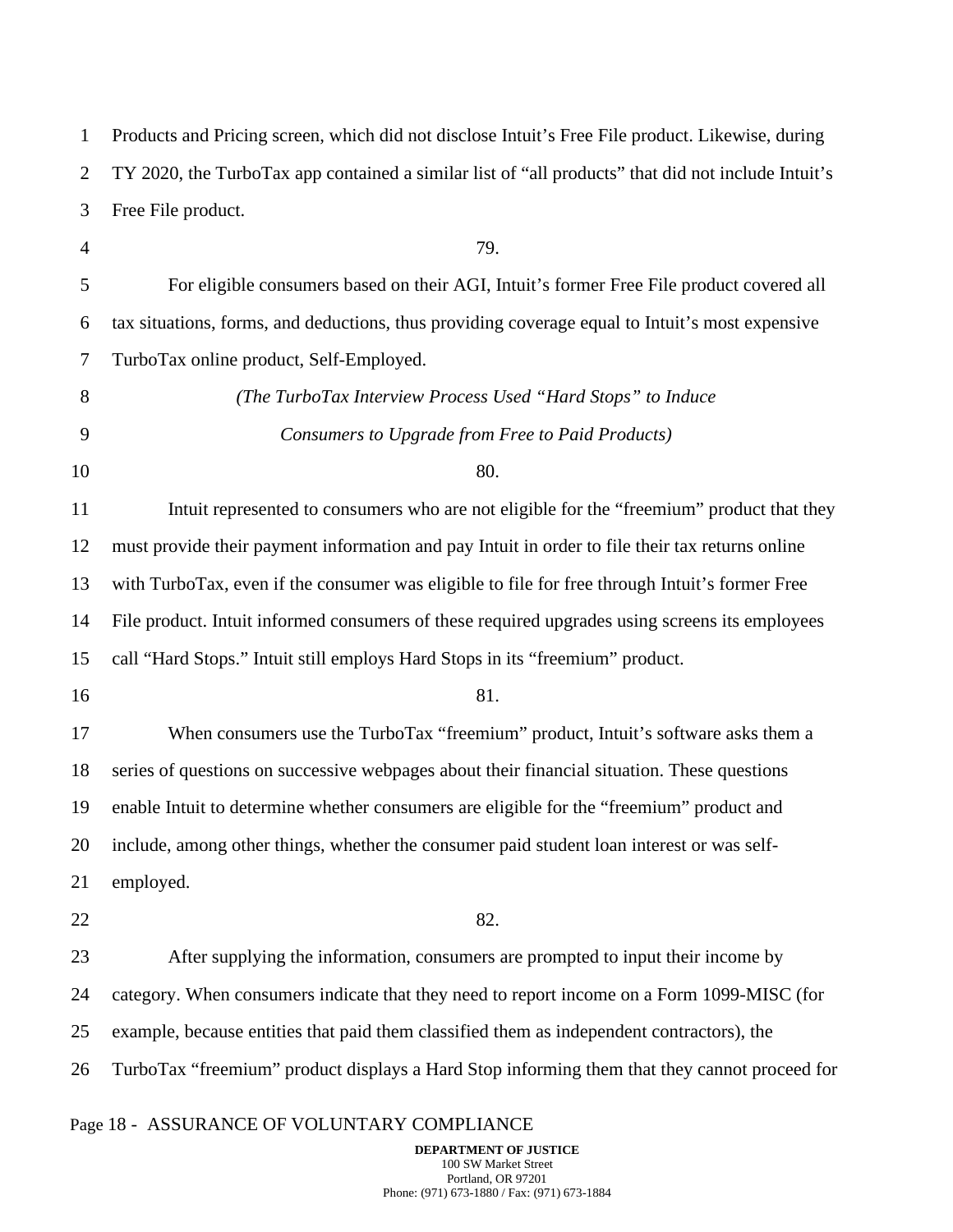| $\mathbf{1}$   | free. For example, Intuit's TY 2019 "Business Income Upgrade" Hard Stop told consumers: "To       |
|----------------|---------------------------------------------------------------------------------------------------|
| $\overline{2}$ | accurately report this income, you'll need to upgrade."                                           |
| 3              | 83.                                                                                               |
| $\overline{4}$ | Hard Stop screens then offer consumers the option to upgrade and pay for a paid                   |
| 5              | TurboTax product, such as TurboTax Deluxe or TurboTax Self-Employed. At various times             |
| 6              | during TY 2018 and 2017, Intuit charged \$59.99 for TurboTax Deluxe and \$119.99 for              |
| 7              | TurboTax Self-Employed.                                                                           |
| 8              | 84.                                                                                               |
| 9              | The Business Income Hard Stop was likely to deceive or mislead consumers who were                 |
| 10             | eligible for Intuit's former Free File product.                                                   |
| 11             | 85.                                                                                               |
| 12             | The headline in the Business Income Hard Stop states that consumers must upgrade to a             |
| 13             | paid product to "accurately report this income." That statement was false at the time for a large |
| 14             | percentage of TurboTax customers—those who were eligible for Intuit's Free File product.          |
| 15             | 86.                                                                                               |
| 16             | The Business Income Hard Stop was also misleading because it included a button that               |
| 17             | says "keep free" below the column for TurboTax Free Edition, even though the consumer could       |
| 18             | not actually continue using TurboTax Free Edition and report all of her income to the IRS.        |
| 19             | 87.                                                                                               |
| 20             | Upon clicking on the "keep free" button, consumers were put into a feedback loop that             |
| 21             | ended only if they upgraded to a paid product or chose not to report their 1099 income.           |
| 22             | 88.                                                                                               |
| 23             | Intuit has used and is using many other Hard Stops to induce consumers to upgrade based           |
| 24             | on certain types of income, such as income from a farm, farm rental or farm equipment; selling a  |
| 25             | home; a prior year state tax refund; or investments. All of these Hard Stops misled consumers     |
| 26             |                                                                                                   |
|                |                                                                                                   |

# Page 19 - ASSURANCE OF VOLUNTARY COMPLIANCE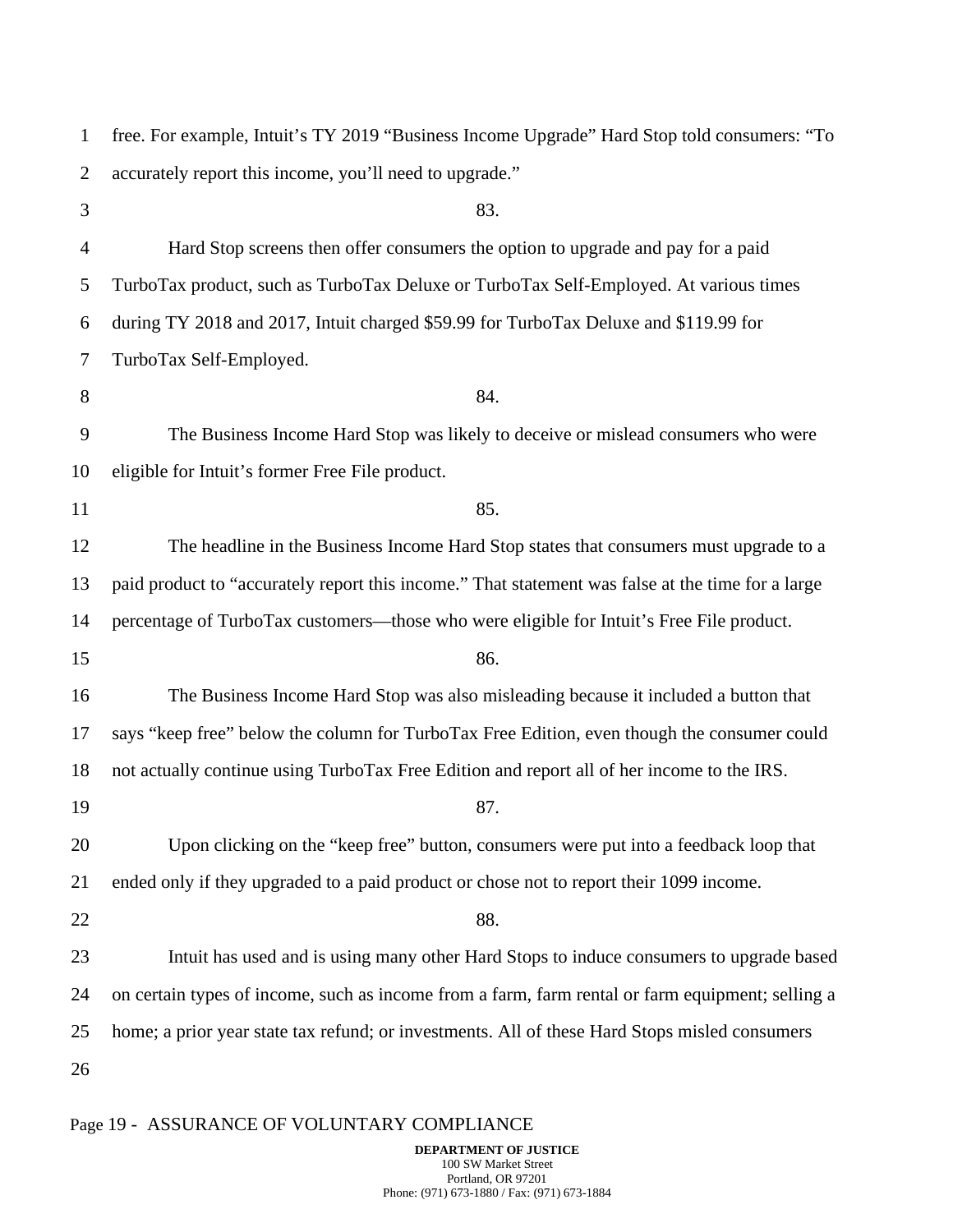1 2 eligible for Intuit's former Free File product to provide their payment information and buy paid TurboTax products.

3 4 5 6 7 8 9 10 11 12 13 14 15 16 17 18 19 20 21 22 23 24 25 26 89. Overall, for all Hard Stops from TY 2016 through TY 2018, millions of consumers started in "freemium," encountered a Hard Stop, and then upgraded to and filed in a paid product. Many of those who were shown a Hard Stop were eligible at the time for Intuit's Free File product. These Free File-eligible consumers who upgraded in response to a Hard Stop paid Intuit more than \$100 million to file their federal tax returns. 90. From at least 2017 to October 2021, when consumers encountered these Hard Stops, Intuit failed to disclose to consumers that they may have been or were eligible to use Intuit's Free File product to accurately report their income or claim certain tax deductions. (CONCLUSION) 91. Based on these Findings, the Attorneys General have reason to believe that Intuit has engaged in deceptive and unfair acts and practices in violation of the States' Consumer Protection Acts, in the marketing, advertising, promotion, and sale of online tax preparation products. 92. Intuit voluntarily withdrew from the IRS Free File Program effective October 2021 and would be able to seek to rejoin the IRS Free File Program at any time but for the provisions of this Assurance. Intuit could not rejoin the IRS Free File Program without approval of the IRS and the Director of the Free File Alliance. 93. Solely for purposes of this Assurance, Intuit neither admits nor denies any of the Findings in paragraphs 23 through 92 of this Section.

### Page 20 - ASSURANCE OF VOLUNTARY COMPLIANCE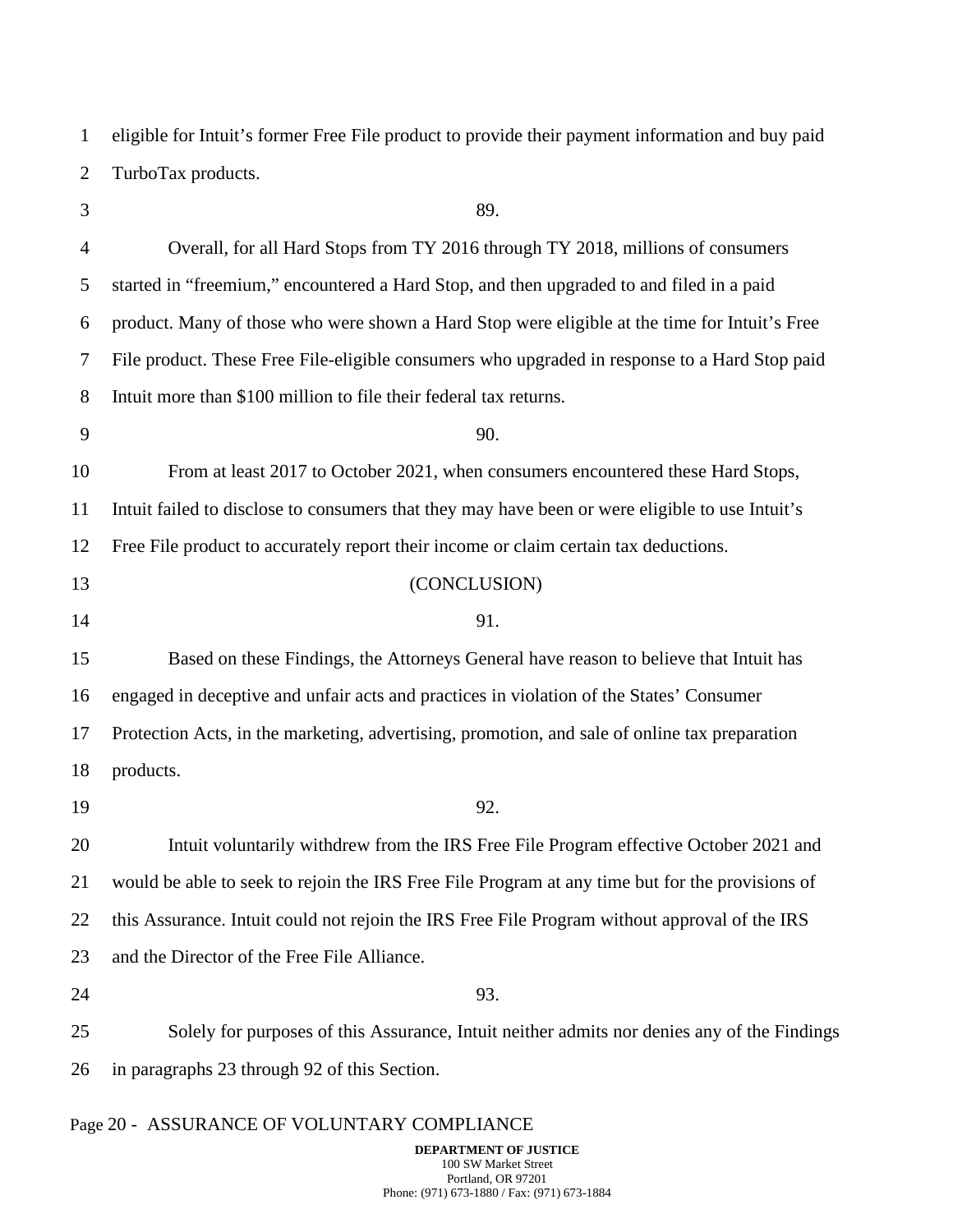| $\mathbf{1}$   | <b>INJUNCTIVE RELIEF</b>                                                                           |
|----------------|----------------------------------------------------------------------------------------------------|
| $\overline{2}$ | (GENERAL COMPLIANCE)                                                                               |
| 3              | 94.                                                                                                |
| $\overline{4}$ | Intuit shall comply with the Consumer Protection Acts and any amendments to those                  |
| 5              | laws, regulations, and rules that may be adopted by the States subsequent to the Effective Date of |
| 6              | this Assurance.                                                                                    |
| 7              | (PROHIBITION AGAINST MISREPRESENTATIONS)                                                           |
| 8              | 95.                                                                                                |
| 9              | Intuit, Intuit's officers, agents, employees, and attorneys, and all other persons in active       |
| 10             | concert or participation with any of them, who receive actual notice of this Assurance, whether    |
| 11             | acting directly or indirectly, in connection with promoting or offering any online tax preparation |
| 12             | products, must not misrepresent, expressly or by implication:                                      |
| 13             | That consumers can only file their taxes online accurately if they use a TurboTax<br>a.            |
| 14             | Paid Product or TurboTax Free Edition Product.                                                     |
| 15             | That consumers can only claim a tax credit or tax deduction if they use a<br>$\mathbf b$ .         |
| 16             | TurboTax Paid Product or TurboTax Free Edition Product.                                            |
| 17             | That consumers must upgrade to a TurboTax Paid Product to file their taxes<br>$\mathbf{c}$ .       |
| 18             | online if they are eligible to use the TurboTax Free Edition Product.                              |
| 19             | That consumers can continue using and file their taxes for free with the TurboTax<br>d.            |
| 20             | Free Edition Product when that is not the case, including by stating expressly or impliedly to     |
| 21             | consumers on an Upgrade Screen that they can continue using the TurboTax Free Edition              |
| 22             | Product through a "keep free" button or another button using similar language. Intuit may give     |
| 23             | consumers the option of continuing to use the TurboTax Free Edition Product on an Upgrade          |
| 24             | Screen, so long as a disclosure is made, Clearly and Conspicuously on the Upgrade Screen and in    |
| 25             | Close Proximity to any button, link, or option on the Upgrade Screen that permits the consumer     |
| 26             | to exercise the option of continuing to use the TurboTax Free Edition Product, that the current    |
|                |                                                                                                    |

# Page 21 - ASSURANCE OF VOLUNTARY COMPLIANCE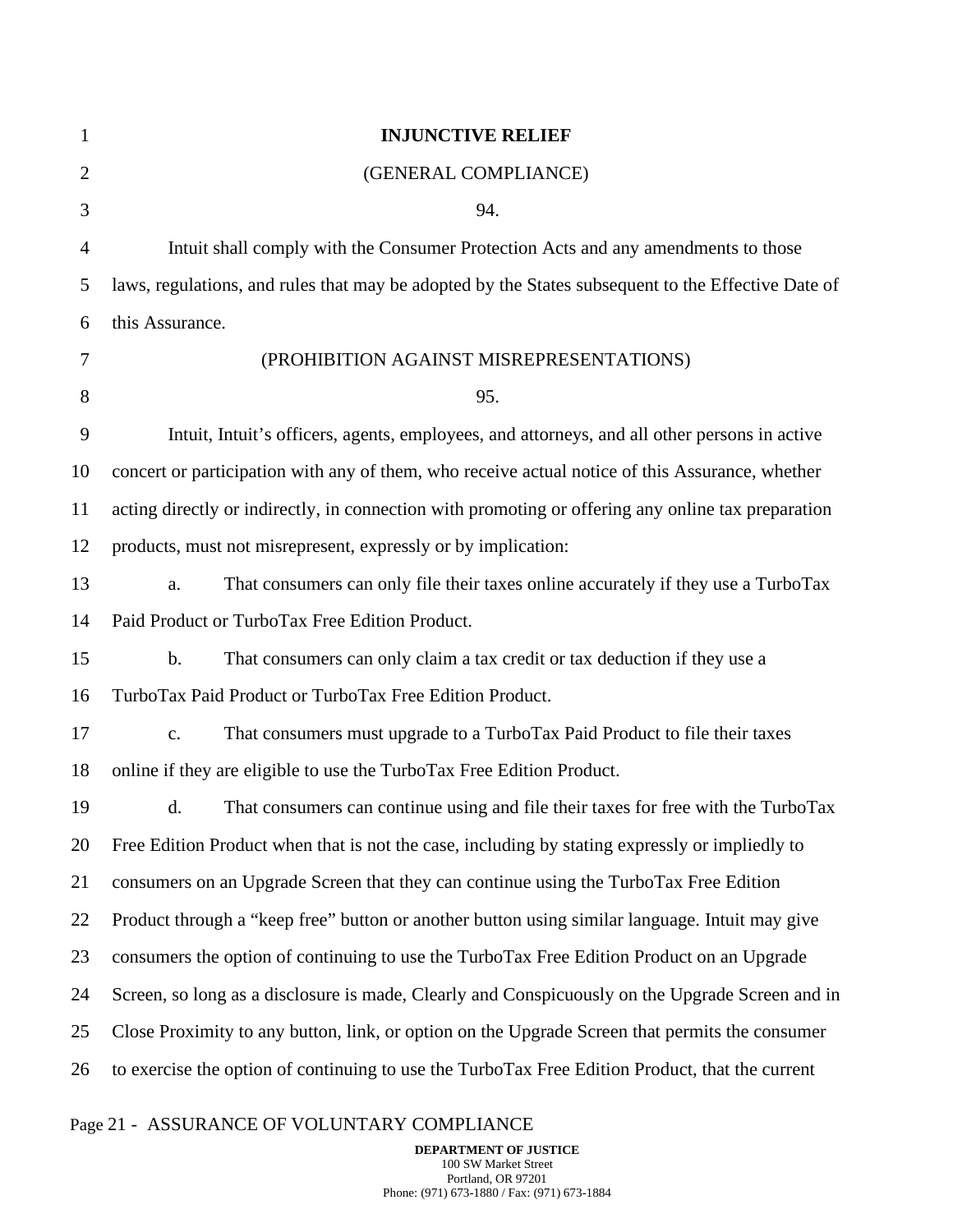1 2 tax information entered by the consumer indicates that the consumer will need to upgrade to a TurboTax Paid Product to file his or her taxes.

3 4 5 e. Any other fact material to consumers concerning any tax preparation product or service, such as the price; total cost; any material restrictions, limitations, or conditions; or any material aspect of its performance, efficacy, nature, or central characteristics.

#### 6 7 8 (REQUIRED DISCLOSURES AND BUSINESS PRACTICES FOR ADVERTISING AND MARKETING OF FREE PRODUCTS) 96.

9 10 11 12 13 As soon as reasonably practicable, but no later than August 1, 2022, in connection with advertising, marketing, promoting, offering, naming, or describing, or assisting in the advertising, marketing, promotion, offering, naming, or describing of any tax preparation products as free, whether directly or indirectly, Intuit must make the following disclosures about taxpayer eligibility for such free products and comply with the following terms:

14 15 16 17 18 (a) In any non-Space-Constrained Advertisement of free tax preparation products other than on a TurboTax Website, Intuit must disclose, Clearly and Conspicuously, and in Close Proximity to the representation that the product is free: (1) the existence and category of material limitations on a consumer's ability to use that free product; and (2) that not all taxpayers qualify for the free product.

19 20 21 22 23 24 25 (b) In any Space-Constrained Advertisement of free tax preparation products other than Space-Constrained Video Advertisements, Intuit must disclose that eligibility requirements apply. If made online, Intuit must also (1) Clearly and Conspicuously include a hyperlink to a landing page or webpage on a TurboTax Website that Clearly and Conspicuously contains full disclosure of all material eligibility restrictions or (2) link by clicking on the Advertisement itself to a landing page or webpage on a TurboTax Website that Clearly and Conspicuously sets forth full disclosure of all material eligibility restrictions.

26

#### Page 22 - ASSURANCE OF VOLUNTARY COMPLIANCE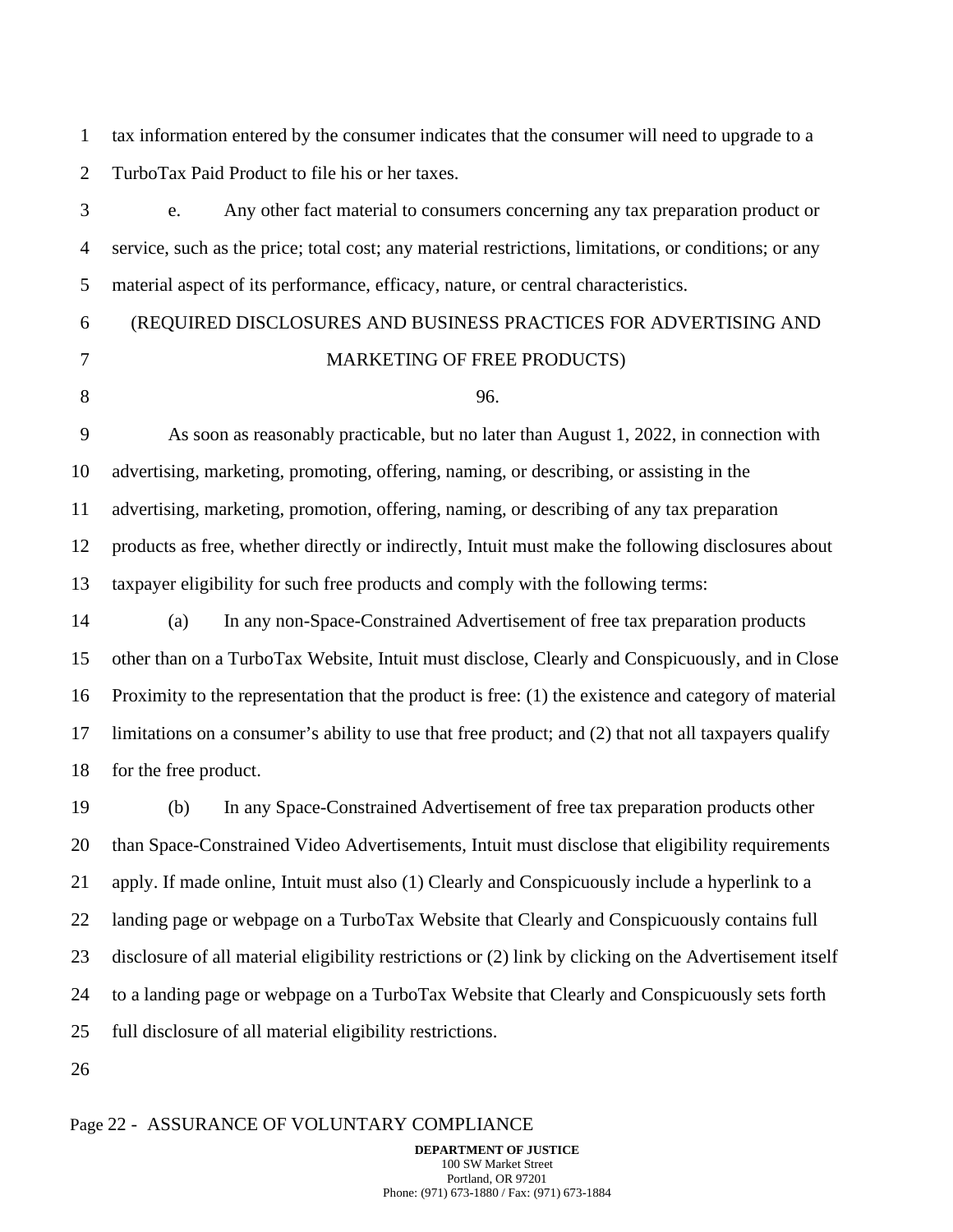1 2 3 4 5 6 7 8 (c) For a period of ten (10) years, in any Space-Constrained Video Advertisements of free tax preparation products, Intuit must visually disclose, Clearly and Conspicuously, and in Close Proximity to the representation that the product is free: (1) the existence and category of material limitations on a consumer's ability to use that free product; and (2) that not all taxpayers qualify for the free product. In addition, for a period of ten (10) years, in any Space-Constrained Video Advertisements of free tax preparation products except for such Advertisements that are 8 seconds or shorter, Intuit must verbally disclose, Clearly and Conspicuously and in Close Proximity to the representation that the product is free, that not all taxpayers qualify.

9 10 11 12 13 14 15 16 17 (d) In any Advertisement of free tax preparation products on a TurboTax Website, and any space on a TurboTax Website listing, describing, offering, or promoting such free products, Intuit must disclose (1) Clearly and Conspicuously and very near to the representation all material limitations on a consumer's ability to use that free product, including, but not limited to, eligibility criteria for that free product, or (2) through a hyperlink (i) that is very near to the representation, (ii) that indicates that there are material limitations on a consumer's ability to use that free product, and (iii) that links to a landing page or webpage that Clearly and Conspicuously sets forth all material limitations on a consumer's ability to use that free product, including, but not limited to, eligibility criteria for that free product.

18 19 20 (e) Intuit must disclose Clearly and Conspicuously to consumers, at the earliest point at which it is reasonably possible to determine, that they do not qualify to file a tax return for free with the TurboTax Free Edition Product.

21 22 23 (f) Intuit must take reasonable steps to design all TurboTax products to inform, at the earliest point it is reasonably possible, consumers using the TurboTax Free Edition Product whether they will or will not be able to file for free using that product.

24 25 26  $(g)$  Intuit must not publish, or cause to be published, in any medium  $(1)$  its "free, free, free" Video Advertisements (see Appendix A for a list of such advertisements) and (2) Video Advertisements that are substantially similar in their repetition of the word free. Intuit must

#### Page 23 - ASSURANCE OF VOLUNTARY COMPLIANCE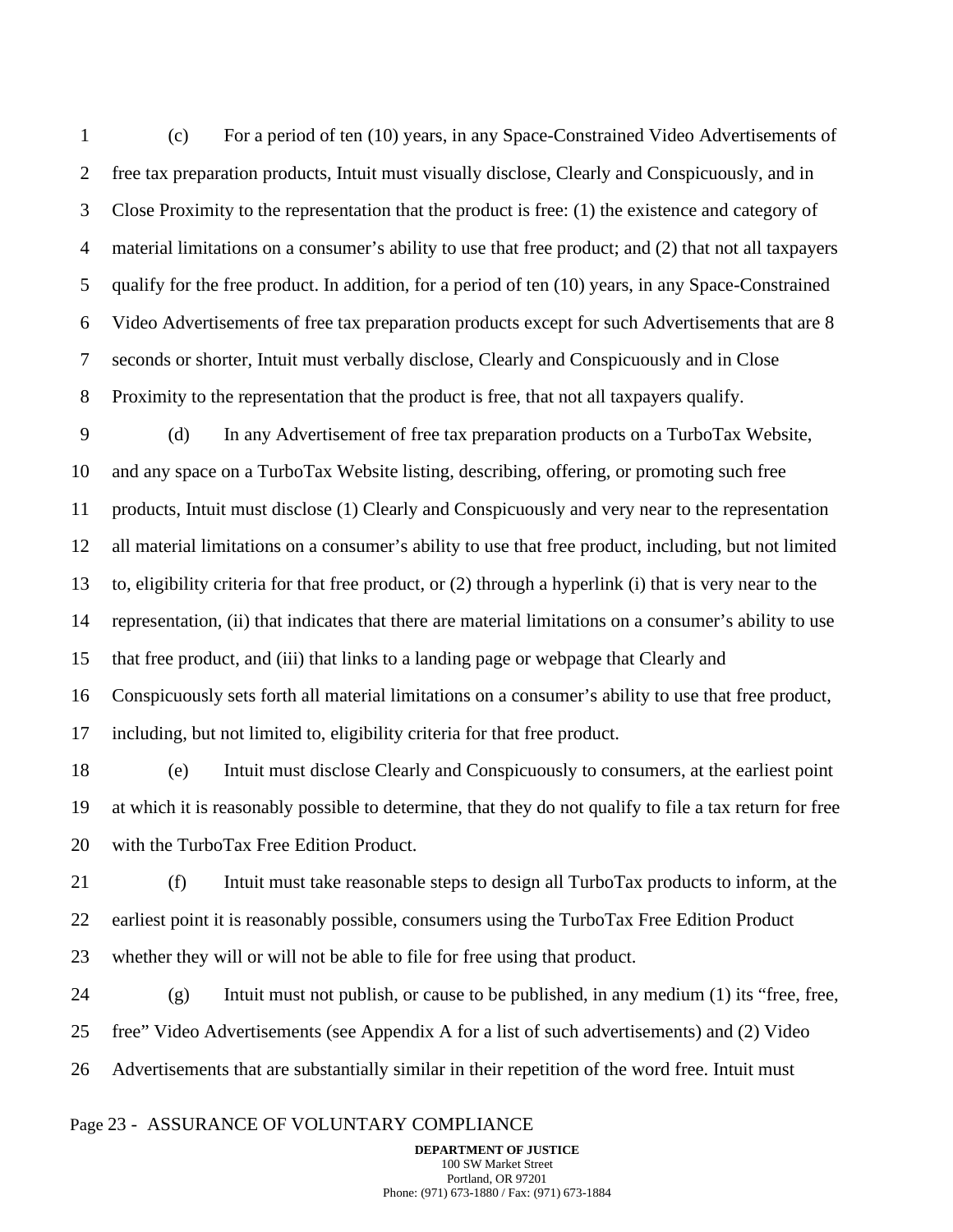| $\mathbf{1}$   | comply with this Section III.G immediately upon the Effective Date, notwithstanding any                                                                                                          |
|----------------|--------------------------------------------------------------------------------------------------------------------------------------------------------------------------------------------------|
| $\overline{2}$ | contradictory language in the introduction to Section III above.                                                                                                                                 |
| 3              | (PROHIBITION AGAINST DATA-CLEARING PRACTICES)                                                                                                                                                    |
| $\overline{4}$ | 97.                                                                                                                                                                                              |
| 5              | Effective December 1, 2022, Intuit must permit consumers who enter a TurboTax Paid                                                                                                               |
| 6              | Product through an Upgrade Screen to return to the TurboTax Free Edition Product without                                                                                                         |
| 7              | being required to re-enter the data they provided when using the TurboTax Free Edition Product.                                                                                                  |
| 8              | (VOLUNTARY WITHDRAWAL FROM AND INJUNCTION AGAINST REJOINING THE                                                                                                                                  |
| 9              | IRS FREE FILE PROGRAM)                                                                                                                                                                           |
| 10             | 98.                                                                                                                                                                                              |
| 11             | In recognition of Intuit's voluntary withdrawal from the IRS Free File Program effective                                                                                                         |
| 12             | October 2021 and Intuit's representation and commitment that it will not rejoin the IRS Free File                                                                                                |
| 13             | Program, and in lieu of this Assurance containing specific injunctive provisions concerning                                                                                                      |
| 14             | Intuit's potential future participation in the IRS Free File Program and conduct related thereto:                                                                                                |
| 15             | Intuit must not seek to rejoin or participate in the IRS Free File Program.<br>(a)                                                                                                               |
| 16             | This term may only be modified by amending this Assurance pursuant to<br>(b)                                                                                                                     |
| 17             | paragraph 135.                                                                                                                                                                                   |
| 18             | (PAYMENT TO THE SETTLEMENT FUND AND ADMINISTRATION FUND)                                                                                                                                         |
| 19             | 99.                                                                                                                                                                                              |
| 20             | Within thirty (30) days of the Effective Date, Intuit shall pay the total sum of One                                                                                                             |
| 21             | Hundred Forty-One Million Dollars $(\$141,000,000)^2$ (the "Required Payment") as described                                                                                                      |
| 22             | herein. The Required Payment shall be made in two installments: (1) the first payment, in the                                                                                                    |
| 23             |                                                                                                                                                                                                  |
| 24             | $2$ From this amount, a total of Two Hundred and Fifty Thousand Dollars (\$250,000) will be<br>allocated for fees and costs to a certain previously designated State. This Two Hundred and Fifty |
| $\gamma$       | $\mu_0$ (c) $\sigma$ (e) $\Omega$ (e) $\mu$ (e) $\Omega$                                                                                                                                         |

25 Thousand Dollars (\$250,000) will be paid into the Settlement Fund by Intuit and will distributed by the Oversight Committee.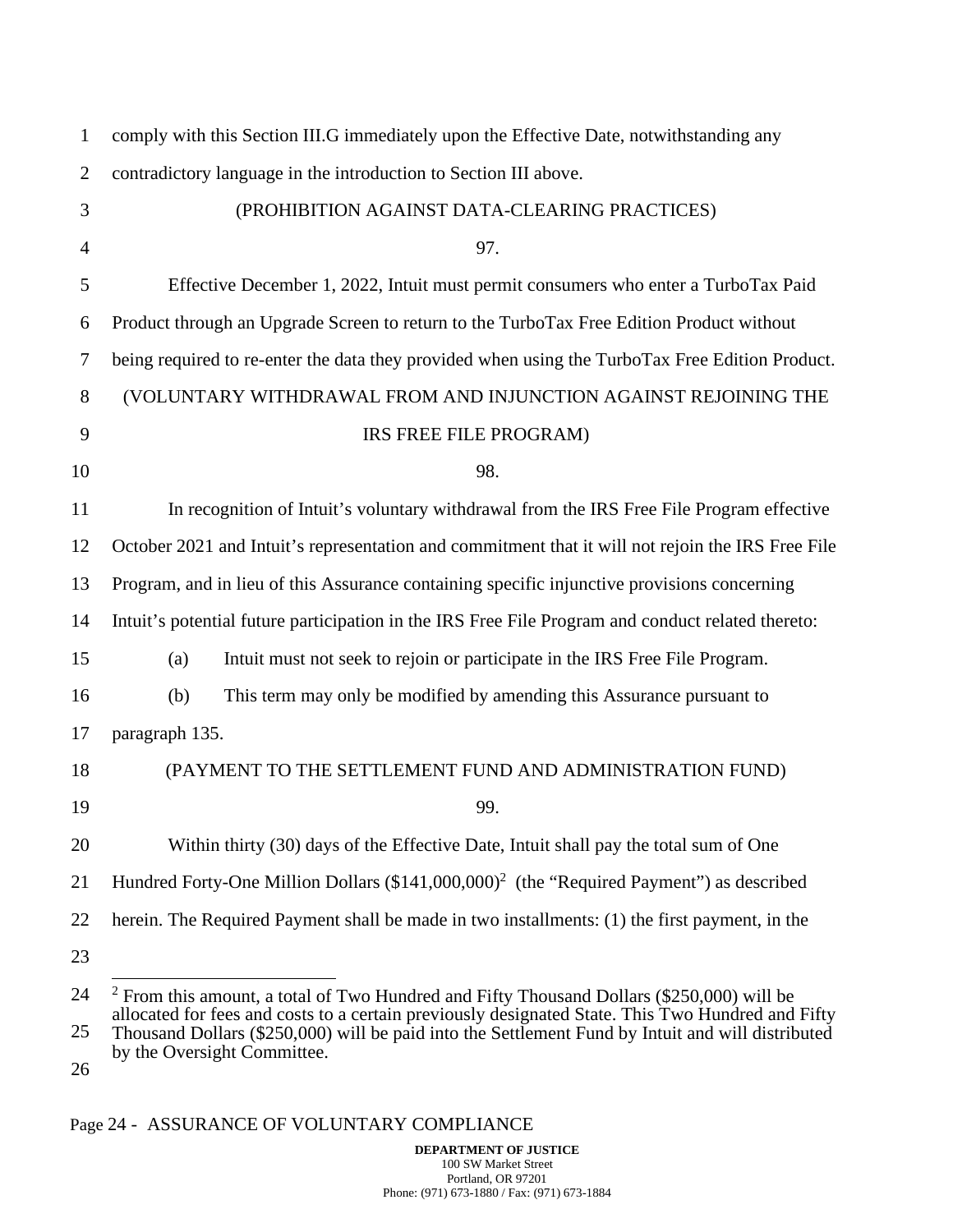1 2 3 4 5 6 7 8 9 10 11 amount of Two Million Five Hundred Thousand Dollars (\$2,500,000) (the "Administration Fund"), shall be made by Intuit to an account for the payment of costs and expenses incurred or charged by the Fund Administrator in administering the Settlement Fund; (2) the second payment, in the amount of One Hundred Thirty-Eight Million Two Hundred and Fifty Thousand Dollars (\$138,250,000) (the "Settlement Fund"), shall be made by Intuit to an account for the use of the fund administrator selected by the Oversight Committee (the "Fund Administrator"), for the purpose of providing restitution to Covered Consumers as described hereunder, who shall be responsible for the administration of the Settlement Fund. The Required Payment installments shall be made by wire transfer in accordance with instructions provided by the Oversight Committee. After transfer of the Required Payment, Intuit shall have no right, title, interest or other legal claim in the transferred funds.

12

#### 100.

13 14 15 16 17 18 19 20 21 22 23 24 25 26 The Oversight Committee shall have sole discretion concerning the administration and distribution of the Settlement Fund, which may include determining the Covered Consumers who are entitled to payments from the Settlement Fund; the nature, timing, and amount of such payment; directing the Fund Administrator to make payments to these consumers; the timing and content of communications from the Fund Administrator to Covered Consumers concerning the Settlement Fund; directing the Fund Administrator to make payments of fees or costs from the Settlement Fund to one or more Attorneys General; and transferring funds from the Settlement Fund to the Administration Fund. Attached for informational purposes only as Appendix C is a preliminary calculation of each States' percentage of the total population of Covered Consumers; the Oversight Committee is not required to distribute the Settlement Fund according to these preliminary percentages. If the Oversight Committee directs the Fund Administrator to make a payment of fees or costs to a State, that payment shall be deducted from the share of the Settlement Fund that is allocated to that State. Individual States may, at their discretion, append a State-specific appendix to their copy of this Assurance that sets forth the payment from the

#### Page 25 - ASSURANCE OF VOLUNTARY COMPLIANCE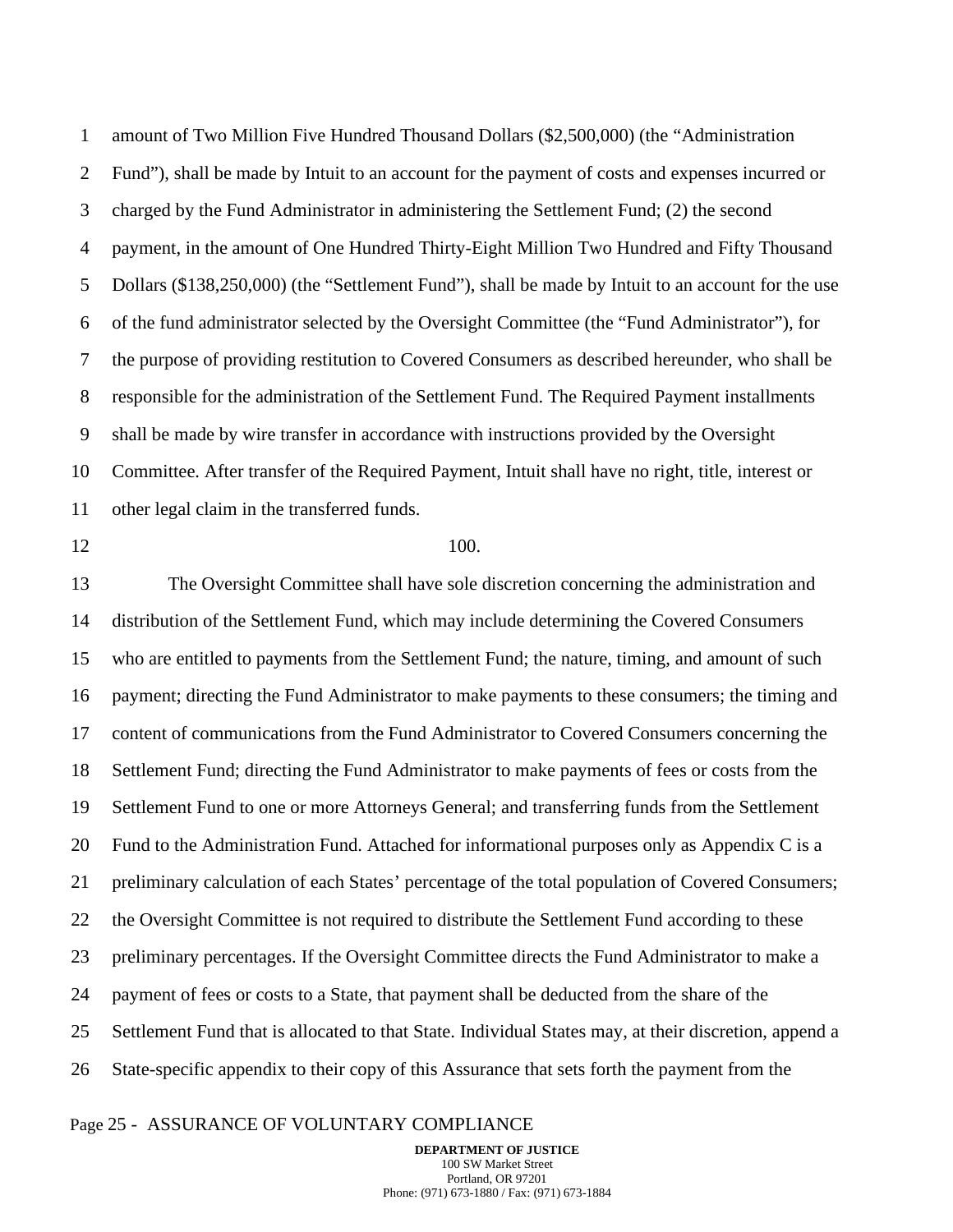1 2 Settlement Fund that has been allocated to the Covered Consumers in that State and any payment of fees or costs to that State.

3

#### 101.

4 5 6 7 8 9 10 11 12 All costs and expenses incurred or charged by the Fund Administrator in administering the Settlement Fund shall be paid out of the Administration Fund. The Oversight Committee shall have sole discretion concerning the administration and distribution of any money that remains in the Administration Fund after payment of all costs and expenses incurred or charged by the Fund Administrator in administering the Settlement Fund. In no event shall the Attorneys General be liable for any costs associated with administering the Settlement Fund. The administration of the Settlement Fund shall, include, but not be limited to, the following: (a) Identifying the current mailing address of each Covered Consumer, which shall be provided by Intuit and/or through the use of publicly-available databases, commercially-

13 available databases, and public records;

14 15 16 (b) Preparing and sending, by mail and email, communications to Covered Consumers relating to the settlement, including notice of the settlement and reminder notices to all Covered Consumers who had been sent a check but not yet cashed it;

17 18 (c) Distributing restitution to each Covered Consumer by check, and reissuing checks as necessary, including for checks that have been returned;

19 20 21 (d) Establishing a process by which Covered Consumers may elect to receive their payments through an electronic payment processor such as Venmo, PayPal, or Zelle instead of by check;

22 (e) Maintaining a website that contain the terms and conditions of the settlement;

23 24 (f) Providing and hosting a toll free number to provide information to Covered Consumers relating to the settlement during distribution of the restitution;

25 26 (g) Contacting, by mail, email, or phone, Covered Consumers regarding uncashed checks;

#### Page 26 - ASSURANCE OF VOLUNTARY COMPLIANCE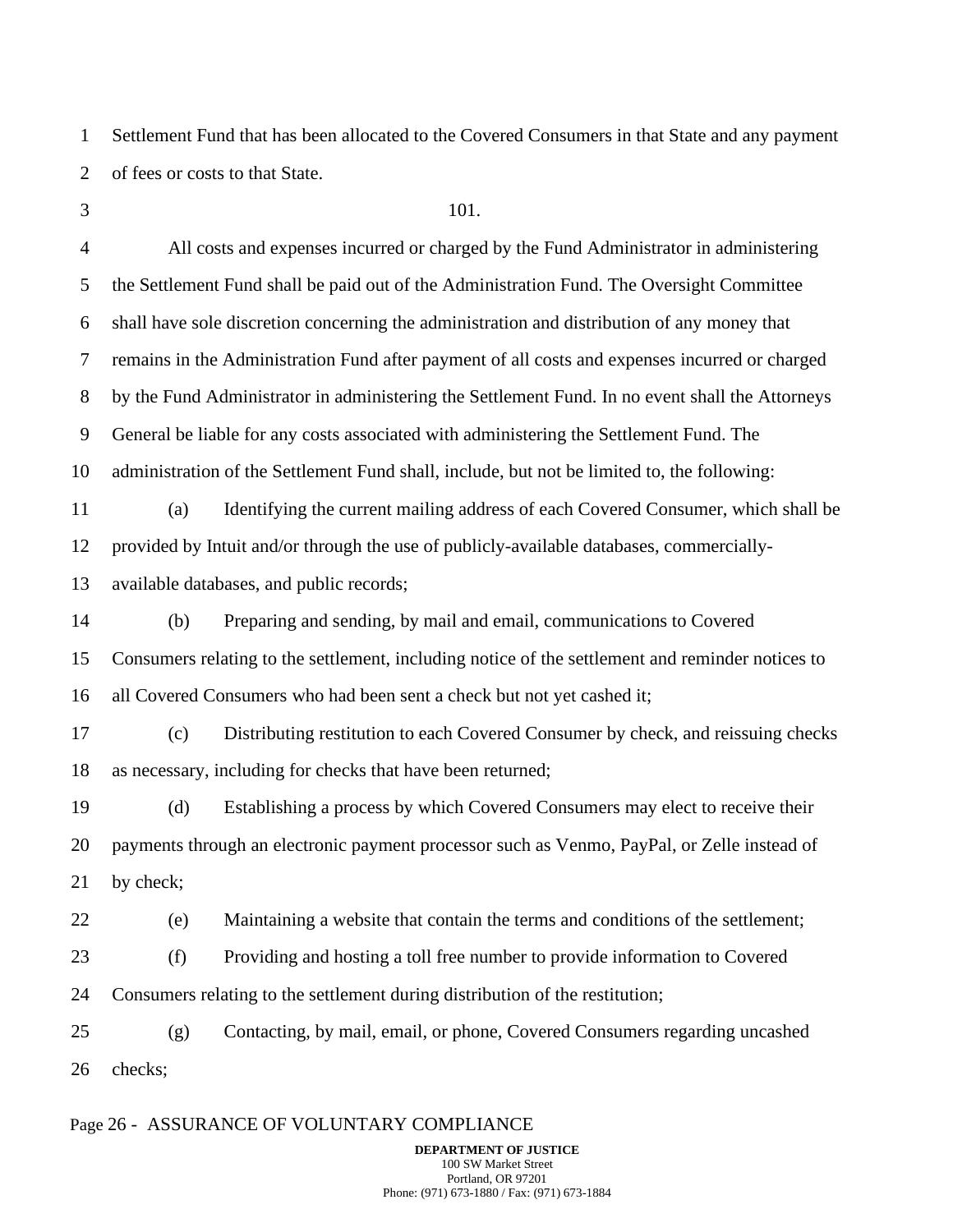1 2 3 (h) Reporting to the Oversight Committee on the status of the administration of the Settlement Fund and responding to requests by the Oversight Committee for documentation and information necessary to confirm the proper administration of the Settlement Fund; and

4 5 (i) Providing all other services necessary for the proper administration of the Settlement Fund.

6

### 102.

7 8 9 10 11 12 13 14 15 16 Within sixty (60) days of the Effective Date, Intuit must submit to the Oversight Committee for review and non-objection its proposed contract with the Fund Administrator that includes a comprehensive Statement of Work consistent with paragraph 101 and all other terms of this Assurance. The Oversight Committee will have the discretion to make a determination of non-objection to the Statement of Work or direct Intuit to revise it. If the Oversight Committee directs Intuit to revise the Statement of Work, Intuit must revise and resubmit the contract to the Oversight Committee within thirty (30) days. After receiving notification that the Oversight Committee has made a determination of non-objection to the Statement of Work, Intuit and the Settlement Administrator must implement and adhere to the steps, recommendations, deadlines, and timeframes outlined in the Statement of Work.

17

#### 103.

18 19 20 21 22 23 24 25 26 Intuit shall promptly provide the Fund Administrator (and the Oversight Committee, if requested by the Oversight Committee) with all information the Oversight Committee deems necessary to permit the Fund Administrator to distribute funds to Covered Consumers as directed by the Oversight Committee, including, but not limited to, the following for each consumer: full name; last known and prior mailing addresses, email addresses, and telephone numbers; and for each of Tax Years 2016, 2017, and 2018, the TurboTax Paid Product used by the consumer, if any, the amount the consumer paid to Intuit for said TurboTax Paid Product, and the amount of any credits, chargebacks, or settlement amounts already paid by Intuit or received by such consumer for the TurboTax Paid Product. In carrying out the

#### Page 27 - ASSURANCE OF VOLUNTARY COMPLIANCE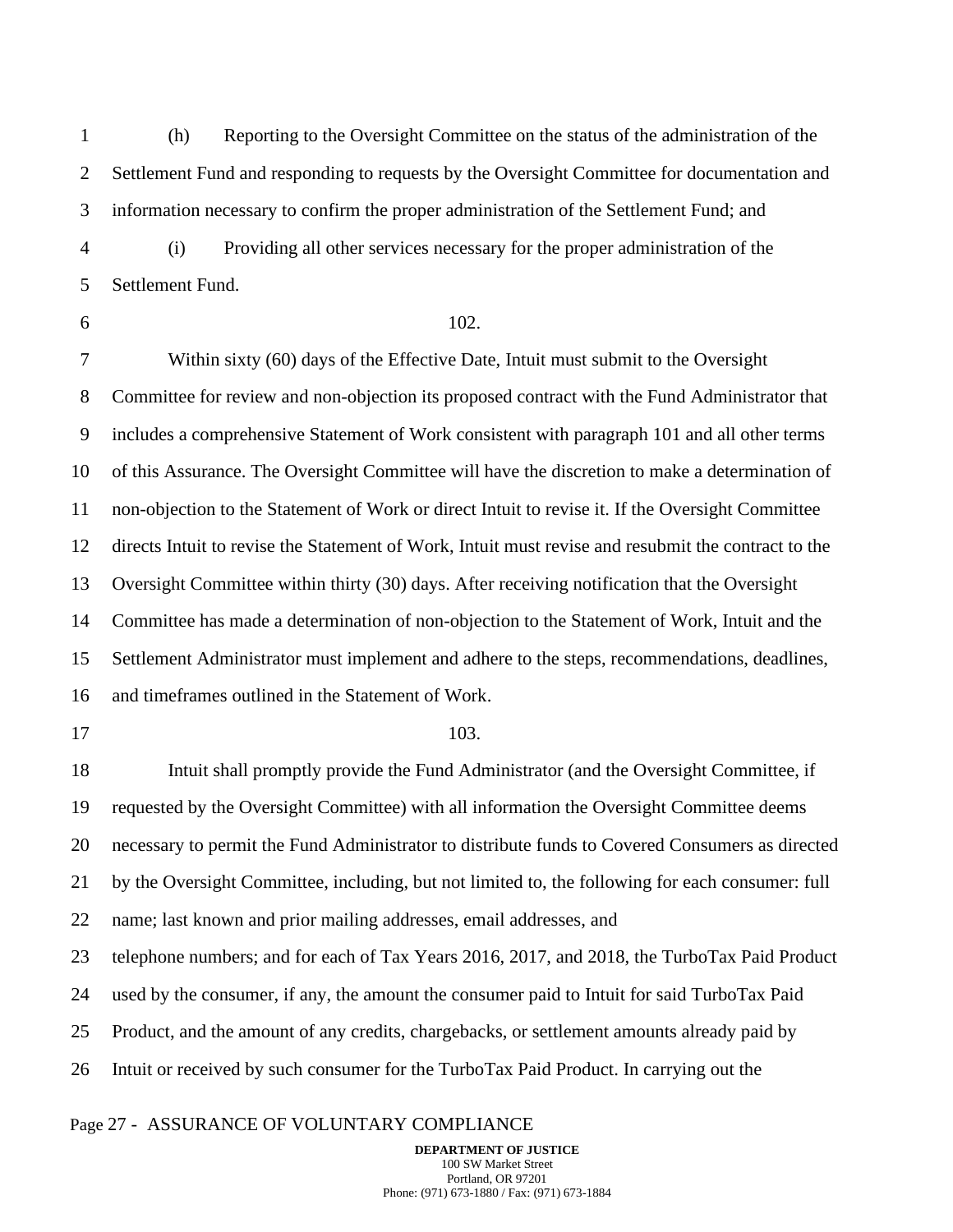1 2 foregoing, Intuit agrees to provide such information as soon as possible but in no event more than thirty (30) calendar days of the Oversight Committee's request.

3

4

104.

Intuit shall warrant to the Oversight Committee at the time of supplying information to

5 the Fund Administrator that the information is complete and accurate to the best of its knowledge

6 and capability. Intuit's duty to provide complete and accurate information regarding Covered

7 Consumers shall continue throughout the administration process.

8

105.

9 After the Fund Administrator has completed the administration of the Settlement Fund

10 (including making reasonable attempts to contact payees of uncashed checks and waiting a

11 reasonable period of time not less than ninety (90) calendar days), all uncashed checks may be

12 voided. Once such uncashed checks have been voided, these funds shall be distributed to state

13 unclaimed property funds, to any other fund or agency if so required by law, or to any other fund

14 or agency as lawfully directed by the Attorney General of the respective state<sup>3</sup>, based on the last

15

17 any portion of those funds is not distributed to eligible consumers, such portion will be deposited by the Arizona

### Page 28 - ASSURANCE OF VOLUNTARY COMPLIANCE

<sup>16</sup>  $3 \text{ For Arizona:}$  Any funds distributed to the Arizona Attorney General's Office shall be deposited into the Consumer Restitution and Remediation Revolving Fund, pursuant to A.R.S. § 44-1531.02(B). The Arizona Attorney General's Office will have sole discretion as to how and when restitution funds are distributed to consumers. In the event that

<sup>18</sup> Attorney General's Office into the Consumer Protection-Consumer Fraud Revolving Fund, pursuant to A.R.S. § 44- 1531.02(B), and used for the purposes specified in A.R.S. § 44-1531.01.

<sup>19</sup> For Colorado: Intuit shall pay to the Colorado Attorney General the total amount of any and all refund amounts that remain outstanding, whether because they were returned as undeliverable, unclaimed, uncashed, undeposited, or otherwise. For any such payments to the Colorado Attorney General, they shall be in the form of a

<sup>20</sup> certified check, cashier's check, or money order made payable to the "Colorado Department of Law," shall reference "Intuit-TurboTax" and shall be delivered to: Emily Lujan, Program Assistant, Consumer Protection Section,

<sup>21</sup> Colorado Department of Law, 1300 Broadway, 7th Floor, Denver, Colorado 80203. Such payments shall be held, along with any interest thereon, in trust by the Colorado Attorney General to be used in the Colorado Attorney

<sup>22</sup> General's sole discretion for reimbursement of attorneys' fees and costs, the payment of consumer restitution, if any, and for consumer or creditor educational purposes, for future consumer credit or consumer protection enforcement,

<sup>23</sup> or public welfare purposes.

<sup>24</sup> For Delaware: All payments to the Delaware Attorney General pursuant to this Assurance shall be made to the Consumer Protection Unit of the Delaware Department of Justice ("CPU"). The CPU shall place all funds

<sup>25</sup> received in the State of Delaware's Consumer Protection Fund, and such funds may be utilized for any lawful purpose.

<sup>26</sup> For New Mexico: For those funds allocated to New Mexico, such funds shall be directed to the New Mexico Office of the Attorney General's ("NMOAG's") consumer settlement fund. The funds shall be expended, at the sole discretion of the NMOAG, (i) to enhance the NMOAG's law enforcement efforts to prevent and prosecute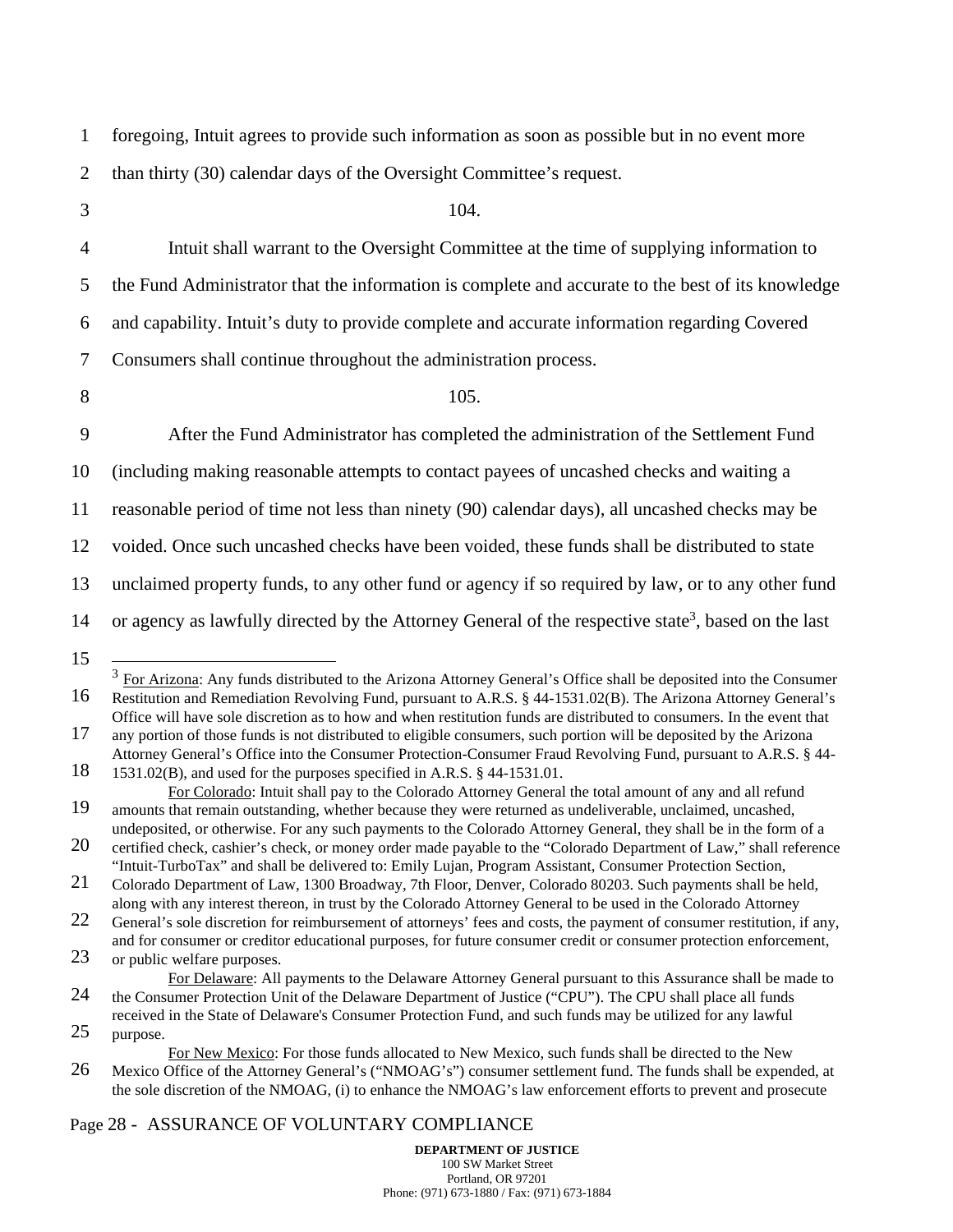| 1  | known state residence of the payee. The Fund Administrator must distribute uncashed funds, or                                                                                                                                               |
|----|---------------------------------------------------------------------------------------------------------------------------------------------------------------------------------------------------------------------------------------------|
| 2  | any other remaining funds in the Settlement Fund, pursuant to instructions provided by the                                                                                                                                                  |
| 3  | Oversight Committee.                                                                                                                                                                                                                        |
| 4  | 106.                                                                                                                                                                                                                                        |
| 5  | Covered Consumers who receive a payment from the Settlement Fund shall not be                                                                                                                                                               |
| 6  | required to return or discontinue the use of any Intuit goods or services, and receipt of any such                                                                                                                                          |
| 7  | payment shall not be tied to any other commitment.                                                                                                                                                                                          |
| 8  | 107.                                                                                                                                                                                                                                        |
| 9  | To the extent not already provided elsewhere, Intuit shall, upon request by the Oversight                                                                                                                                                   |
| 10 | Committee, provide all documentation and information necessary for the Oversight Committee                                                                                                                                                  |
| 11 | to confirm compliance with the Assurance. To the extent not already provided elsewhere, Intuit                                                                                                                                              |
| 12 | shall ensure that all communications with the Fund Administrator regarding the administration of                                                                                                                                            |
| 13 | the Settlement Fund shall include at least one representative of the Oversight Committee.                                                                                                                                                   |
| 14 | 111                                                                                                                                                                                                                                         |
| 15 | elder fraud, consumer fraud, and/or other unfair or deceptive acts or practices, (ii) to investigate, enforce, and                                                                                                                          |
| 16 | prosecute other illegal conduct related to deceptive online advertising, deceptive use of "dark patterns," and/or<br>violations of other consumer protection laws, and/or (iii) for any other lawful purpose, at the sole discretion of the |
| 17 | NMOAG.<br>For Ohio: After the Fund Administrator has completed the administration of the Settlement Fund (including                                                                                                                         |
| 18 | making reasonable attempts to contact payees of uncashed checks and waiting a reasonable period of time not less<br>than ninety (90) calendar days), all uncashed checks may be voided. Once such uncashed checks have been voided,         |
| 19 | these funds shall be distributed and delivered to the office of the Ohio Attorney General. The money received by the<br>office of the Ohio Attorney General pursuant to this paragraph may be used by the office of the Ohio Attorney       |
| 20 | General for purposes that may include, but are not limited to, attorney's fees and other costs of investigation and<br>litigation, or may be placed in, or applied to, any consumer protection law enforcement fund, consumer education,    |
| 21 | litigation or local consumer aid fund, or for such other uses permitted by Ohio law, at the sole discretion of the Ohio<br>Attorney General.                                                                                                |
| 22 | For Washington: The total amount of any and all uncashed checks that had been direct to a payee whose<br>last known residence was in the State of Washington that remain outstanding shall be paid to the Washington                        |
| 23 | Attorney General's Office. For any such payments to the Washington Attorney General, they shall be made in good<br>funds by wire transfer or valid check payable to "State of Washington Attorney General's Office," delivered to the       |
| 24 | Office of the Attorney General, Attention: Margaret Farmer, Litigation Support Manager, 800 Fifth Avenue, Suite<br>2000, Seattle, WA 981104. Such payments shall be used for recovery of the state's fees and costs in investigating        |
| 25 | this matter, monitoring compliance with this Assurance of Discontinuance, future enforcement of the Consumer<br>Protection Act, or for any lawful purpose in the discharge of the state's Attorney General's duties at the sole             |
| 26 | discretion of the Attorney General.                                                                                                                                                                                                         |

# Page 29 - ASSURANCE OF VOLUNTARY COMPLIANCE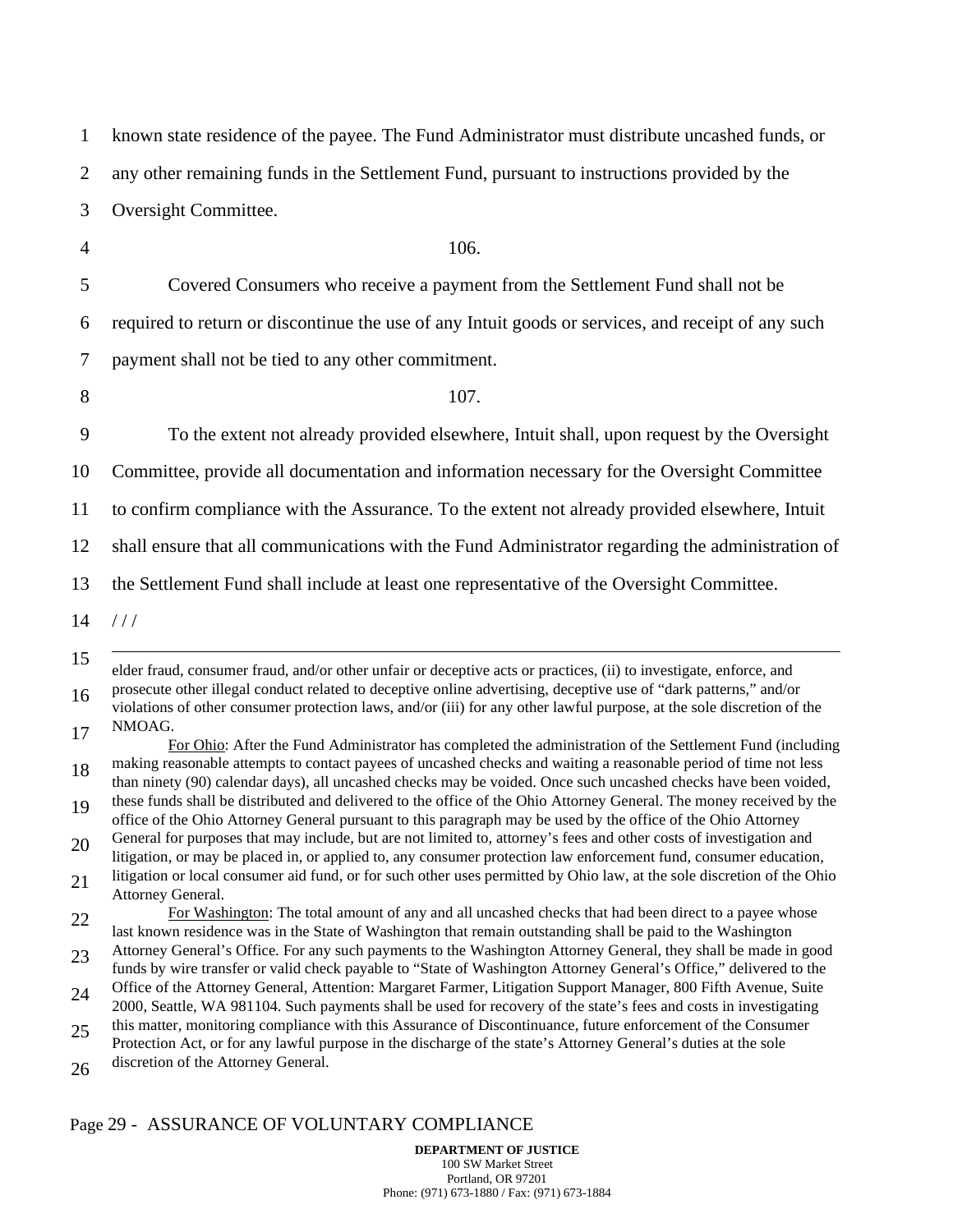1

9

11

2 3 4 5 6 7 8 10 12 13 14 15 16 17 18 19 20 21 22 23 24 25 26 108. The Attorneys General shall have no liability whatsoever to Intuit, the Fund Administrator, or any Covered Consumer in connection with the administration of the Settlement Fund or for any action by Intuit or the Claims Administrator with respect to the monies deposited. 109. The Attorney General of the State of New York shall satisfy the reporting obligations of the States under Section 6050X of the Internal Revenue Code of 1986, as amended, with respect to Intuit's payments hereunder. Intuit is fully responsible for the payment of its taxes, including in the event any deductions for amounts paid under this settlement agreement are disallowed, as well as any fines or penalties imposed by the Internal Revenue Service with respect to such taxes. (ASSURANCE ACKNOWLEDGEMENTS) 110. Intuit, within seven (7) days of the Effective Date, (1) must submit to the Oversight Committee an acknowledgment of receipt of this Assurance sworn under penalty of perjury; and (2) must identify to the Oversight Committee the primary physical, postal, and email address and telephone number, as designated points of contact, that the Oversight Committee may use to communicate with Intuit. 111. For five (5) years after the Effective Date, Intuit must deliver a copy of this Assurance to (1) all principals, officers, and directors; (2) all employees having managerial responsibilities for Advertisements for any TurboTax Free Edition Product; the online search and search engine optimization strategies and practices for any TurboTax Free Edition Product and any TurboTax Paid Product; the representations made on the TurboTax Website regarding any TurboTax Free Edition Product; and customer service inquiries regarding any TurboTax Free Edition Product;

#### Page 30 - ASSURANCE OF VOLUNTARY COMPLIANCE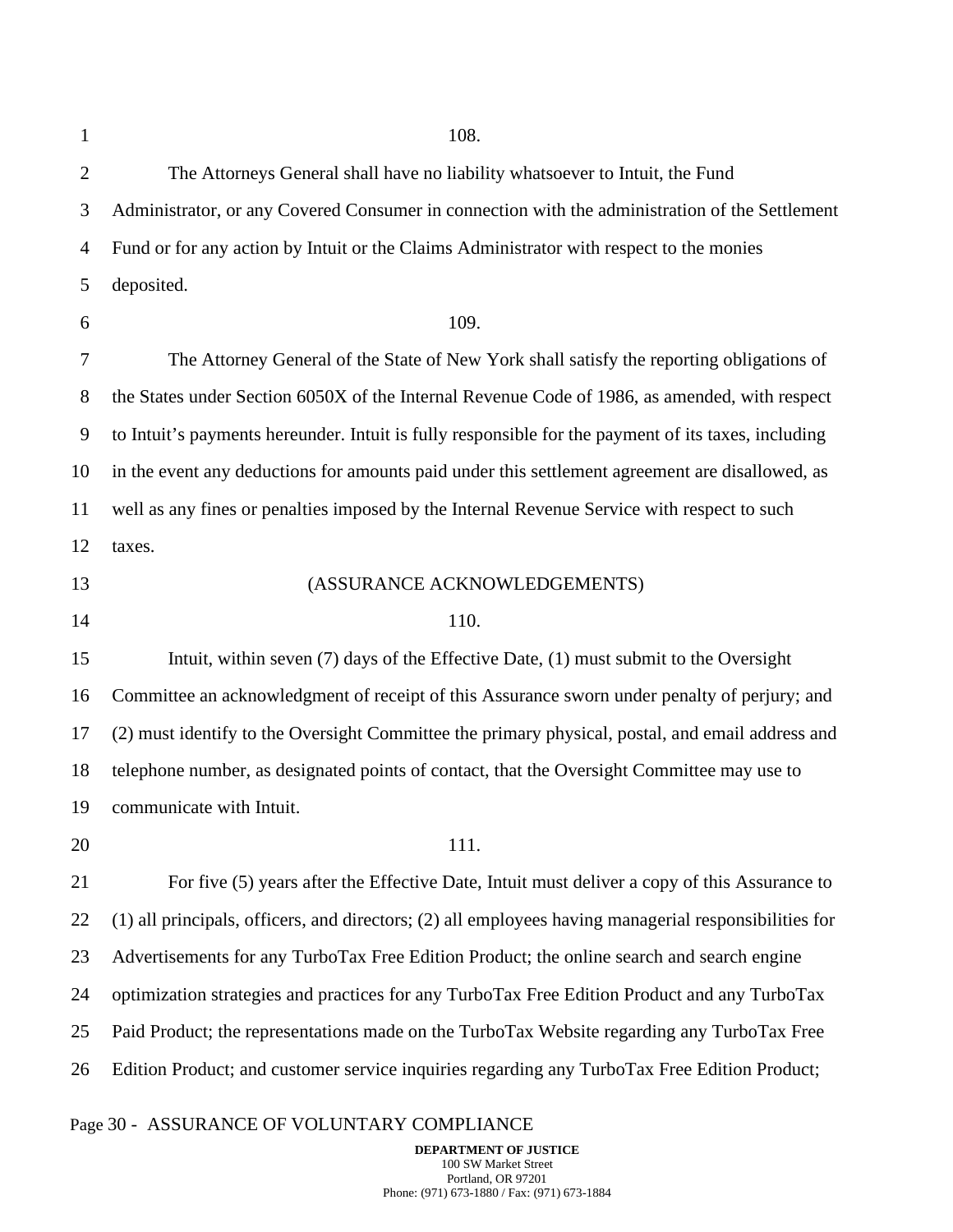| $\mathbf{1}$   | and (3) any business entity resulting from any change in structure as set forth in the Section titled   |
|----------------|---------------------------------------------------------------------------------------------------------|
| $\overline{2}$ | Compliance Reporting. Delivery must occur within seven (7) days of the Effective Date for               |
| 3              | current personnel. For all others, delivery must occur before they assume their responsibilities.       |
| $\overline{4}$ | 112.                                                                                                    |
| 5              | From each individual or entity to which Intuit delivered a copy of this Assurance, Intuit               |
| 6              | must obtain, within thirty (30) days, a signed and dated acknowledgment of receipt of this              |
| 7              | Assurance.                                                                                              |
| 8              | (COMPLIANCE REPORTING)                                                                                  |
| 9              | 113.                                                                                                    |
| 10             | One (1) year after the Effective Date, Intuit must submit to the Oversight Committee a                  |
| 11             | compliance report, sworn under penalty of perjury, in which Intuit must identify all of Intuit's        |
| 12             | tax preparation businesses by all of their names, telephone numbers, and physical, postal, email,       |
| 13             | and Internet addresses and describe in detail whether and how Intuit is in compliance with each         |
| 14             | Section of this Assurance.                                                                              |
| 15             | 114.                                                                                                    |
| 16             | For five (5) years after the Effective Date, Intuit must submit to the Oversight Committee              |
| 17             | a compliance notice, sworn under penalty of perjury, within fourteen (14) days of any change in         |
| 18             | the following: (a) any designated point of contact; or (b) the structure of Intuit that may affect      |
| 19             | compliance obligations arising under this Assurance, including: creation, merger, sale, or              |
| 20             | dissolution of the entity or any subsidiary, parent, or affiliate that engages in any acts or practices |
| 21             | subject to this Assurance.                                                                              |
| 22             | 115.                                                                                                    |
| 23             | Intuit must submit to the Oversight Committee notice of the filing of any bankruptcy                    |
| 24             | petition, insolvency proceeding, or similar proceeding by or against Intuit within fourteen (14)        |
| 25             | days of its filing.                                                                                     |
| 26             | 111                                                                                                     |
|                |                                                                                                         |

# Page 31 - ASSURANCE OF VOLUNTARY COMPLIANCE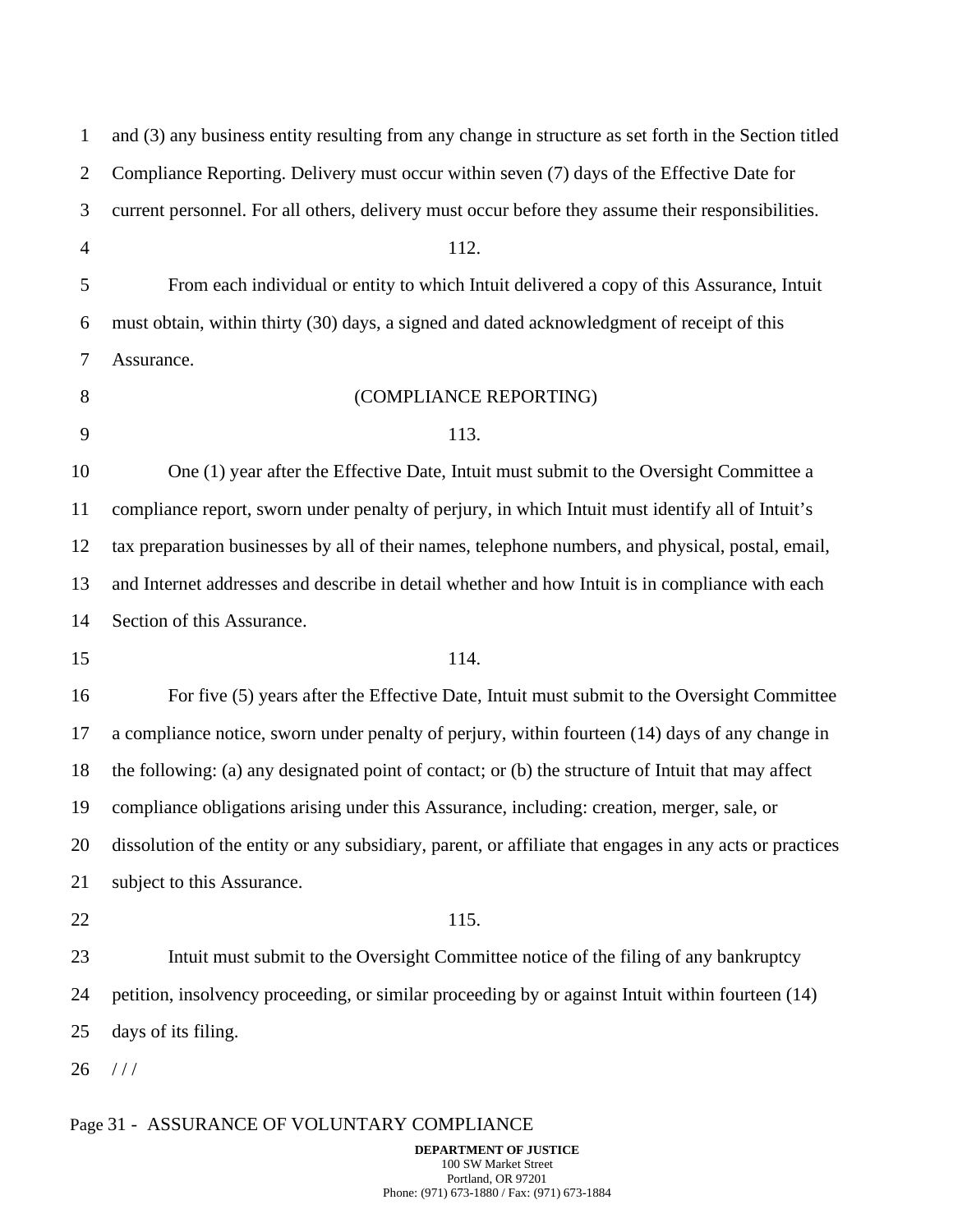| $\mathbf{1}$ | 116.                                                                                                 |
|--------------|------------------------------------------------------------------------------------------------------|
| 2            | Any submission to the Oversight Committee required by this Assurance to be sworn                     |
| 3            | under penalty of perjury must be true and accurate, such as by concluding: "I declare under          |
| 4            | penalty of perjury under the laws of the United States of America that the foregoing is true and     |
| 5            | correct. Executed on: _______" and supplying the date, signatory's full name, title (if applicable), |
| 6            | and signature.                                                                                       |
| 7            | 117.                                                                                                 |
| 8            | Unless otherwise directed by a representative of the Oversight Committee in writing, all             |
| 9            | submissions to the Oversight Committee pursuant to this Assurance must be made in accordance         |
| 10           | with the terms in paragraphs 139 and 140. All submissions shall have a subject line that must        |
| 11           | begin: Attorneys General v. Intuit Inc.                                                              |
| 12           | (RECORDKEEPING)                                                                                      |
| 13           | 118.                                                                                                 |
| 14           | Intuit must create certain records for ten (10) years after the Effective Date, and retain           |
| 15           | each such record for five (5) years. Specifically, Intuit must create and retain the following       |
| 16           | records:                                                                                             |
| 17           | 119.                                                                                                 |
| 18           | Accounting records showing: (1) the revenues from all TurboTax Paid Products and any                 |
| 19           | add-on products such as Audit Defense; and (2) the revenues from all TurboTax Paid Products          |
| 20           | and any add-on products such as Audit Defense that were received from consumers who began            |
| 21           | the process of preparing their returns in any TurboTax Free Edition Product;                         |
| 22           | 120.                                                                                                 |
| 23           | Records of all consumer complaints and refund requests concerning the subject matter of              |
| 24           | this Assurance, whether received directly or indirectly, such as through a third party, and any      |
| 25           | response;                                                                                            |
| 26           | 111                                                                                                  |
|              |                                                                                                      |

# Page 32 - ASSURANCE OF VOLUNTARY COMPLIANCE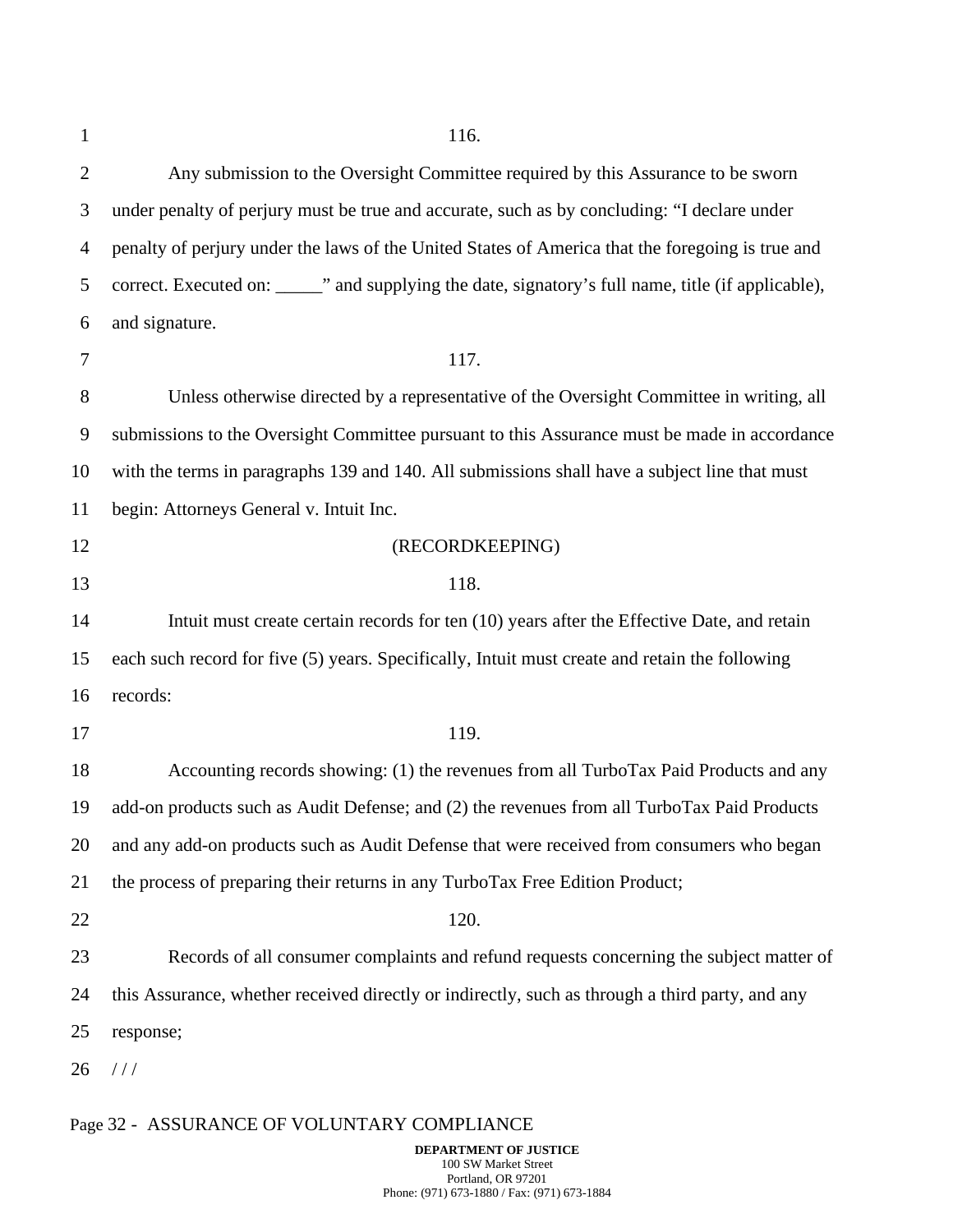| $\mathbf{1}$   | 121.                                                                                                  |
|----------------|-------------------------------------------------------------------------------------------------------|
| $\overline{c}$ | All records necessary to demonstrate full compliance with each provision of this                      |
| 3              | Assurance, including all submissions to the Oversight Committee; and                                  |
| 4              | 122.                                                                                                  |
| 5              | To the fullest extent possible, a copy of each unique Advertisement or other marketing                |
| 6              | material relating to any TurboTax Free Edition Product.                                               |
| 7              | (COMPLIANCE MONITORING)                                                                               |
| 8              | 123.                                                                                                  |
| 9              | For a period of five (5) years, and for the purpose of monitoring Intuit's compliance with            |
| 10             | this Assurance: Within thirty (30) days of receipt of a written request from the Oversight            |
| 11             | Committee, Intuit must submit additional compliance reports or other requested information,           |
| 12             | which must be sworn under penalty of perjury.                                                         |
| 13             | 124.                                                                                                  |
| 14             | Nothing in this Assurance limits any State's lawful use of compulsory process, pursuant               |
| 15             | to applicable state law.                                                                              |
| 16             | <b>RELEASES</b>                                                                                       |
| 17             | 125.                                                                                                  |
| 18             | By execution of this Assurance, and upon Intuit's compliance with its terms including the             |
| 19             | payments required in paragraphs $99 - 124$ , the States release and forever discharge Intuit and its  |
| 20             | past and present officers, directors, employees, agents, affiliates, parents, subsidiaries, operating |
| 21             | companies, predecessors, assigns, and successors from all civil consumer-protection or unfair-        |
| 22             | trade-practices claims each Attorneys General is authorized by law to bring that arise from or        |
| 23             | relate to the findings contained herein.                                                              |
| 24             | //                                                                                                    |
| 25             | //                                                                                                    |
| 26             | //                                                                                                    |
|                | Page 33 - ASSURANCE OF VOLUNTARY COMPLIANCE                                                           |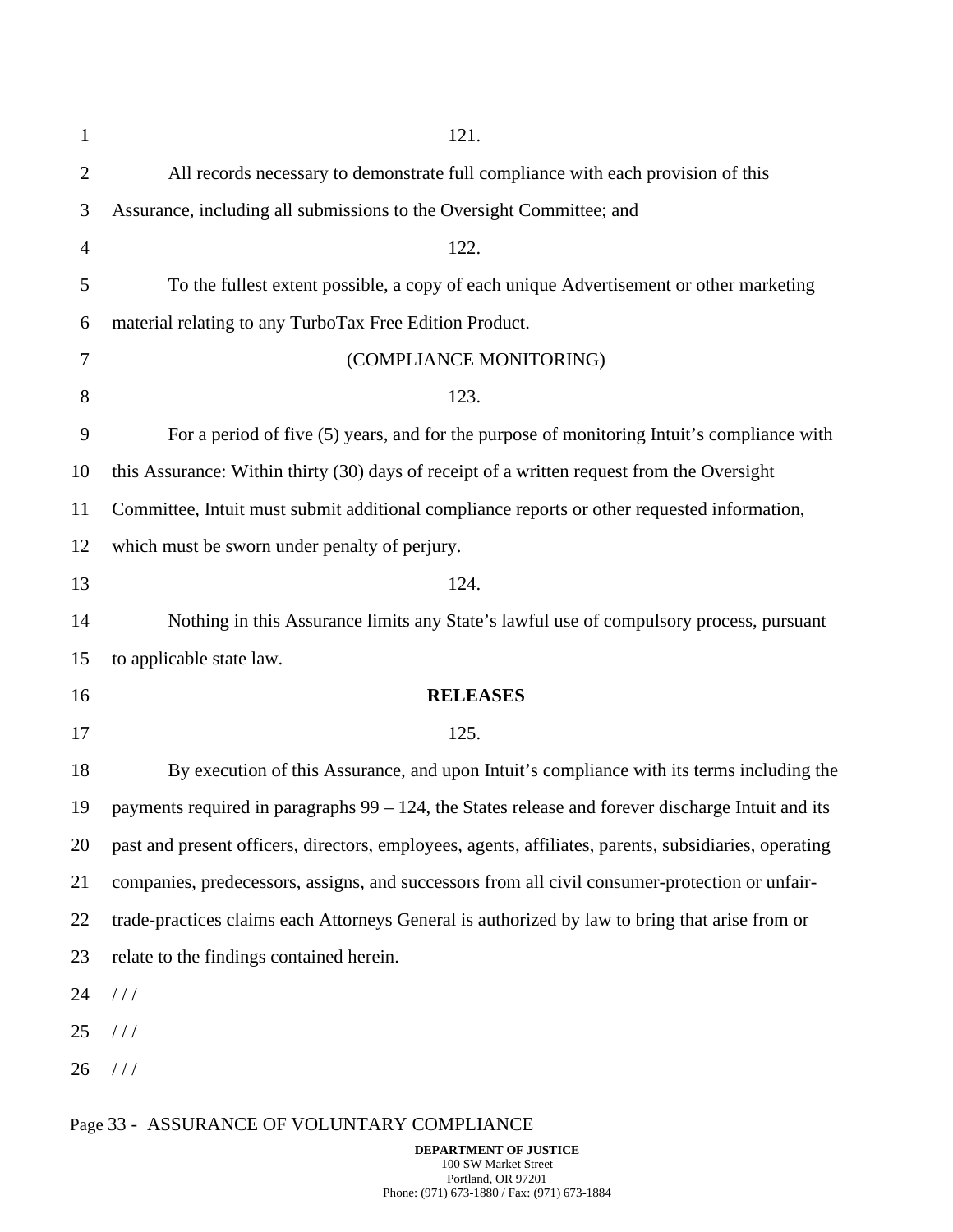| $\mathbf{1}$   | 126.                                                                                               |
|----------------|----------------------------------------------------------------------------------------------------|
| $\mathbf{2}$   | Nothing contained in this Assurance shall be construed to limit the ability of any                 |
| 3              | Attorney General to enforce the obligations that Intuit has under this Assurance. Further, nothing |
| $\overline{4}$ | in this Assurance shall be construed to waive or limit any private rights of action.               |
| 5              | 127.                                                                                               |
| 6              | Notwithstanding the releases in paragraph 125, or any other term of this Assurance, the            |
| 7              | following claims are specifically reserved and not released by this Assurance: (1) claims based    |
| 8              | on violations of securities laws, including claims based on the offer, sale, or purchase of        |
| 9              | securities; (2) claims of regulatory agencies having specific regulatory jurisdiction that are     |
| 10             | separate and independent from the regulatory enforcement of the Attorneys General; and (3)         |
| 11             | claims that arise from Intuit's actions that take place after the Effective Date.                  |
| 12             | <b>GENERAL PROVISIONS</b>                                                                          |
| 13             | 128.                                                                                               |
| 14             | The Parties understand and agree that the Attorneys General have defined jurisdiction              |
| 15             | under the laws, or assert jurisdiction under the common law, of their respective States for the    |
| 16             | enforcement of state Consumer Protection Acts.                                                     |
| 17             | 129.                                                                                               |
| 18             | The Parties understand and agree that this Assurance shall not be construed as an                  |
| 19             | approval or sanction by the Attorney General of Intuit's business practices, nor shall Intuit      |
| 20             | represent that this Assurance constitutes an approval or sanction of its business practices. The   |
| 21             | Parties further understand and agree that any failure by the Attorney General to take any action   |
| 22             | in response to information submitted pursuant to this Assurance shall not be construed as an       |
| 23             | approval or sanction of any representations, acts, or practices indicated by such information, nor |
| 24             | shall it preclude action thereon at a later date.                                                  |
| 25             | //                                                                                                 |
| 26             | 111                                                                                                |
|                |                                                                                                    |

# Page 34 - ASSURANCE OF VOLUNTARY COMPLIANCE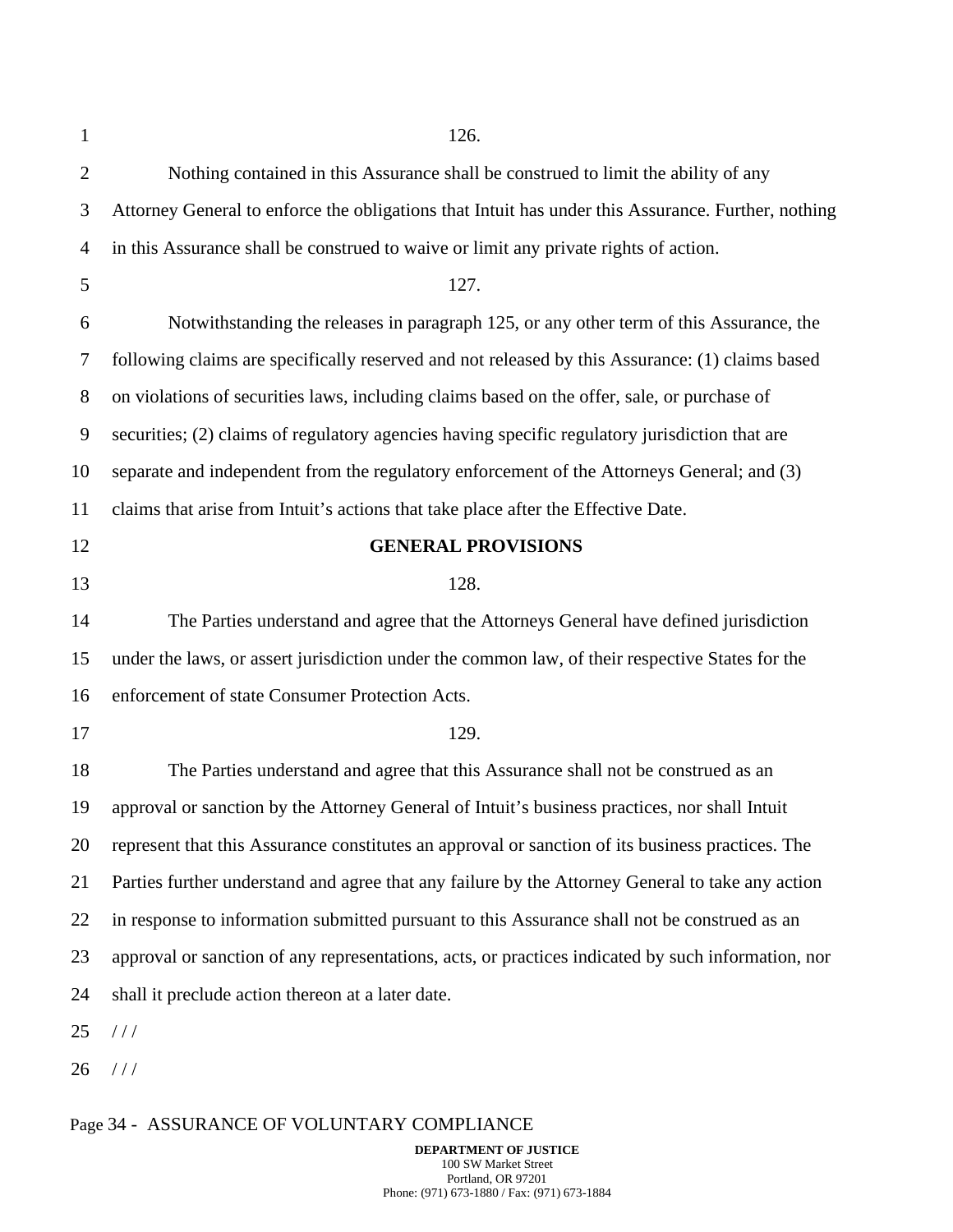| $\mathbf{1}$   | 130.                                                                                                |
|----------------|-----------------------------------------------------------------------------------------------------|
| $\overline{2}$ | Nothing in this Assurance shall be construed as relieving Intuit of the obligation to               |
| 3              | comply with all applicable state and federal laws, regulations, and rules, nor shall any of the     |
| 4              | provisions of this Assurance be deemed to be permission to engage in any acts or practices          |
| 5              | prohibited by such laws, regulations, and rules.                                                    |
| 6              | 131.                                                                                                |
| 7              | To the extent that there are any, Intuit agrees to pay all court costs associated with the          |
| 8              | filing (if legally required) of this Assurance by any State. No court costs, if any, shall be taxed |
| 9              | against any State.                                                                                  |
| 10             | 132.                                                                                                |
| 11             | This Assurance may be executed by any number of counterparts and by different                       |
| 12             | signatories on separate counterparts, each of which shall constitute an original counterpart        |
| 13             | thereof and all of which together shall constitute one and the same document. One or more           |
| 14             | counterparts of this Assurance may be delivered by facsimile or electronic transmission with the    |
| 15             | intent that it or they shall constitute an original counterpart thereof.                            |
| 16             | 133.                                                                                                |
| 17             | This Assurance contains the complete agreement between the Parties. The Parties have                |
| 18             | made no promises, representations, or warranties other than what is contained in this Assurance.    |
| 19             | This Assurance supersedes any prior oral or written communications, discussions, or                 |
| 20             | understandings.                                                                                     |
| 21             | 134.                                                                                                |
| 22             | For the purposes of construing the Assurance, this Assurance shall be deemed to have                |
| 23             | been drafted by all Parties                                                                         |
| 24             | 135.                                                                                                |
| 25             | This Assurance may not be amended except by an instrument in writing signed on behalf               |
| 26             | of all Parties to this Assurance.                                                                   |
|                |                                                                                                     |

# Page 35 - ASSURANCE OF VOLUNTARY COMPLIANCE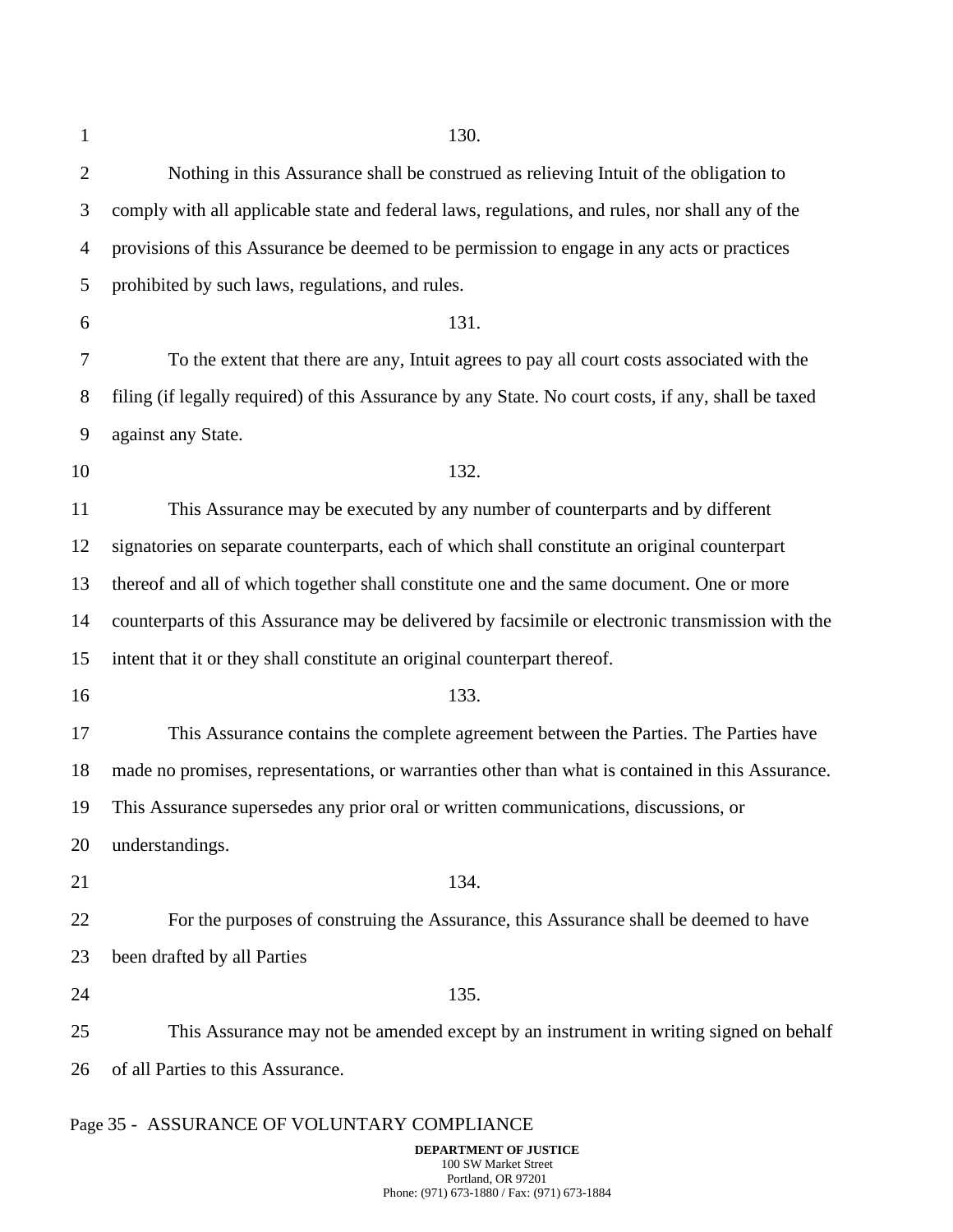1

2 3 4 5 6 7 8 9 10 11 12 13 14 15 16 17 18 19 20 21 22 23 24 25 26 This Assurance is entered into voluntarily and solely for the purpose of resolving the claims and causes of action against Intuit. Each Party and signatory to this Assurance represents that it freely and voluntarily enters into this Assurance without any degree of duress or compulsion. 137. Any failure by any Party to this Assurance to insist upon the strict performance by any other Party of any of the provisions of this Assurance shall not be deemed a waiver of any of the provisions of this Assurance, and such Party, notwithstanding such failure, shall have the right thereafter to insist upon the specific performance of any and all of the provisions of this Assurance. 138. If any clause, provision, or section of this Assurance shall, for any reason, be held illegal, invalid, or unenforceable, such illegality, invalidity, or unenforceability shall not affect any other clause, provision, or section of this Assurance, which shall be construed and enforced as if such illegal, invalid, or unenforceable clause, section, or provision had not been contained herein. 139. Whenever Intuit shall provide notice to any Attorneys General under this Assurance, that requirement shall be satisfied by sending notice to the email and postal address for each respective Attorneys General identified in Appendix B in accordance with the following paragraph. 140. All notices or other documents to be provided under this Assurance shall be sent by U.S. mail, certified mail return receipt requested, or other nationally recognized courier service that provides for tracking services and identification of the person signing for the notice or document, and shall have been deemed to be sent upon mailing. Additionally, any notices or documents to

#### Page 36 - ASSURANCE OF VOLUNTARY COMPLIANCE

**DEPARTMENT OF JUSTICE**  100 SW Market Street Portland, OR 97201 Phone: (971) 673-1880 / Fax: (971) 673-1884

136.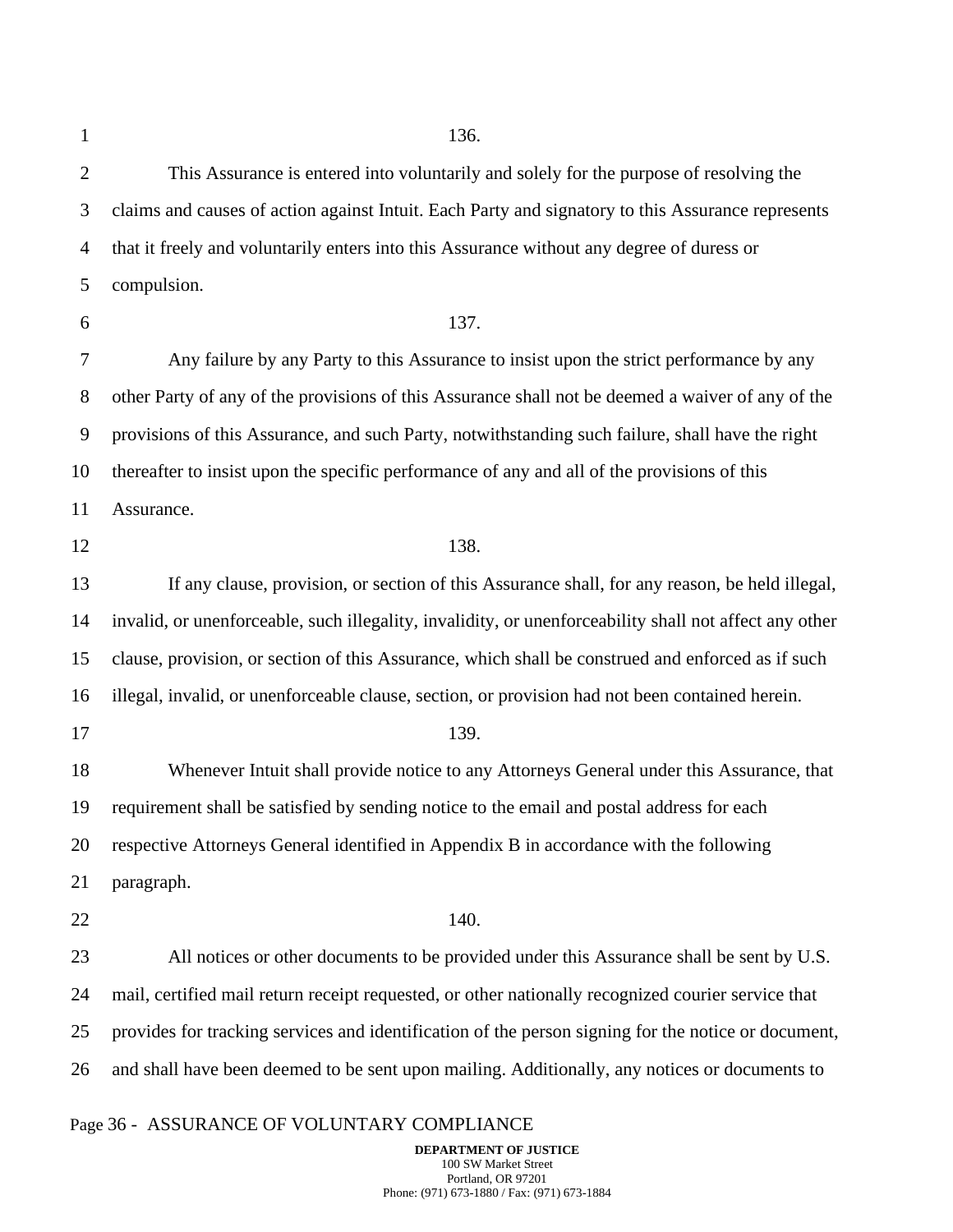| $\mathbf 1$    | be provided under this Assurance shall also be sent by electronic mail if an email address has    |
|----------------|---------------------------------------------------------------------------------------------------|
| $\overline{2}$ | been provided for notice. Any party may update its address by sending written notice to the other |
| 3              | party.                                                                                            |
| $\overline{4}$ | 141.                                                                                              |
| 5              | If a court of competent jurisdiction determines that Intuit has breached this Assurance,          |
| 6              | Intuit shall pay to the Attorney General the cost, if any, of obtaining such determination and of |
| 7              | enforcing this Assurance, including without limitation legal fees, expenses, and court costs.     |
| 8              | <b>APPROVAL BY COURT</b>                                                                          |
| 9              | APPROVED FOR FILING and SO ORDERED. Signed:                                                       |
| 10             |                                                                                                   |
| 11             |                                                                                                   |
| 12             |                                                                                                   |
| 13             |                                                                                                   |
| 14             |                                                                                                   |
| 15             | IN WITNESS WHEREOF, this Assurance is executed by the Parties hereto on the dates                 |
| 16             | set forth below:                                                                                  |
| 17             | [Parties' signature pages continued in the following pages]                                       |
| 18             |                                                                                                   |
| 19             |                                                                                                   |
| 20             |                                                                                                   |
| 21             |                                                                                                   |
| 22             |                                                                                                   |
| 23             |                                                                                                   |
| 24             |                                                                                                   |
| 25             |                                                                                                   |
| 26             |                                                                                                   |
|                |                                                                                                   |

# Page 37 - ASSURANCE OF VOLUNTARY COMPLIANCE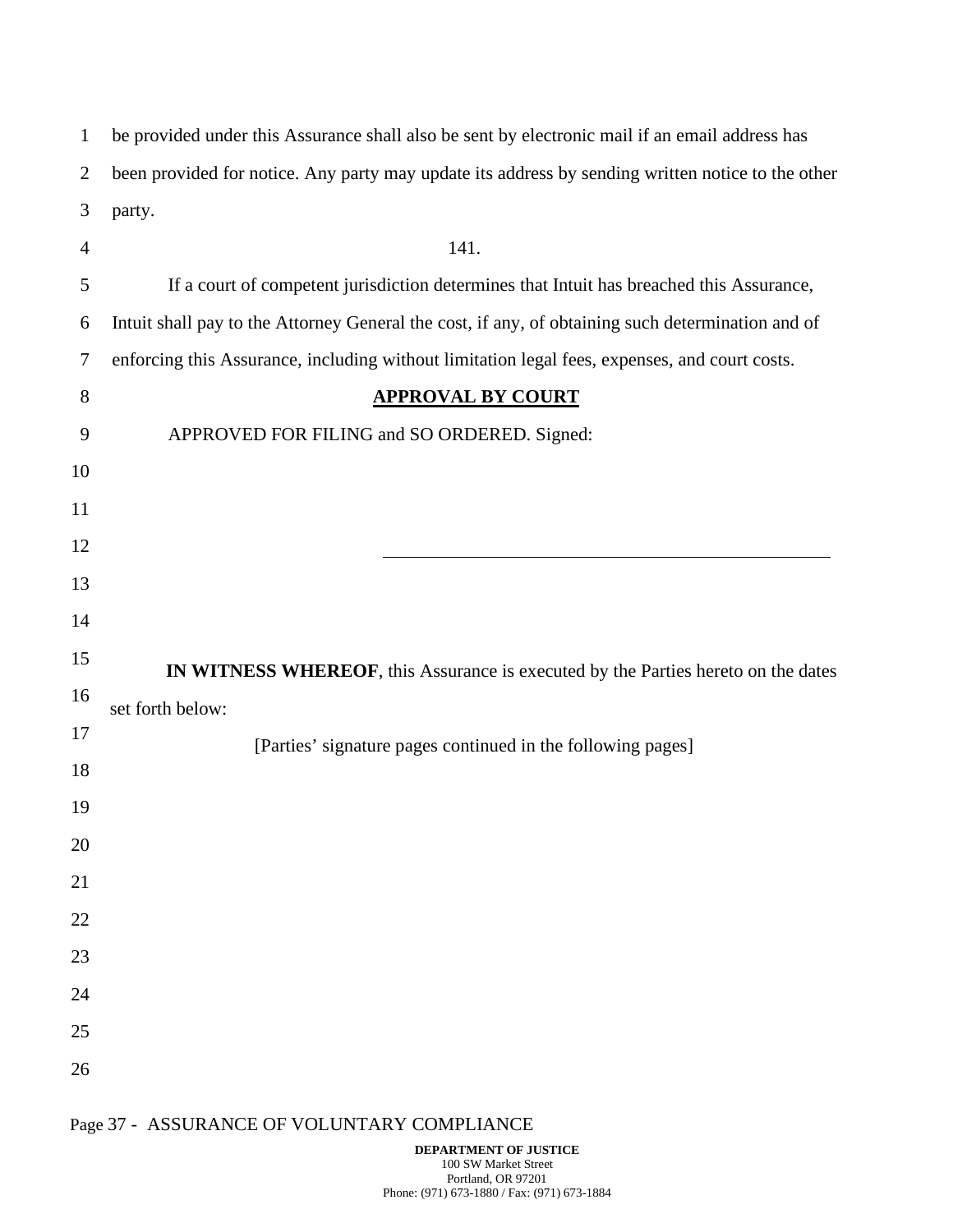For Intuit Inc.

By: 28 April, 2022 Date:

Gregory N. Johnson<br>Executive Vice President and General Manager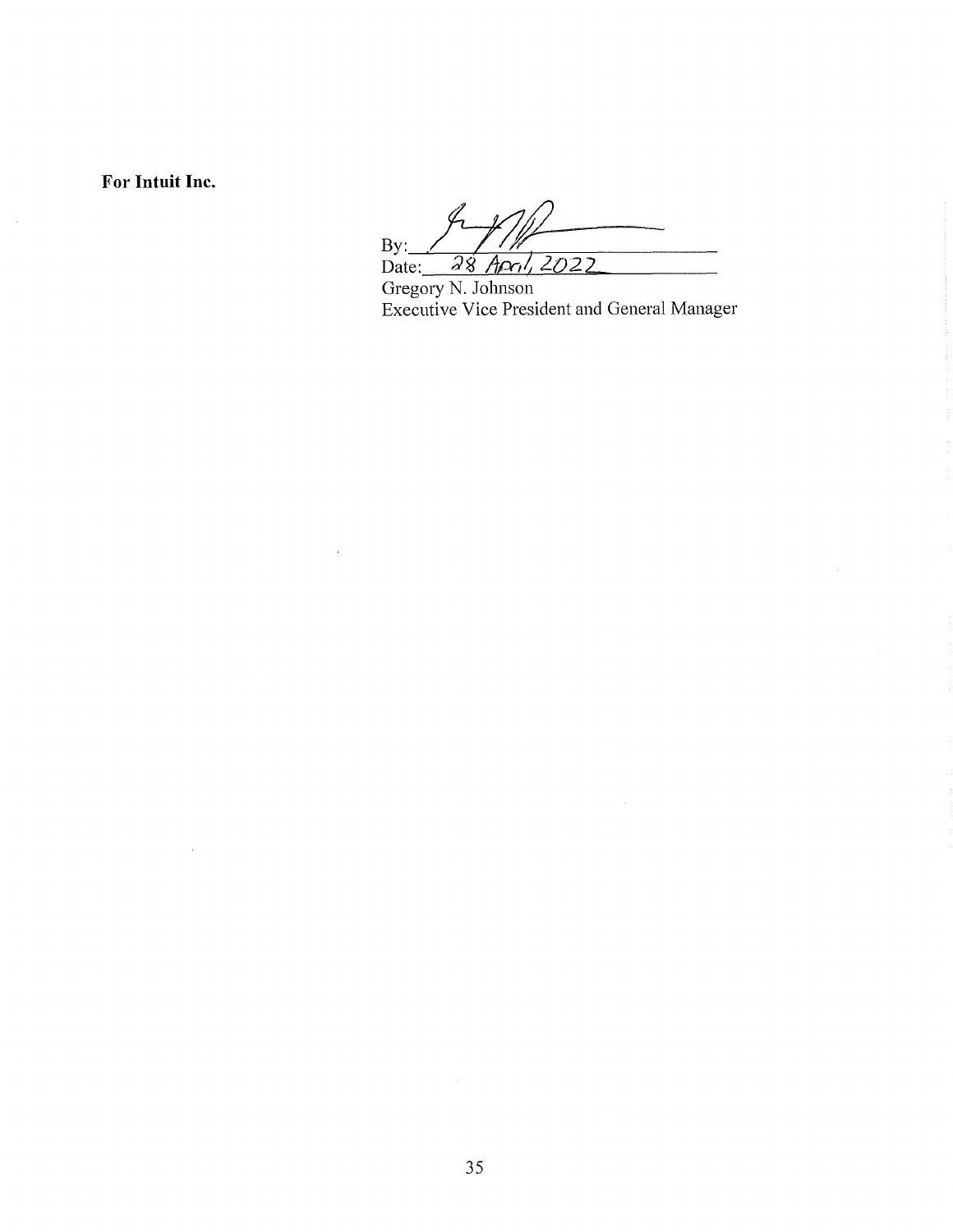| $\perp$        | <b>Acceptance of Oregon Department of Justice:</b> |                                                                |
|----------------|----------------------------------------------------|----------------------------------------------------------------|
| $\overline{2}$ | Date: May 2, 2022                                  | ELLEN ROSENBLUM                                                |
| 3              |                                                    | <b>Attorney General</b>                                        |
| $\overline{4}$ |                                                    |                                                                |
| 5              |                                                    | By: D. Atthee Culle                                            |
| 6              |                                                    | Althea Cullen, OSB#064901<br><b>Assistant Attorney General</b> |
| 7              |                                                    | Oregon Department of Justice                                   |
| $8\,$          |                                                    | 100 SW Market Street<br>Portland, OR 97201                     |
| 9              |                                                    | Ph: 971-673-1880                                               |
| 10             |                                                    | Email: althea.d.cullen@doj.state.or.us                         |
| 11             |                                                    |                                                                |
| 12             |                                                    |                                                                |
| 13             |                                                    |                                                                |
| 14             |                                                    |                                                                |
| 15             |                                                    |                                                                |
| 16             |                                                    |                                                                |
| 17             |                                                    |                                                                |
| 18             |                                                    |                                                                |
| 19             |                                                    |                                                                |
| 20             |                                                    |                                                                |
| 21             |                                                    |                                                                |
| 22             |                                                    |                                                                |
| 23             |                                                    |                                                                |
| 24             |                                                    |                                                                |
| 25             |                                                    |                                                                |
| 26             |                                                    |                                                                |

1

# Page 39 - ASSURANCE OF VOLUNTARY COMPLIANCE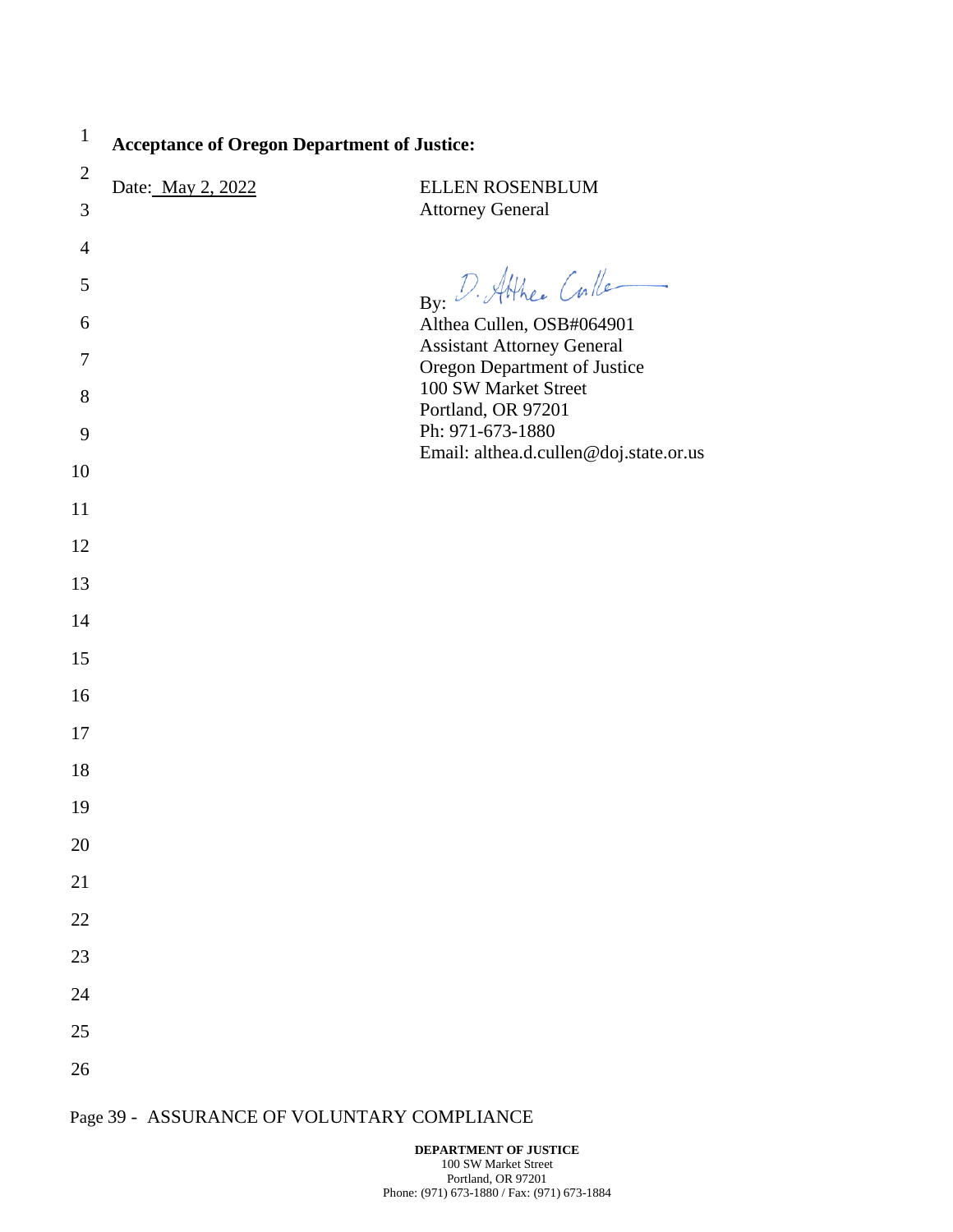### **APPENDIX A – "FREE, FREE, FREE" ADVERTISEMENTS<sup>4</sup>**

### "Big Kick"

o The "Big Kick" advertisement depicts a high school football placekicker and his supportive father. In the moments before an important kick, the son flashes back to a memory from his youth of his father encouraging him; returning to the present, the son converts the field goal attempt while his father looks on. However, instead of featuring conventional dialogue, the characters in "Big Kick" repeat only the word "free" throughout the ad.



 This Appendix addresses all versions of the listed advertisements, *i.e.*, 15-second, 30-second, and 60-second versions of the advertisements, to the extent they exist.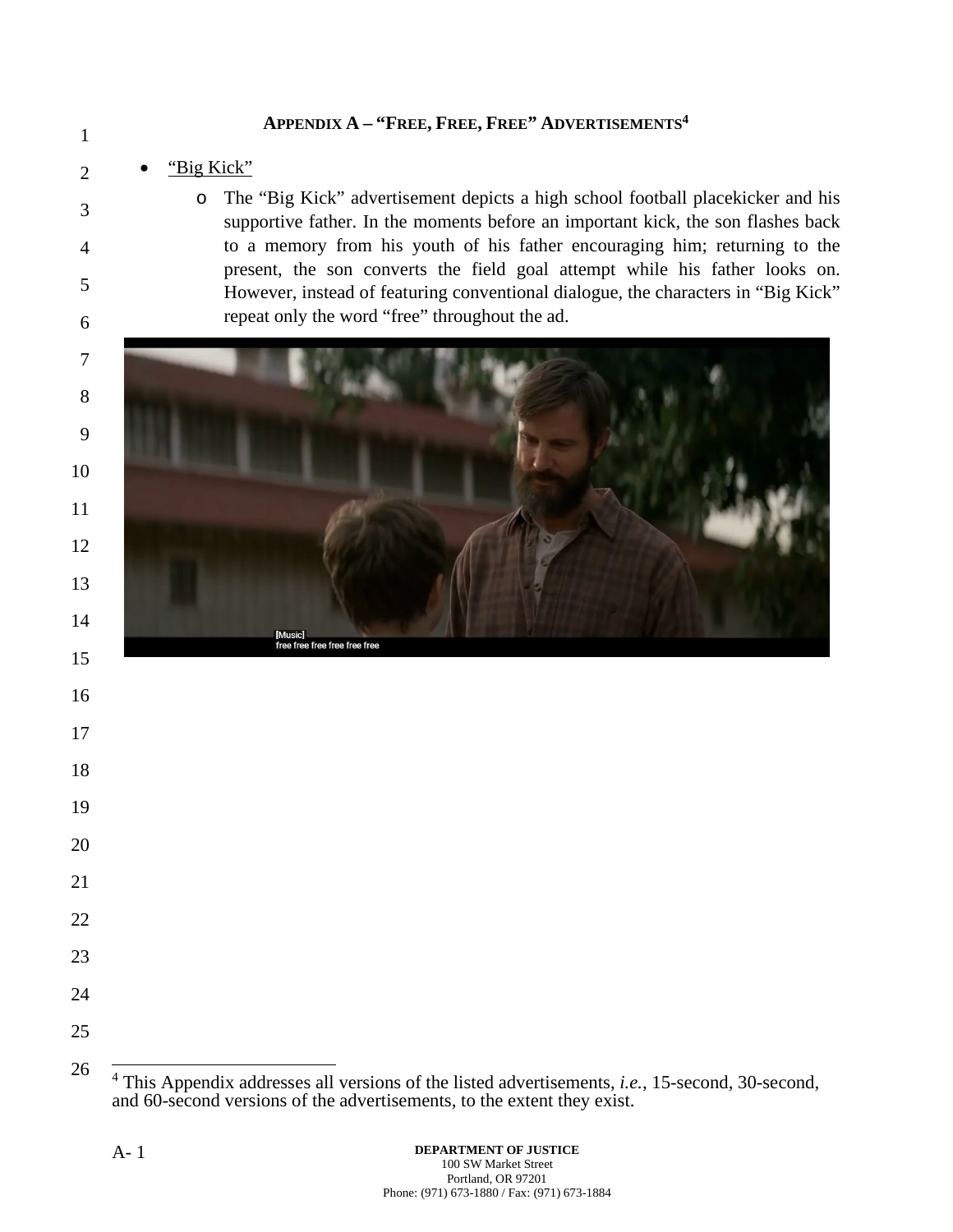### "Credits"

o In the "Credits" advertisement, a John McClane-type action hero utters a wisecrack (here, the word "free" several times) as he drops a lighter onto a streak of gasoline, which triggers the explosion of a batter white van. As flames explode into the air, the action hero strides towards the camera in slow motion, prompting the credits to roll on screen, with every actor and role consisting of one or more uses of the word "free."



- "Crossword"
	- o In "Crossword," a white-haired couple completes a crossword puzzle in which every clue and every answer is one or more uses of the word "free."

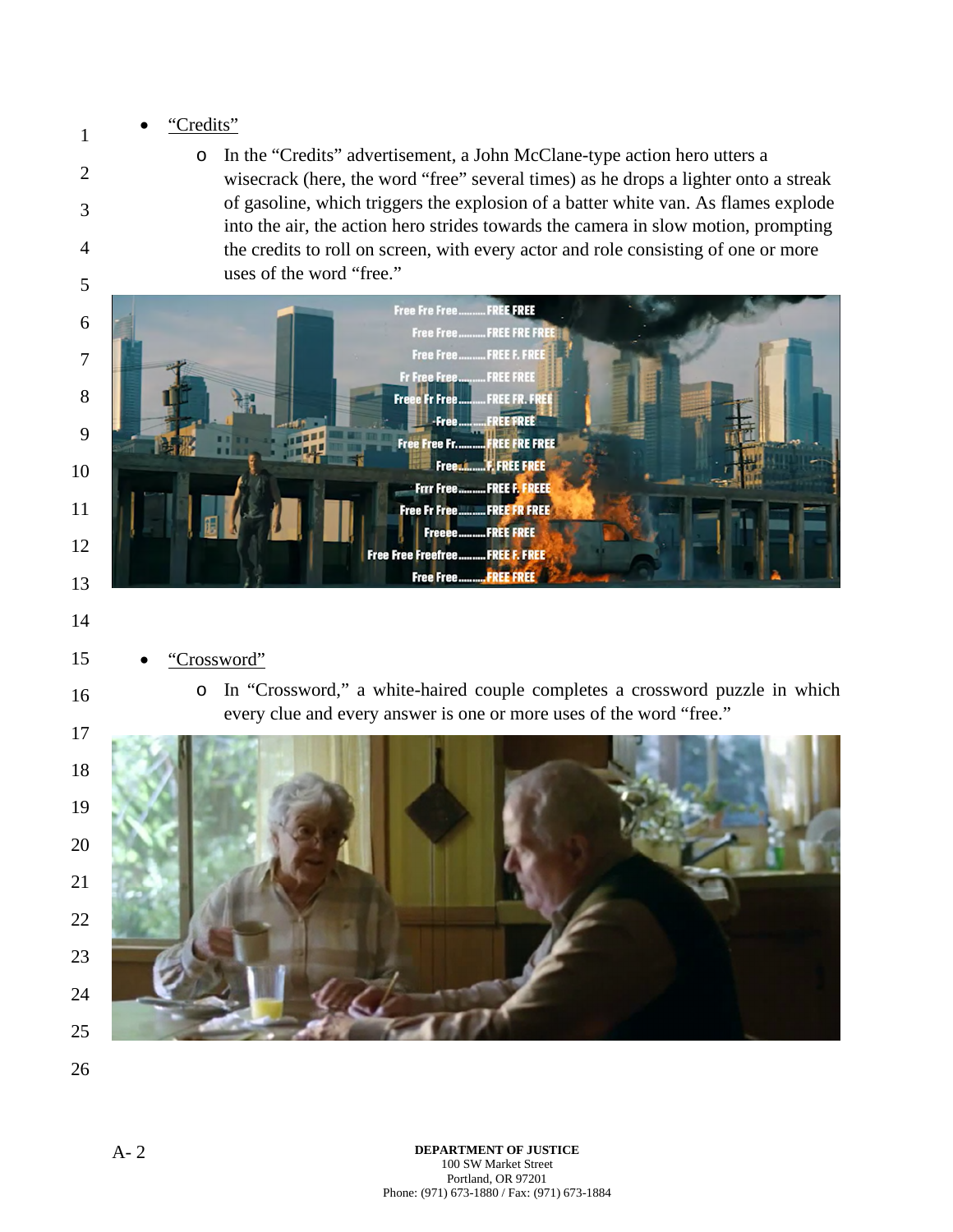### "Game Show"

o The "Game Show" advertisement depicts a 70s-era game show in which a woman must guess what activity or concept her male partner is miming. Every one of the woman's answers is correct and consists of one or more uses of the word "free."



- "Lawyer"
	- o In "Lawyer," an attorney delivers an impassioned closing argument to the jury as dramatic music swells, with every word of the attorney's argument being "free." After he finishes, a member of the jury leads a standing ovation, as various jurors repeat the word "free" several times.

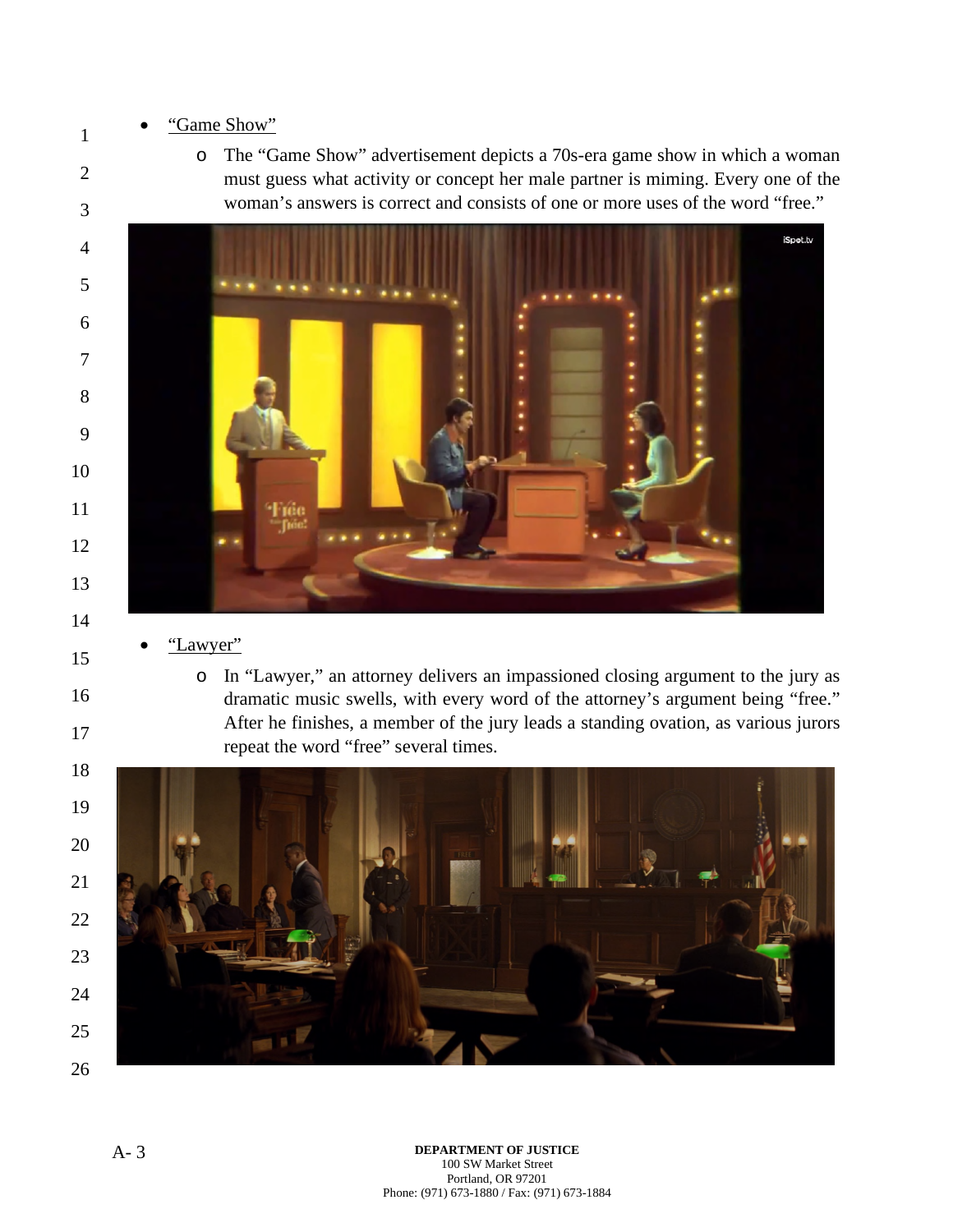### "Spelling Bee"

o The "Spelling Bee" advertisement shows a middle school-aged boy correctly spelling the word "free" in a spelling bee. Aside from the boy's spelling out the letters "F-R-E-E," every line dialogue spoken by the boy and by the judge of the spelling bee consists entirely of the word "free."



- "Echo"
	- o In "Echo," a hiker shouts "free" from the top of a mountain, with the word "free" reverberating back to her as a result.

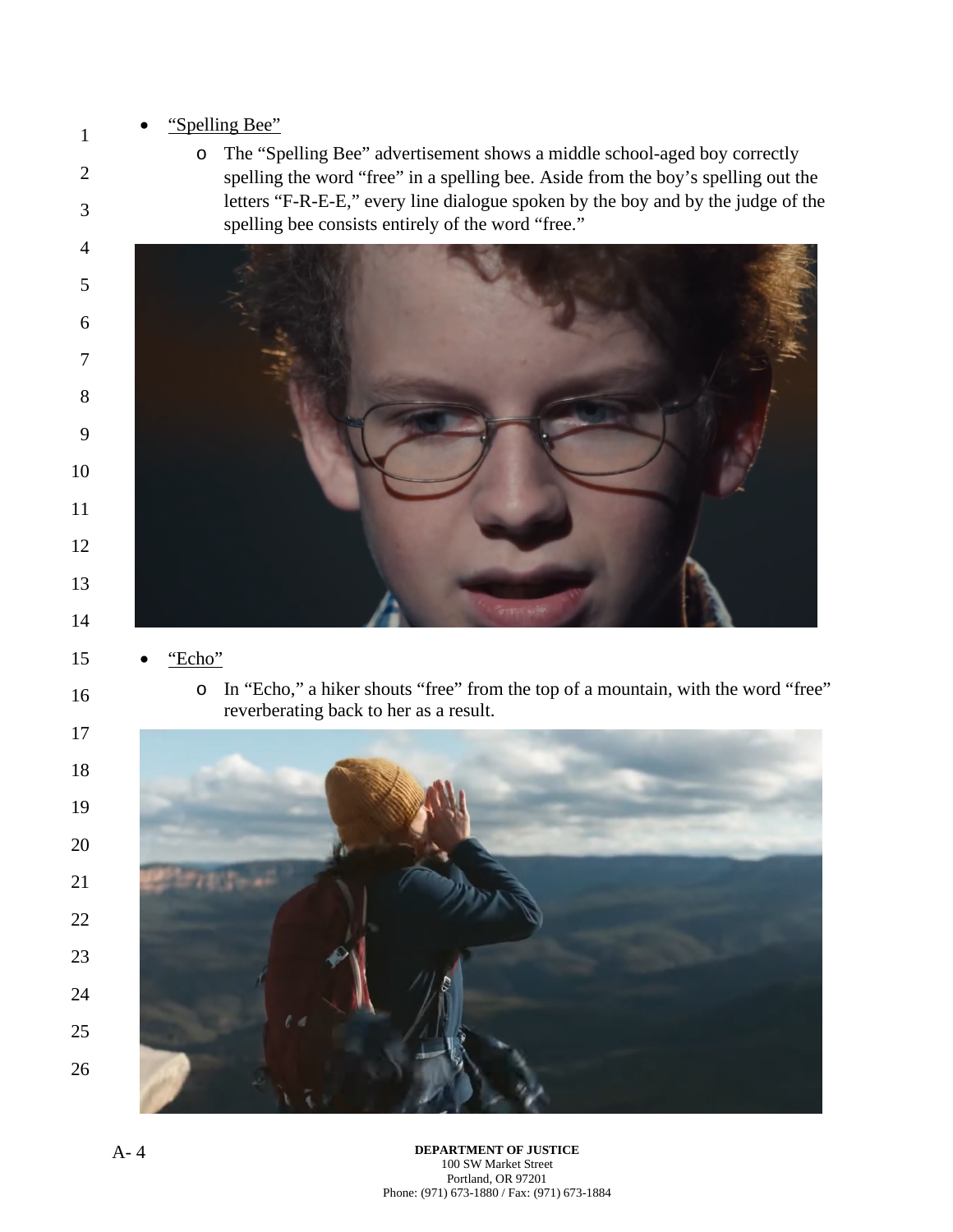### "Auctioneer"

o In "Auctioneer," a fleet-tongued auctioneer rattles off prices and bids to a collection of ranchers and cowboys. Instead of conventional dialogue, the auctioneer repeatedly utters the word "free."

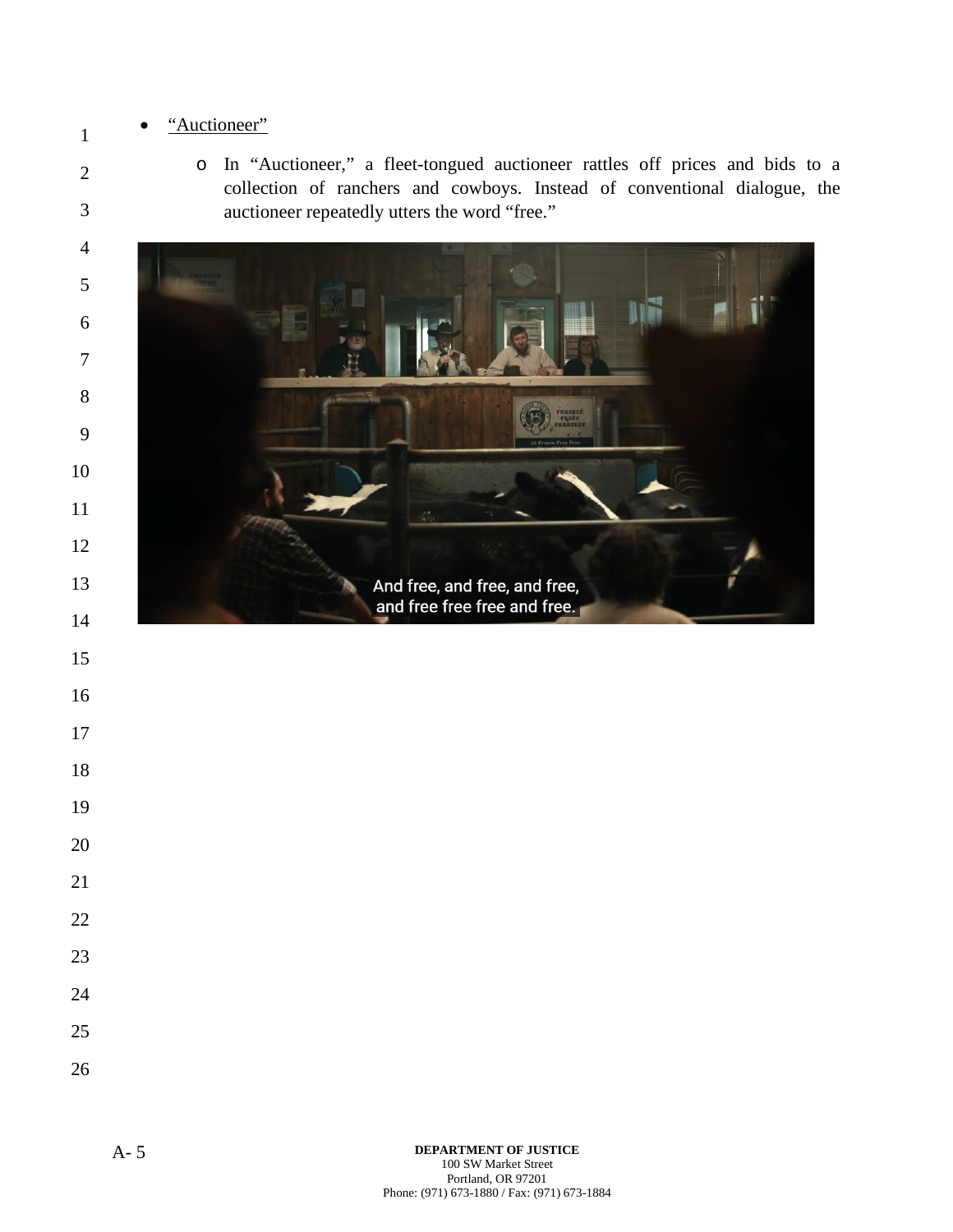### "Dance Workout"

o The "Dance Workout" advertisement depicts an instructor leading an enthusiastic dance workout class. Instead of conventional words of encouragement and instruction, the instructor repeats the word "free."



- 
- 
- 
- 
- 
- 
- 
- 
- 
- 
-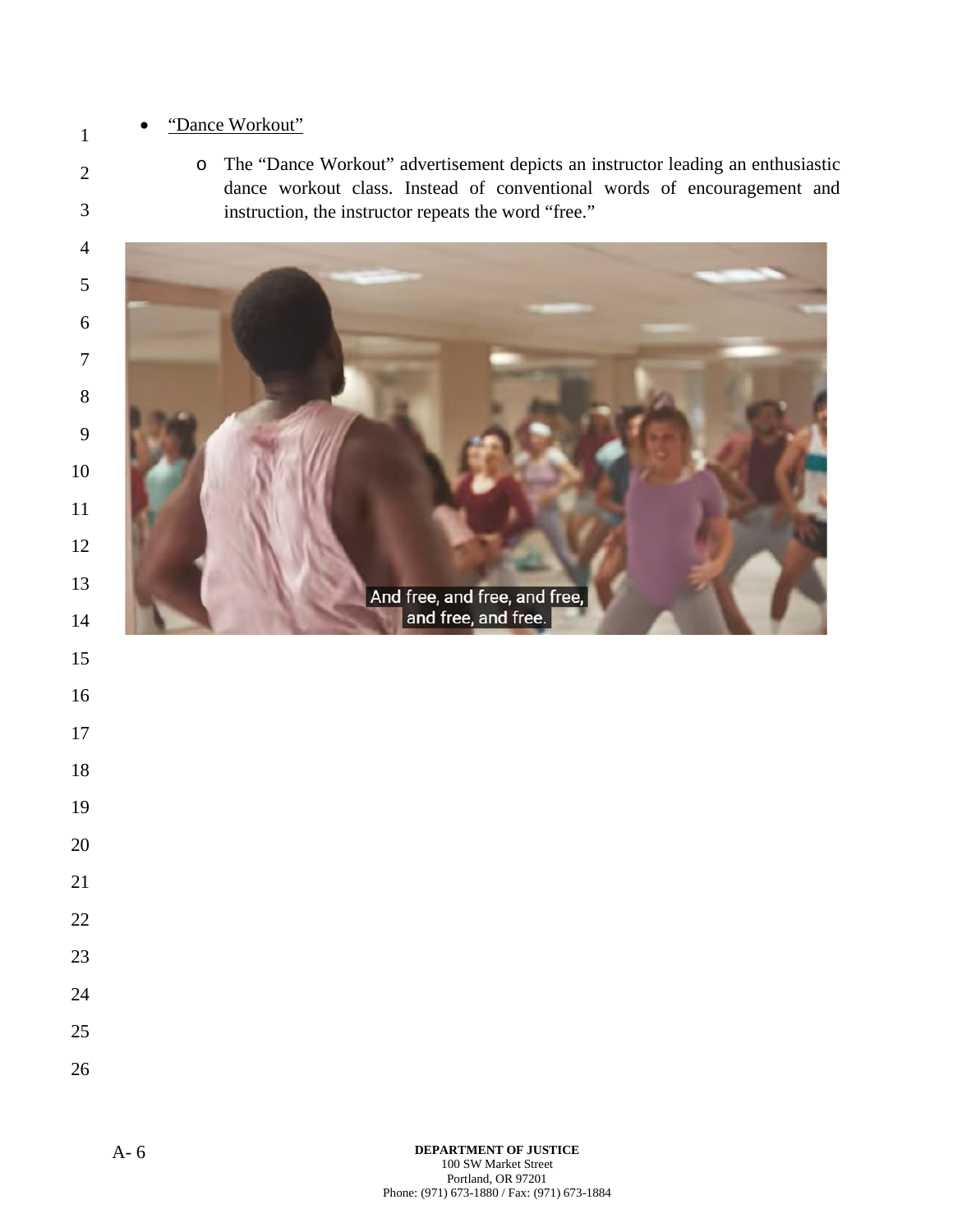|                      | <b>APPENDIX B - STATE NOTICES</b>                                                                                                                                                                                       |
|----------------------|-------------------------------------------------------------------------------------------------------------------------------------------------------------------------------------------------------------------------|
| Alaska               | 1031 West 4th, Ave., Suite 200<br>Anchorage, AK 99501<br>consumerprotection@alsaka.gov                                                                                                                                  |
| Alabama              | 501 Washington Avenue<br>Montgomery, AL 36130<br>Olivia.Martin@AlabamaAG.gov                                                                                                                                            |
| Arkansas             | 323 Center Street, Suite 200<br>Little Rock, AR 72201                                                                                                                                                                   |
| Arizona              | Alyse Meislik<br>Consumer Protection & Advocacy Section<br>2005 N. Central Ave.<br>Phoenix, AZ 85004<br>Alyse.Meislik@azag.gov<br>consumer@azag.gov                                                                     |
| California           | 300 South Spring Street, Suite 1702<br>Los Angeles, CA 90013<br>bernard.eskandari@doj.ca.gov                                                                                                                            |
| Colorado             | 1300 Broadway<br>Denver, CO 80203<br>abigail.hinchcliff@coag.gov                                                                                                                                                        |
| Connecticut          | Brendan T. Flynn, AAG<br>Office of the Connecticut Attorney General<br>165 Capital Ave.<br>Hartford, CT 06106<br>Brendan.Flynn@ct.gov                                                                                   |
| District of Columbia | <b>Office of Consumer Protection</b><br><b>Public Advocacy Division</b><br>ATTN: Tim Shirey, Investigator<br>D.C. Office of the Attorney General<br>400 6th Street NW<br>Washington D.C. 20001<br>Timothy.Shirey@dc.gov |
| Delaware             | 820 N. French St., 5th Floor<br>Wilmington, DE 19801<br>katherine.devanney@delaware.gov                                                                                                                                 |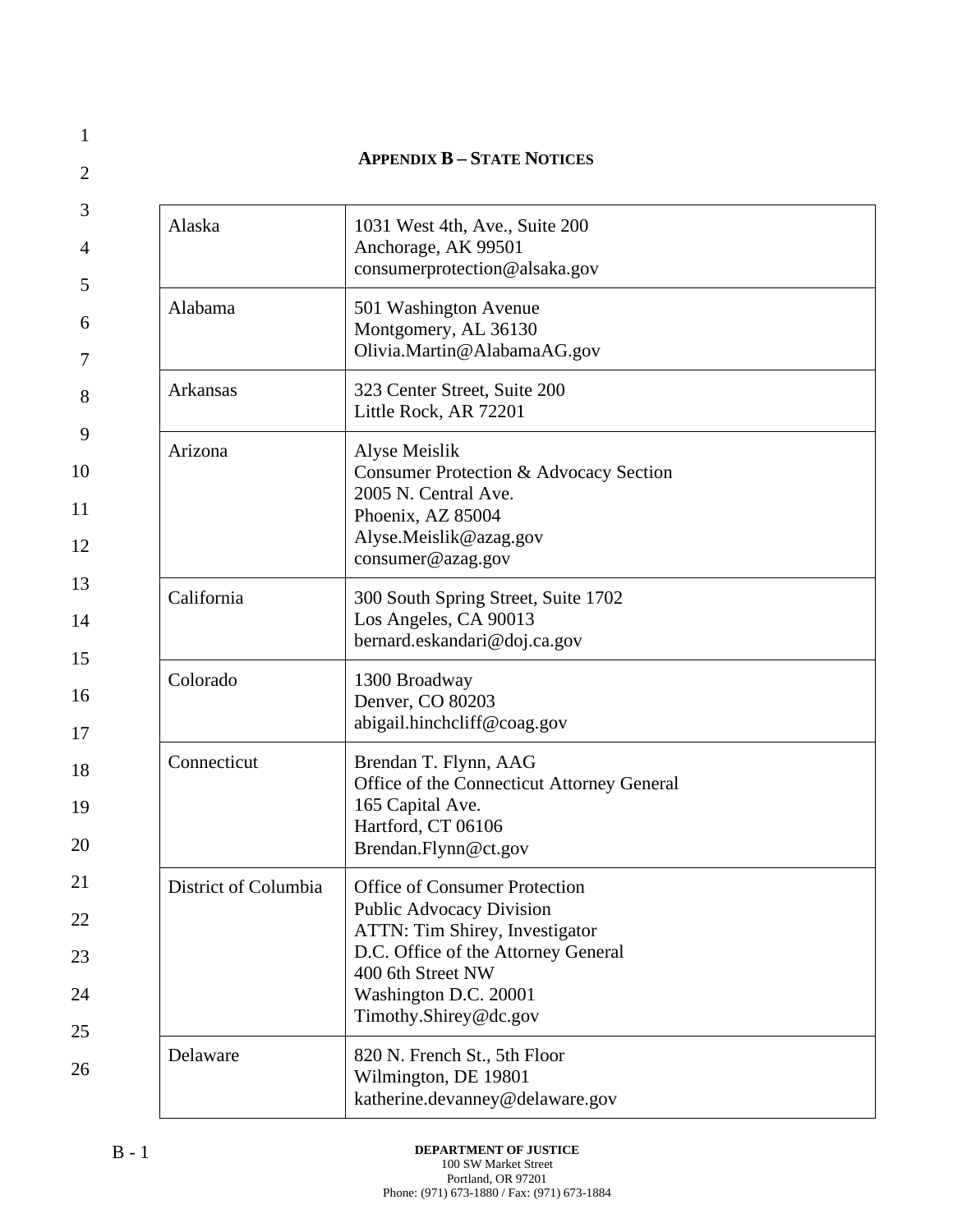| 1              | Florida         | <b>Edward Moffitt</b><br>Chief Investigator, MSPB & Cyber Fraud Bureau                 |
|----------------|-----------------|----------------------------------------------------------------------------------------|
| $\overline{2}$ |                 | Office of the Florida Attorney General                                                 |
| 3              |                 | 135 West Central Boulevard, Suite 670<br>Orlando, FL 32801                             |
| 4              |                 | Edward.Moffitt@myfloridalegal.com                                                      |
| 5<br>6         | Georgia         | 2 Martin Luther King, Jr. Drive, Suite 356E<br>Atlanta, GA 30334<br>dzisook@law.ga.gov |
| 7              | Hawaii          | 235 S. Beretania Street #801<br>Honolulu, Hawaii 96813                                 |
| 8<br>9         |                 | ltong@dcca.hawaii.gov<br>rtolenti@dcca.hawaii.gov                                      |
| 10<br>11       | <b>Illinois</b> | 100 W. Randolph St., 12th Fl.<br>Chicago, IL 60601<br>Daniel.edelstein@ilag.gov        |
| 12             |                 | <b>William Pearson</b>                                                                 |
|                | Iowa            | Iowa Department of Justice                                                             |
| 13             |                 | 1305 E. Walnut, 2nd Floor<br>Des Moines, IA 50319                                      |
| 14             |                 | William.pearson@ag.Iowa.gov                                                            |
| 15             | Idaho           | P.O. Box 83720                                                                         |
| 16             |                 | Boise, ID 83720-0010<br>stephanie.guyon@ag.idaho.gov                                   |
| 17             | Indiana         | 302 W. Washington St.                                                                  |
| 18             |                 | IGCS, 5th Floor                                                                        |
| 19             |                 | Indianapolis, IN 46204<br>Michelle.Alyea@atg.in.gov                                    |
| 20             | Kansas          | 120 SW 10th Avenue, 2nd floor                                                          |
| 21             |                 | Topeka, KS 66612                                                                       |
| 22             |                 | sarah.dietz@ag.ks.gov                                                                  |
| 23             | Kentucky        | 1024 Capital Center Drive, Suite 200<br>Frankfort, KY 40601                            |
| 24             |                 | Christian.Lewis@ky.gov                                                                 |
| 25             | Louisiana       | 1885 N 3rd Street<br>Baton Rouge, LA 70802                                             |
| 26             |                 | MughalA@ag.louisiana.gov                                                               |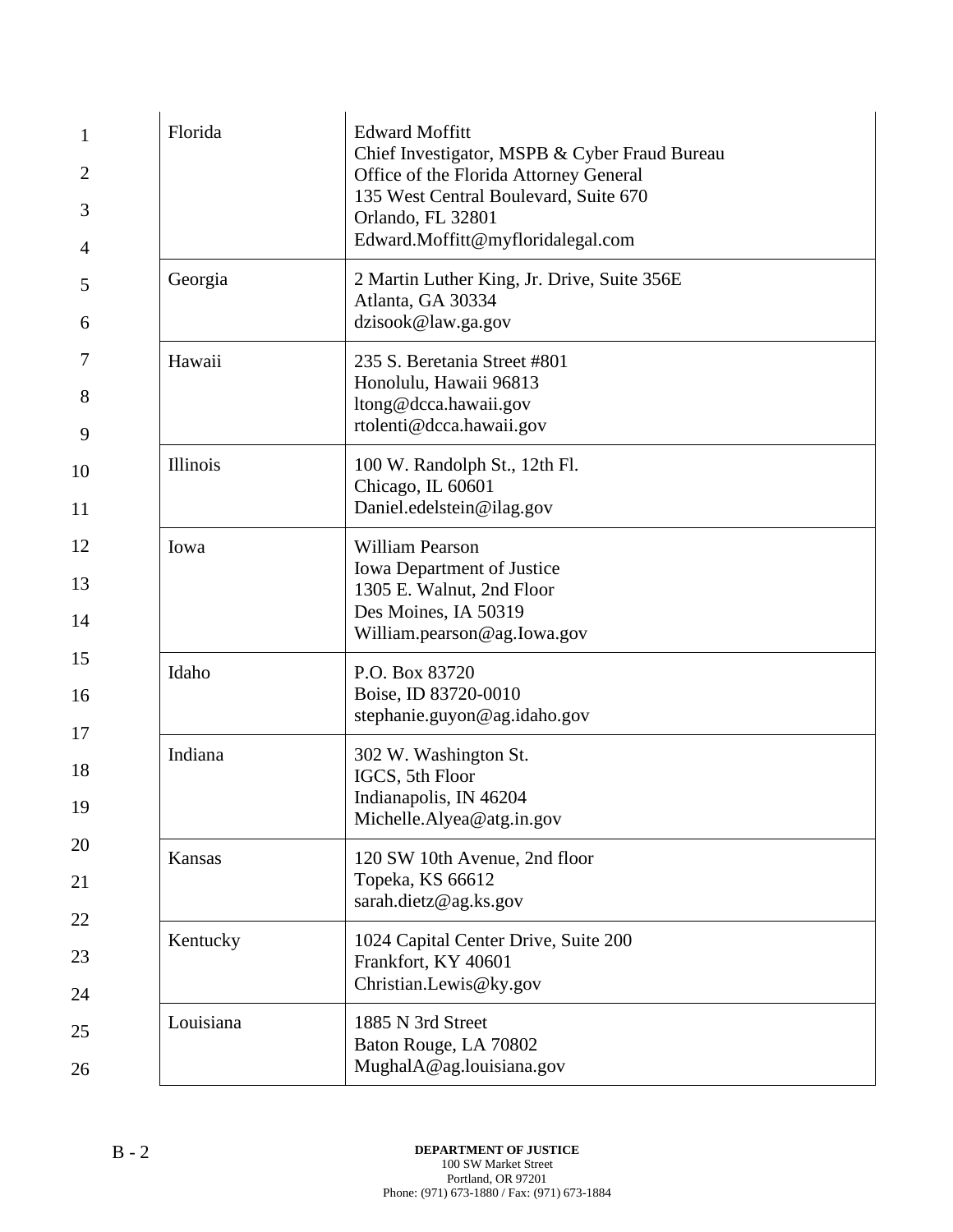| 1                         | Massachusetts | One Ashburton Place, 18th Floor<br><b>Boston, MA 02108</b>                              |
|---------------------------|---------------|-----------------------------------------------------------------------------------------|
| 2                         |               | Glenn.kaplan@mass.gov                                                                   |
| 3                         | Maryland      | Consumer Protection Division of the Office of the Attorney General                      |
| 4                         |               | of Maryland<br><b>Elizabeth Stern</b>                                                   |
| 5                         |               | <b>Assistant Attorney General</b><br>200 Saint Paul Place                               |
| 6<br>7                    |               | Baltimore, MD 21202<br>estern@oag.state.md.us                                           |
| 8                         |               | With a copy to:                                                                         |
| 9                         |               | <b>Chief, Consumer Protection Division</b><br>200 Saint Paul Place                      |
| 10<br>11                  |               | Baltimore, MD 21202<br>consumer@oag.state.md.us                                         |
| 12<br>13                  | Maine         | <b>6 State House Station</b><br>Augusta, Maine 04333-0006<br>christina.moylan@maine.gov |
| 14<br>15<br>16            | Michigan      | 525 W. Ottawa St.<br>PO Box 30736<br>Lansing, MI 48909<br>Levina@michigan.gov           |
| 17<br>18                  | Minnesota     | 445 Minnesota Street, Suite 1200<br>Saint Paul, MN 55101<br>alex.baldwin@ag.state.mn.us |
| 19<br>20                  | Missouri      | 815 Olive Street, Suite 200<br>St. Louis, MO 63101<br>Michael.Schwalbert@ago.mo.gov     |
| 21                        |               | with an additional hard copy to:                                                        |
| 22                        |               | 207 W. High St.<br>P.O. Box 899                                                         |
| 23                        |               | Jefferson City, MO 65102                                                                |
| 24                        | Mississippi   | Post Office Box 220<br>Jackson, MS 39205                                                |
| 25                        |               | caleb.pracht@ago.ms.gov                                                                 |
| consumer@ago.ms.gov<br>26 |               |                                                                                         |
|                           | Montana       | 215 N Sanders Street                                                                    |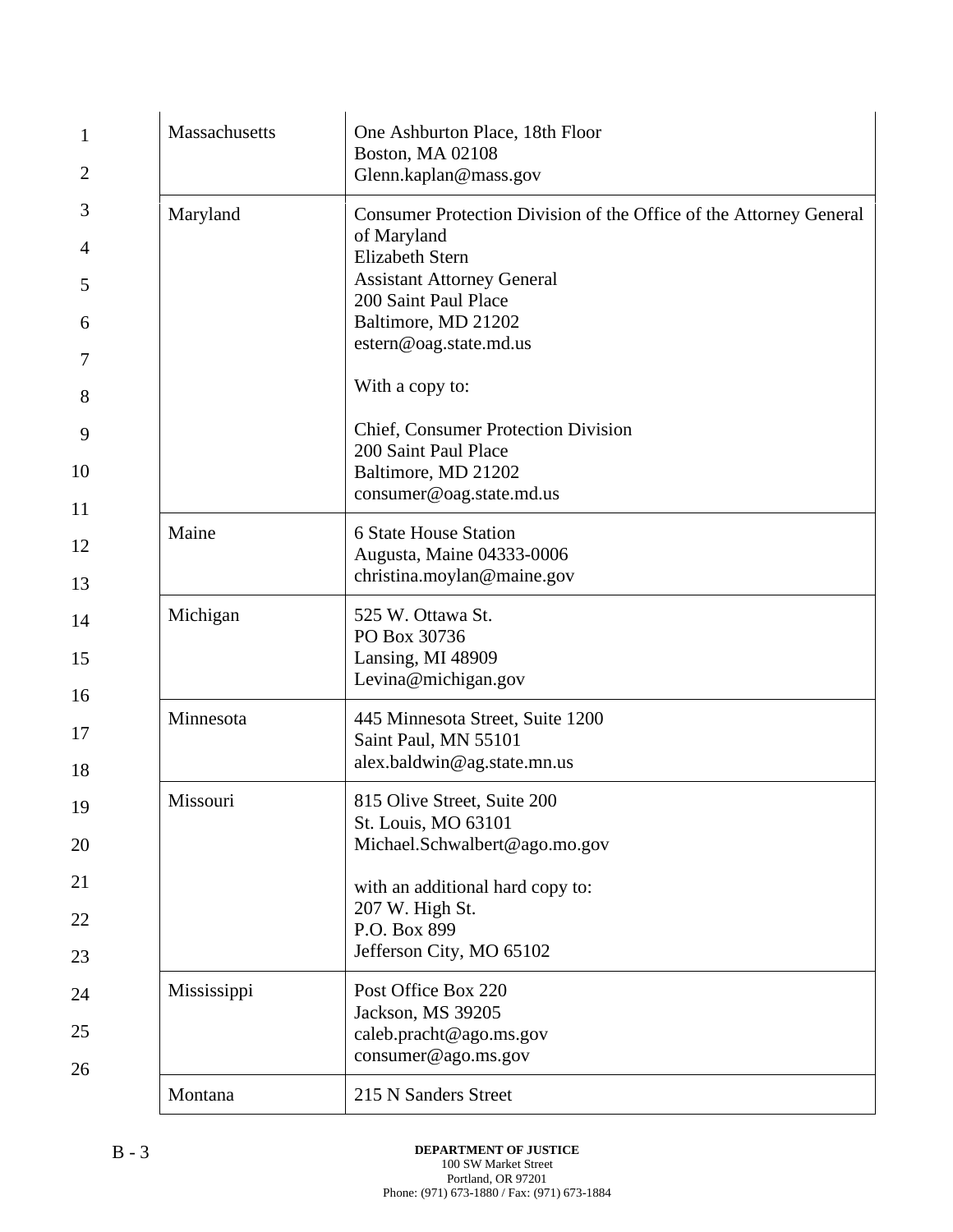| 1                          |                | Helena, MT 59601<br>ocpinvestigations@mt.gov                                                                                                                                                                                                                   |
|----------------------------|----------------|----------------------------------------------------------------------------------------------------------------------------------------------------------------------------------------------------------------------------------------------------------------|
| 2<br>3                     | North Carolina | PO Box 629<br>Raleigh, NC 27602                                                                                                                                                                                                                                |
| 4<br>5                     | North Dakota   | 1720 Burlington Drive, Suite C<br>Bismarck, ND 58504-7736<br>pgrossman@nd.gov                                                                                                                                                                                  |
| 6<br>7                     | Nebraska       | 2115 State Capitol Building<br>Lincoln, NE 68509<br>michaela.hohwieler@nebraska.gov                                                                                                                                                                            |
| 8<br>9                     | New Hampshire  | 33 Capitol St.<br>Concord, NH 03301                                                                                                                                                                                                                            |
| 10<br>11<br>12<br>13       | New Jersey     | 124 Halsey St. - 5th Floor<br>P.O. Box 45029<br>Newark, NJ 07102<br>monica.finke@law.njoag.gov<br>zeyad.assaf@law.njoag.gov                                                                                                                                    |
| 14<br>15<br>16<br>17<br>18 | New Mexico     | Lawrence Otero<br><b>Brian McMath</b><br><b>Assistant Attorneys General</b><br>Consumer & Environmental Protection Division<br>New Mexico Office of the Attorney General<br>P.O. Box 1508<br>Santa Fe, New Mexico 87504<br>lotero@nmag.gov<br>bmcmath@nmag.gov |
| 19<br>20<br>21<br>22<br>23 | Nevada         | 100 North Carson Street<br>Carson City, NV 89701<br>MNewman@ag.nv.gov<br>and<br>8945 W. Russell Road, Suite 204<br>Las Vegas NV 89148<br>Sforbes@ag.nv.gov                                                                                                     |
| 24<br>25                   | New York       | 28 Liberty St.<br>New York, NY 10005<br>joseph.mueller@ag.ny.gov<br>clark.russell@ag.ny.gov                                                                                                                                                                    |
| 26                         | Ohio           | 1 Government Center                                                                                                                                                                                                                                            |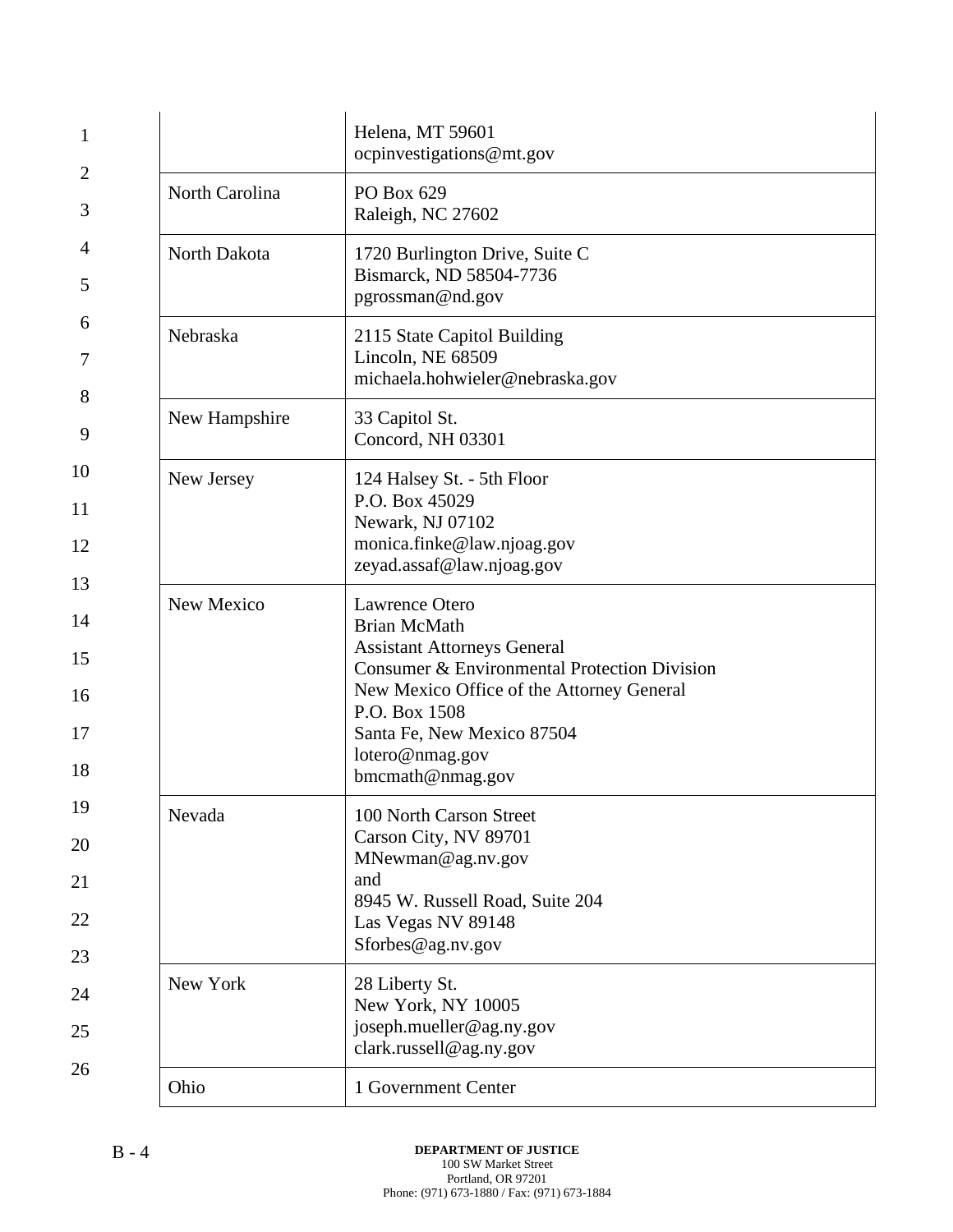| 1<br>2              |                | 640 Jackson St., Suite 1340<br>Toledo, Ohio 43604<br>Timothy.Effler@OhioAGO.gov                                                                                                                               |
|---------------------|----------------|---------------------------------------------------------------------------------------------------------------------------------------------------------------------------------------------------------------|
| 3<br>4              | Oklahoma       | 313 NE 21st St.<br>Oklahoma City, OK 73105<br>Malisa.McPherson@oag.ok.gov                                                                                                                                     |
| 5<br>6<br>7<br>8    | Oregon         | Oregon Department of Justice<br>Attn: Althea Cullen, AAG<br>100 SE Market Street<br>Portland, OR 97201<br>Althea.d.cullen@doj.state.or.us                                                                     |
| 9<br>10<br>11<br>12 | Pennsylvania   | John Abel<br><b>Assistant Director for Multistate and Special Litigation</b><br>Pennsylvania Office of Attorney General<br>15th Floor, Strawberry Square<br>Harrisburg, PA 17120<br>jabel@attorneygeneral.gov |
| 13<br>14            | Rhode Island   | 150 South Main St.<br>Providence RI 02903<br>sprovazza@riag.ri.gov                                                                                                                                            |
| 15<br>16            | South Carolina | P.O. Box 11549<br>Columbia, SC 29211<br>rhartner@scag.gov                                                                                                                                                     |
| 17<br>18            | South Dakota   | 1302 E. Hwy 14, Suite 1<br>Pierre, SD 57501<br>Consumerhelp@state.sd.us                                                                                                                                       |
| 19<br>20            | Tennessee      | PO Box 20207<br>Nashville, TN 37202-0207<br>Kelley.groover@ag.tn.gov                                                                                                                                          |
| 21<br>22<br>23      | Texas          | PO Box 12548 (MC-010)<br>Austin, Texas 78711<br>patrick.abernethy@oag.texas.gov                                                                                                                               |
| 24<br>25            | Utah           | 160 East 300 South, 5th Floor<br>PO Box 140872<br>Salt Lake City, UT 84114-0872<br>kmclean@agutah.gov                                                                                                         |
| 26                  | Virginia       | 202 N. 9th St.                                                                                                                                                                                                |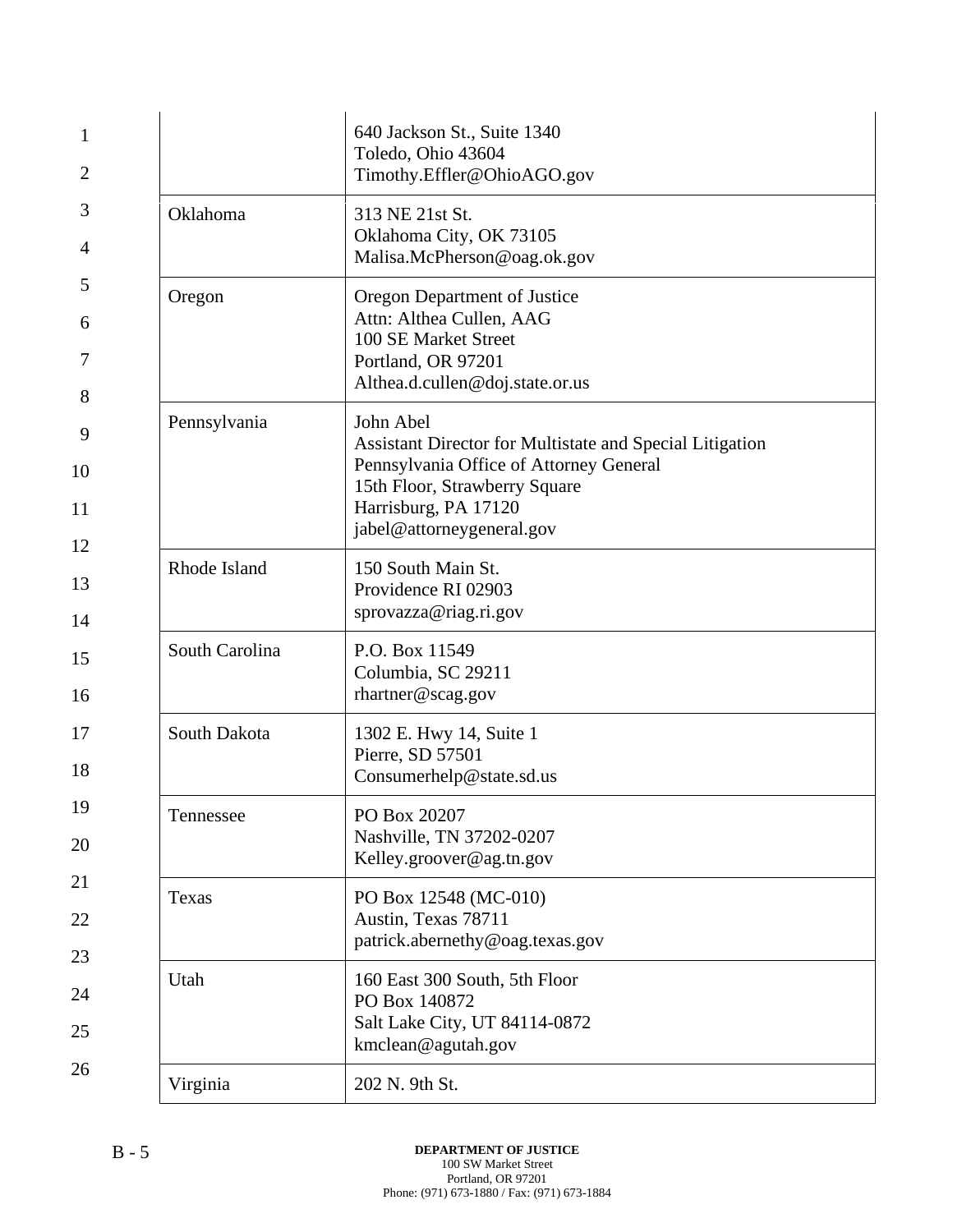| 1                          |               | Richmond, VA 23219<br>jscott@oag.state.va.us                                                                                                 |
|----------------------------|---------------|----------------------------------------------------------------------------------------------------------------------------------------------|
| $\overline{2}$<br>3<br>4   | Vermont       | 109 State St.<br>Montpelier, VT 05609<br>james.layman@vermont.gov                                                                            |
| 5<br>6<br>7                | Washington    | Mina Shahin<br>Washington State Attorney General's Office<br>800 Fifth Ave, Suite 200<br>Seattle, WA 98104<br>mina.shahin@atg.wa.gov         |
| 8<br>9                     | Wisconsin     | 17 West Main Street, PO Box 7857<br>Madison WI 53707<br>myszkowskiga@doj.state.wi.us                                                         |
| 10<br>11                   | West Virginia | PO Box 1789<br>Charleston, WV 25326<br>Ann.L.Haight@wvago.gov                                                                                |
| 12<br>13<br>14<br>15<br>16 | Wyoming       | 2320 Capitol Avenue<br>Cheyenne, WY 82002<br>william.young@wyo.gov<br>and<br>109 State Capitol<br>Cheyenne, WY 82002<br>misha.westby@wyo.gov |
| 17<br>18<br>19             |               |                                                                                                                                              |
| 20<br>21                   |               |                                                                                                                                              |
| 22                         |               |                                                                                                                                              |
| 23<br>24                   |               |                                                                                                                                              |
| 25                         |               |                                                                                                                                              |
| 26                         |               |                                                                                                                                              |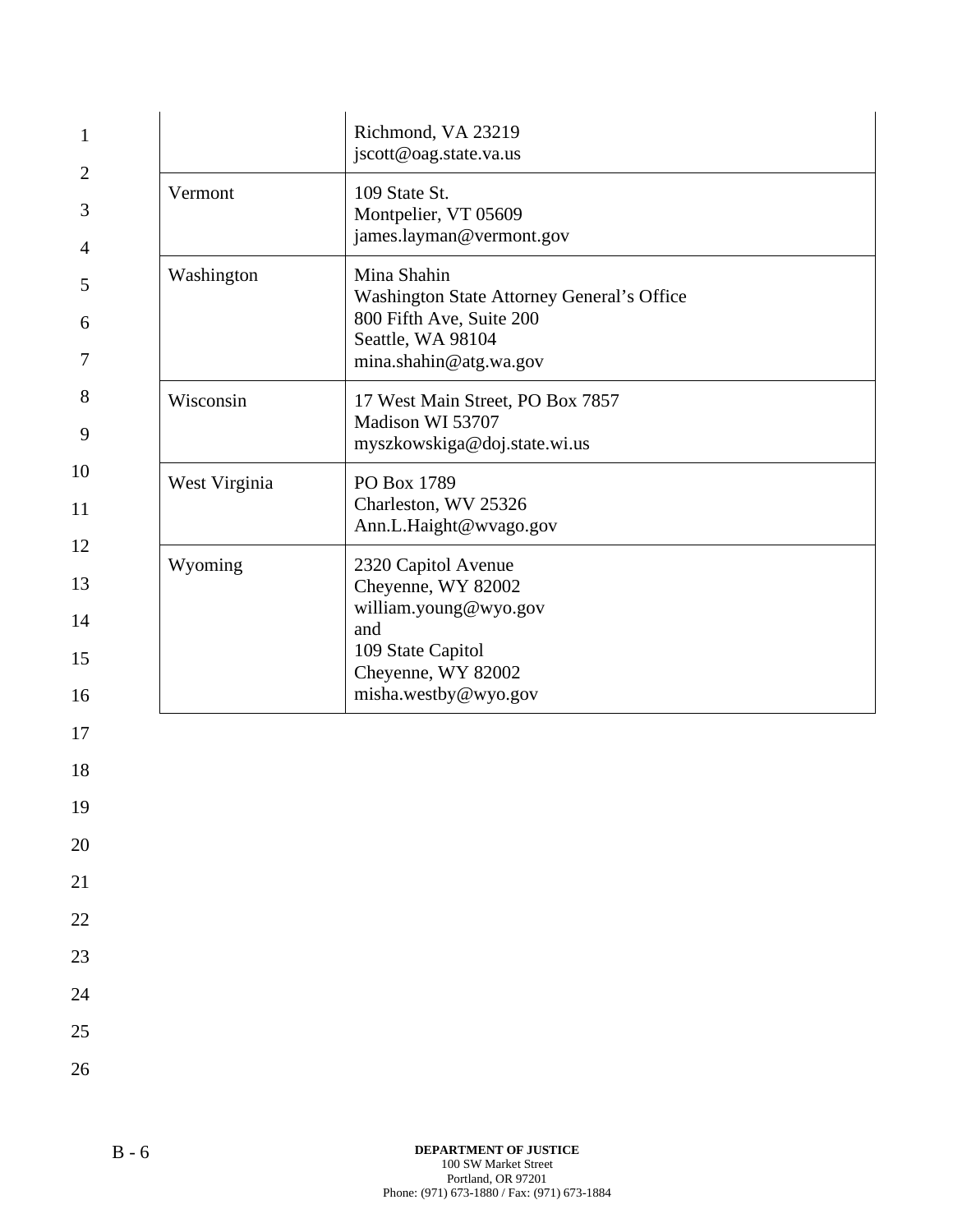### **APPENDIX C – PRELIMINARY STATE PERCENTAGES OF COVERED CONSUMERS**

| $\mathbf{2}$     | <b>State</b>   | Number of        | <b>Percentage of</b> |
|------------------|----------------|------------------|----------------------|
| 3                |                | <b>Covered</b>   | <b>Covered</b>       |
|                  |                | <b>Consumers</b> | <b>Consumers</b>     |
| $\overline{4}$   | AK             | 14,135           | 0.32                 |
| 5                | AL             | 53,656           | 1.20                 |
|                  | AR             | 34,487           | 0.77                 |
| 6                | $A\mathbf{Z}$  | 100,213          | 2.24                 |
|                  | CA             | 371,403          | 8.30                 |
| $\boldsymbol{7}$ | CO             | 82,967           | 1.85                 |
| $8\,$            | <b>CT</b>      | 39,078           | 0.87                 |
|                  | <b>DC</b>      | 9,356            | 0.21                 |
| 9                | DE             | 13,247           | 0.30                 |
| 10               | FL             | 335,246          | 7.50                 |
|                  | GA             | 134,480          | 3.01                 |
| 11               | H I            | 14,521           | 0.32                 |
|                  | IA             | 33,167           | 0.74                 |
| 12               | ID             | 27,237           | 0.61                 |
| 13               | $\mathbf{I}$   | 133,990          | 3.00                 |
|                  | IN             | 94,163           | 2.11                 |
| 14               | KS             | 38,075           | 0.85                 |
| 15               | KY             | 54,406           | 1.22                 |
|                  | LA             | 55,578           | 1.24                 |
| 16               | MA             | 75,091           | 1.68                 |
|                  | MD             | 66,669           | 1.49                 |
| 17               | ME             | 22,650           | 0.51                 |
| 18               | MI             | 115,565          | 2.58                 |
|                  | <b>MN</b>      | 60,322           | 1.35                 |
| 19               | <b>MO</b>      | 81,427           | 1.82                 |
| 20               | <b>MS</b>      | 35,053           | 0.78                 |
|                  | MT             | 16,072           | 0.36                 |
| 21               | <b>NC</b>      | 139,028          | 3.11                 |
|                  | <b>ND</b>      | 9,270            | 0.21                 |
| 22               | <b>NE</b>      | 25,780           | 0.58                 |
| 23               | NH             | 22,074           | 0.49                 |
|                  | <b>NJ</b>      | 70,164           | 1.57                 |
| 24               | NM             | 28,535           | 0.64                 |
|                  | N V            | 49,883           | 1.12                 |
| 25               | N <sub>Y</sub> | 176,712          | 3.95                 |
| 26               | <b>OH</b>      | 163,367          | 3.65                 |
|                  | OK             | 52,399           | 1.17                 |

C- 1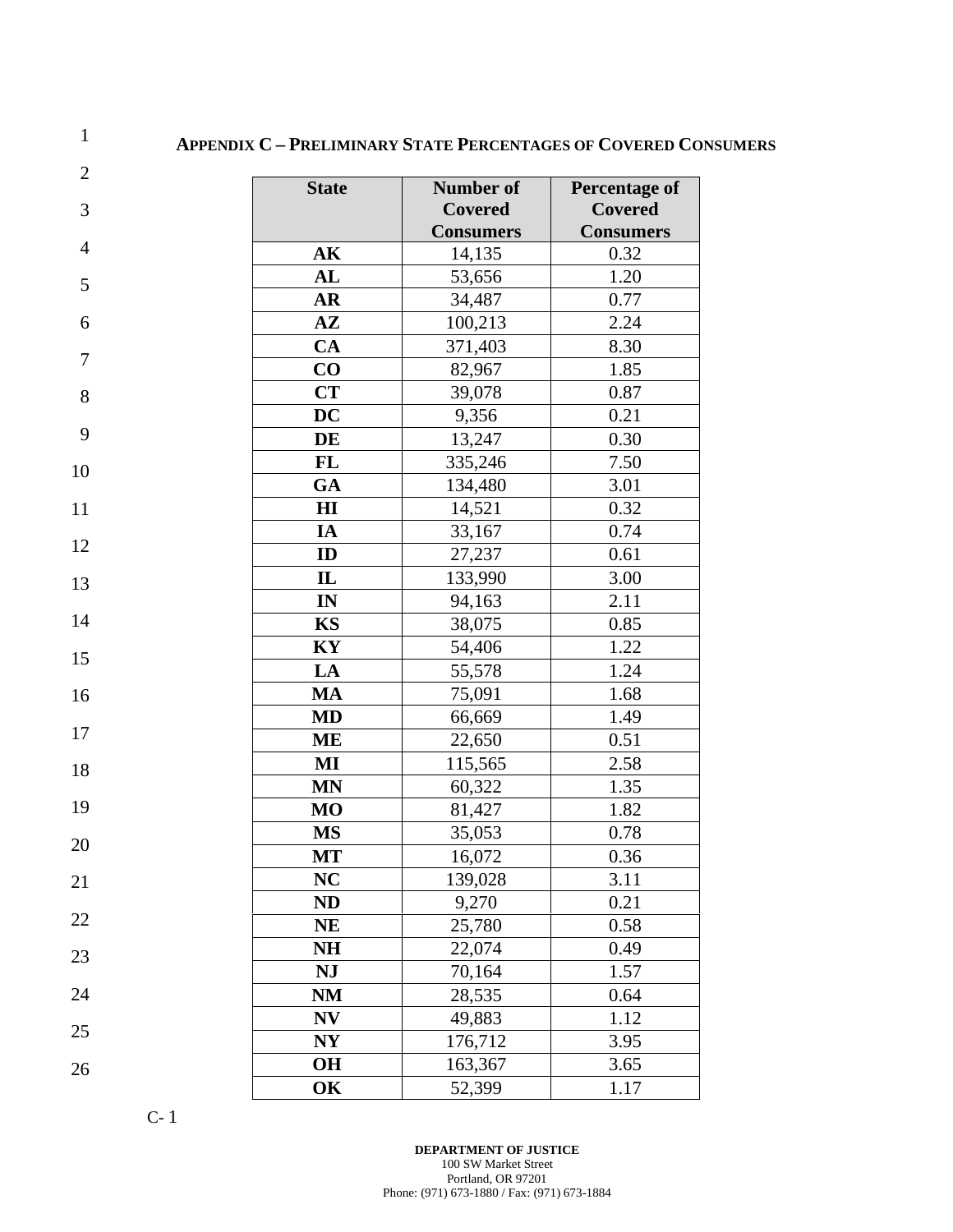| 10             | <b>Totals</b>         | 4,472,788 | 100.00 |
|----------------|-----------------------|-----------|--------|
|                | Other*                | 329,199   | 7.36   |
| 9              | <b>WY</b>             | 8,790     | 0.20   |
| 8              | WV                    | 23,533    | 0.53   |
|                | WI                    | 76,682    | 1.71   |
| 7              | <b>WA</b>             | 121,102   | 2.71   |
| 6              | <b>VT</b>             | 9,361     | 0.21   |
|                | VA                    | 111,613   | 2.50   |
| 5              | <b>UT</b>             | 44,289    | 0.99   |
|                | <b>TX</b>             | 465,793   | 10.41  |
| $\overline{4}$ | <b>TN</b>             | 111,658   | 2.50   |
| 3              | <b>SD</b>             | 13,455    | 0.30   |
|                | <b>SC</b>             | 67,238    | 1.50   |
| $\overline{2}$ | $\mathbf{R}$ <b>I</b> | 13,577    | 0.30   |
| $\mathbf{1}$   | PA                    | 158,779   | 3.55   |
|                | <b>OR</b>             | 68,253    | 1.53   |

11

12 13 \* The "Other" category includes Covered Consumers for whom there currently is no information available on their state affiliation and consumers in U.S. territories and foreign countries, including U.S. military mail codes.

- 14
- 
- 15
- 16
- 17

- 19
- 20
- 
- 21
- 22
- 23
- 24
- 25
- 26